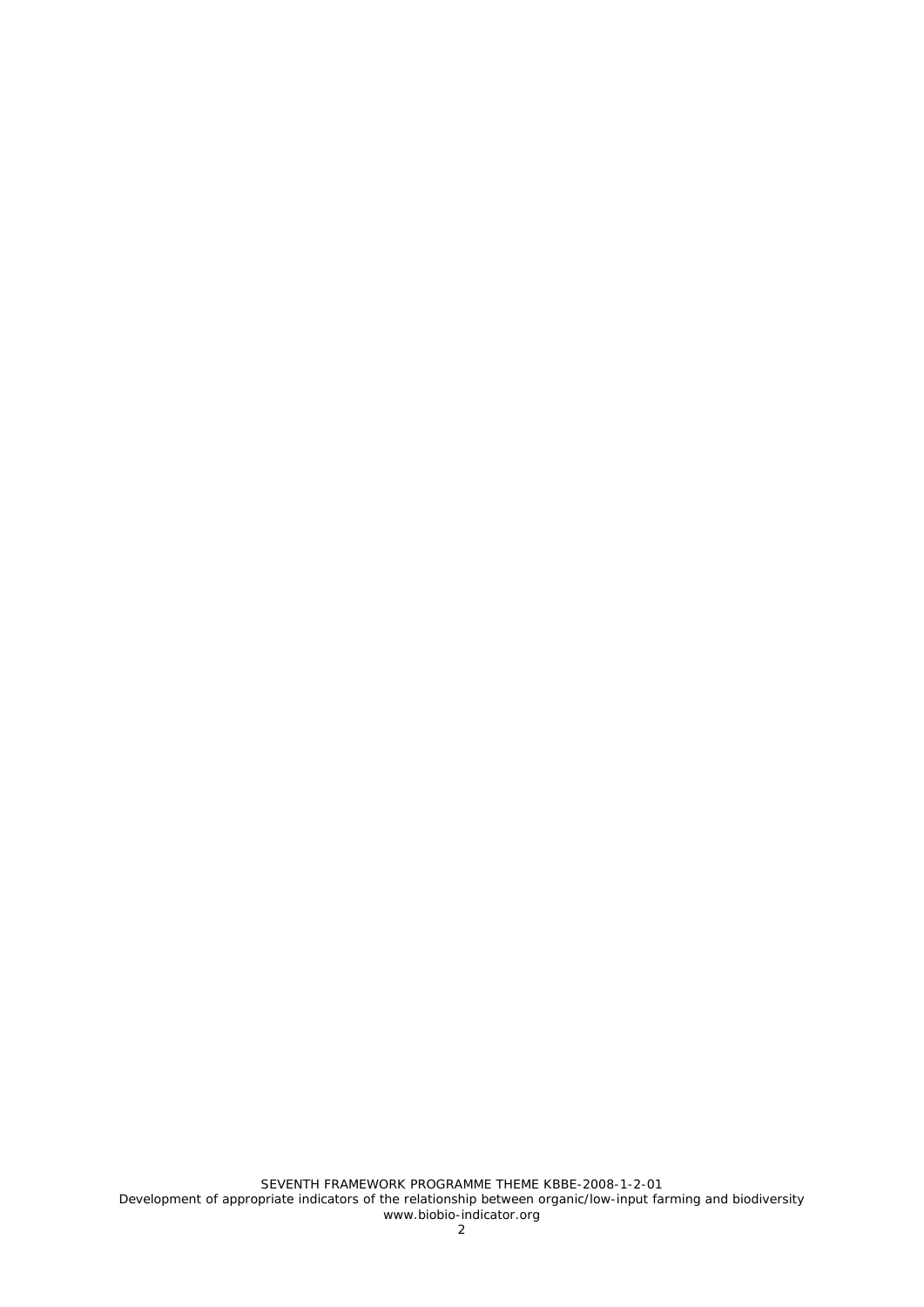## **Report on the suitability of continental scale indicators for reflecting biodiversity of organic/low input farming systems, proposition of a monitoring system at the continental scale**

Authors: Rob H.G. Jongman, Igor Staritsky, Ilse Geijzendorffer, Felix Herzog, Davide Viaggi, Stefano Targetti, Dick Brus and Martin Knotters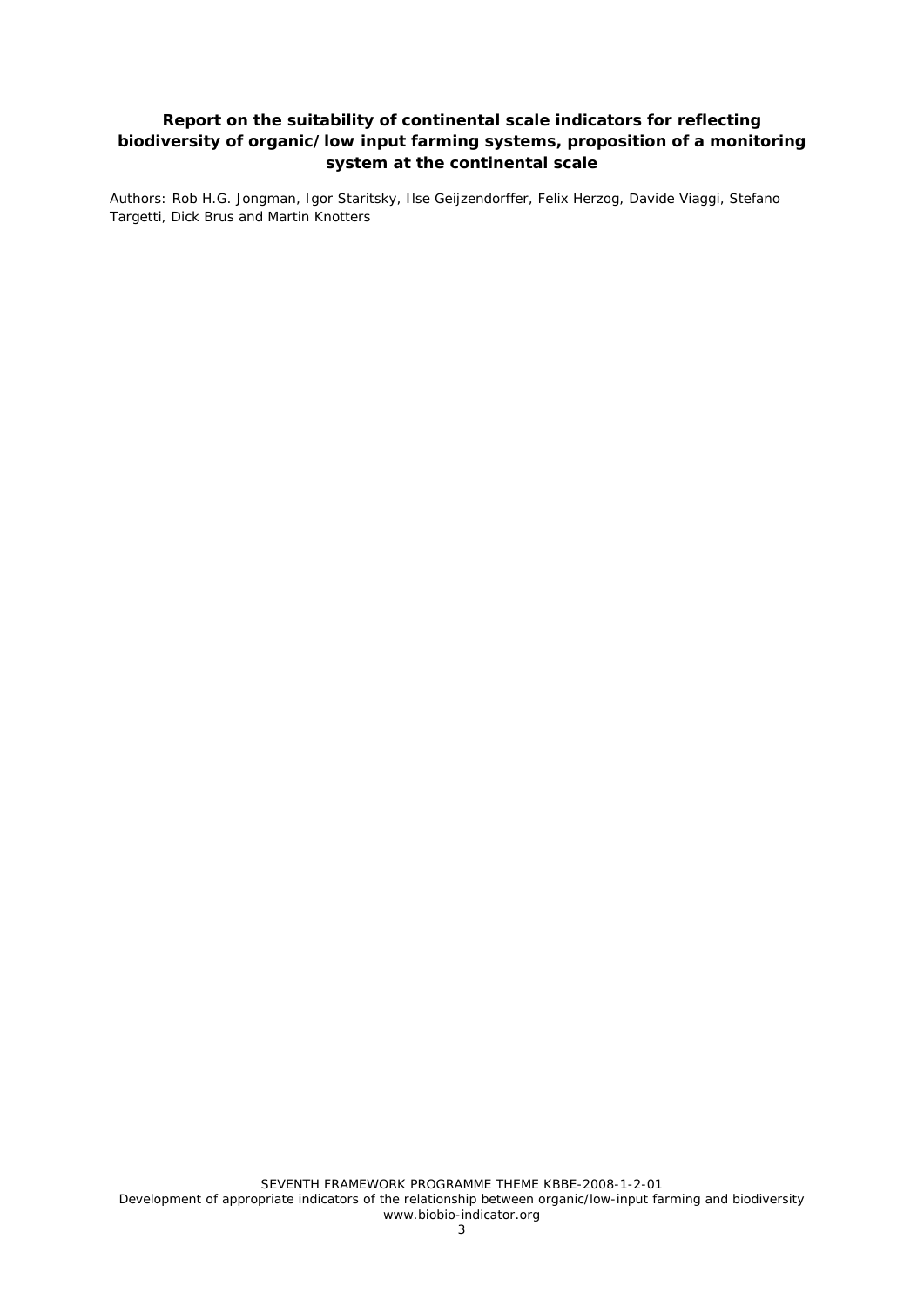# **Content**

| $\mathbf 1$ . |                                                                                                       |  |
|---------------|-------------------------------------------------------------------------------------------------------|--|
| 2.            |                                                                                                       |  |
| 3.            |                                                                                                       |  |
|               |                                                                                                       |  |
| 3.2           |                                                                                                       |  |
| 3.3           |                                                                                                       |  |
| 4.            |                                                                                                       |  |
| 4.1           |                                                                                                       |  |
| 4.2           |                                                                                                       |  |
| 4.3           |                                                                                                       |  |
|               |                                                                                                       |  |
|               | ANNEX 1, Computing the required sample size for testing the change of mean biodiversity indicators of |  |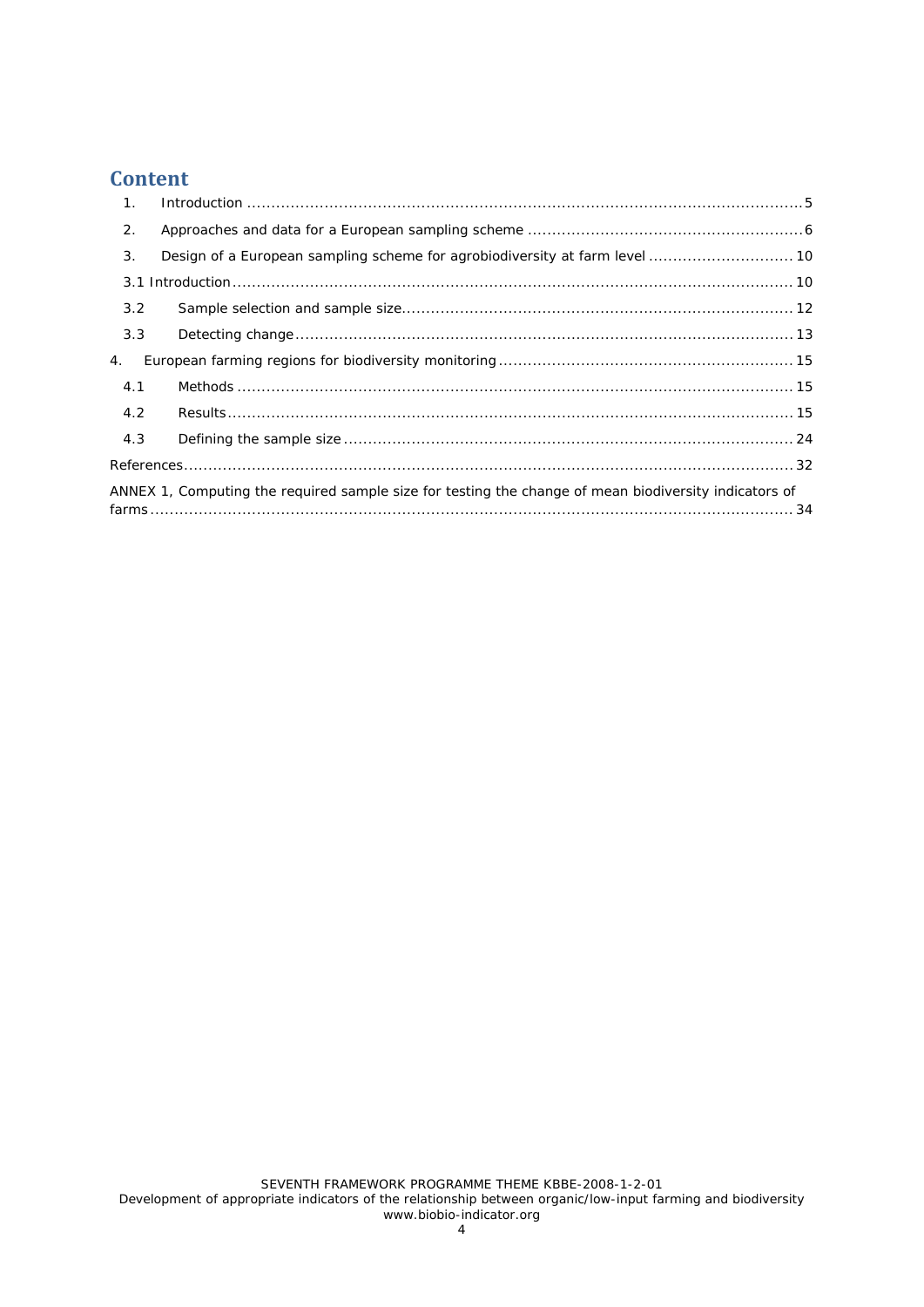### **1. Introduction**

In Deliverable 4.2 a continental analysis has been conducted in order to estimate the frequency and localisation (spatial distribution) of the 12 organic/low-input case study regions which we examined. The conclusion at this stage is that we pretty well cover the major farming types in Europe. Still, the data will not allow a quantitative estimation of the biodiversity values in those regions because of the small sample size. Based on the continental analysis and on the findings from the CS, a monitoring system for biodiversity in European farming is proposed. It contains indications on the sampling design (spatial, temporal). Several options are considered and tested with respect to the relationship between benefit (how informative the system would be) and the costs involved.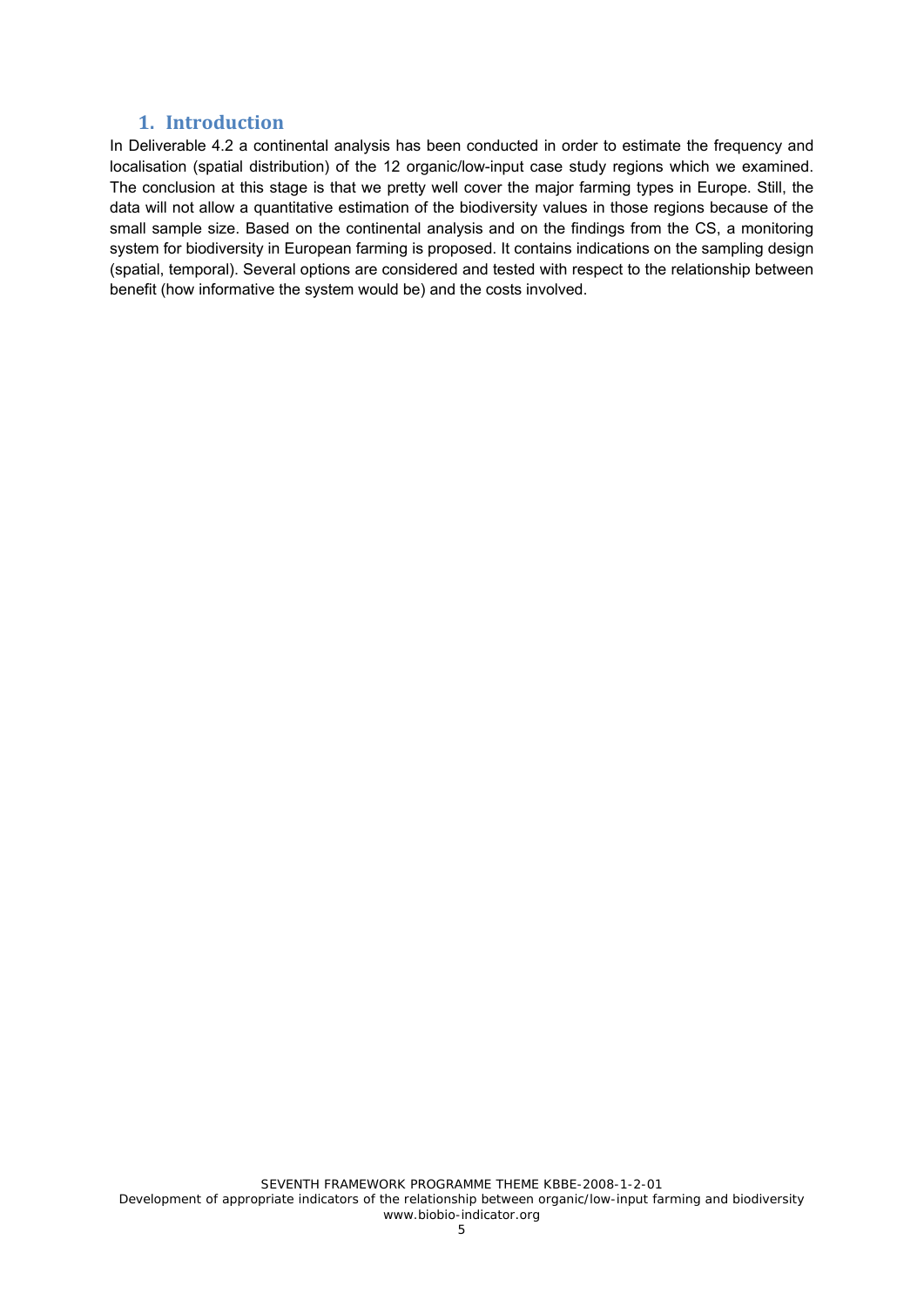## **2. Approaches and data for a European sampling scheme**

According to Brandt and Bunce (2002), the first aim in any survey is the efficient acquisition of data. One way of optimizing data collection is to use a stratification to integrate datasets and efficiently distribute samples. According to Lakhani (1981) as variability within the sampling frame is not known when designing a survey for large areas, the sampling effort can be optimised if the populations are stratified according to the environmental factors that influence the site characteristics and therefore also influence the variables of interest. Stratification may improve sampling efficiency as it improves the precision of the estimates and the cost effectiveness of the surveys. It also allows the production of estimates for broader areas (regional and national areas) from a limited number of samples and allows the results to be quantified with statistical descriptions of confidence. Sampling ecological data has been carried out by "stratifying across space and averaging to infer underlying processes and mechanism" (Liebhold and Gurevitch, 2002).

According to Jongman et al. (2006) objective stratifications can produce results based on quantitative information with minimal personal bias. Boundaries may be arbitrary, but they are defined through clear decision rules and therefore reproducible. Stratifications are a useful approach for getting insight into environmentally diverse areas. To analyse diversity in patterns and processes it is necessary to determine which areas and situations are comparable and what generalisation is possible. Knowing that environmental data are scale dependent and obey to a hierarchy of interaction between types of variables, in order: climate, geomorphology, geology, soil, vegetation / land cover and fauna is the ecological basis to produce an environmental stratification for sampling.

Statistical methods must be used to relate the sample to the larger population and to make inferences (Perry et al. 2000). Sampling from a clearly defined population, defined by a statistically objective way, allows measures of the errors associated with the population estimates to be expressed as the degree of confidence that can be placed in the results (Bunce et al. 1996). "From a statistical point of view, the core of spatial inventory is first of all sampling. For spatial inventory, sampling is done in space at one time. For monitoring, it is done in time, either at a single location (temporal sampling), or at multiple locations (space-time sampling)" (De Gruijter, 2000).

For upscaling in BioBio two approaches are possible:

- 1. A sample set of farms will be based on random sampling units spread over environmentally homogeneous populations to efficiently estimate the population parameters from the sample data.
- 2. A sample set of farms will be selected from the population of farms within a given administrative unit (e.g. district, NUTS region). If needed, the population of farms may be stratified according to farming types / farm typology (nested approach).

If the farm and the farming practice is the main driver of the differences in biodiversity between regions and the environmental conditions are secondary then the stratification should be based on farming areas (FADN). As farmers share a lot of their approaches within the region (practice, intensity, farm size) it is practical and appropriate to use farming administrative units as a starting point. The other approach is to use the NUTS regions as an entrance as this is generally used in Europe for administrative and statistical reasons. Soil data and climate data are available at NUTS level. This means that we can take the FADN regionalisation as a starting point (Figure 2) or the NUTS level (Figure 3) depending on available and accessible data.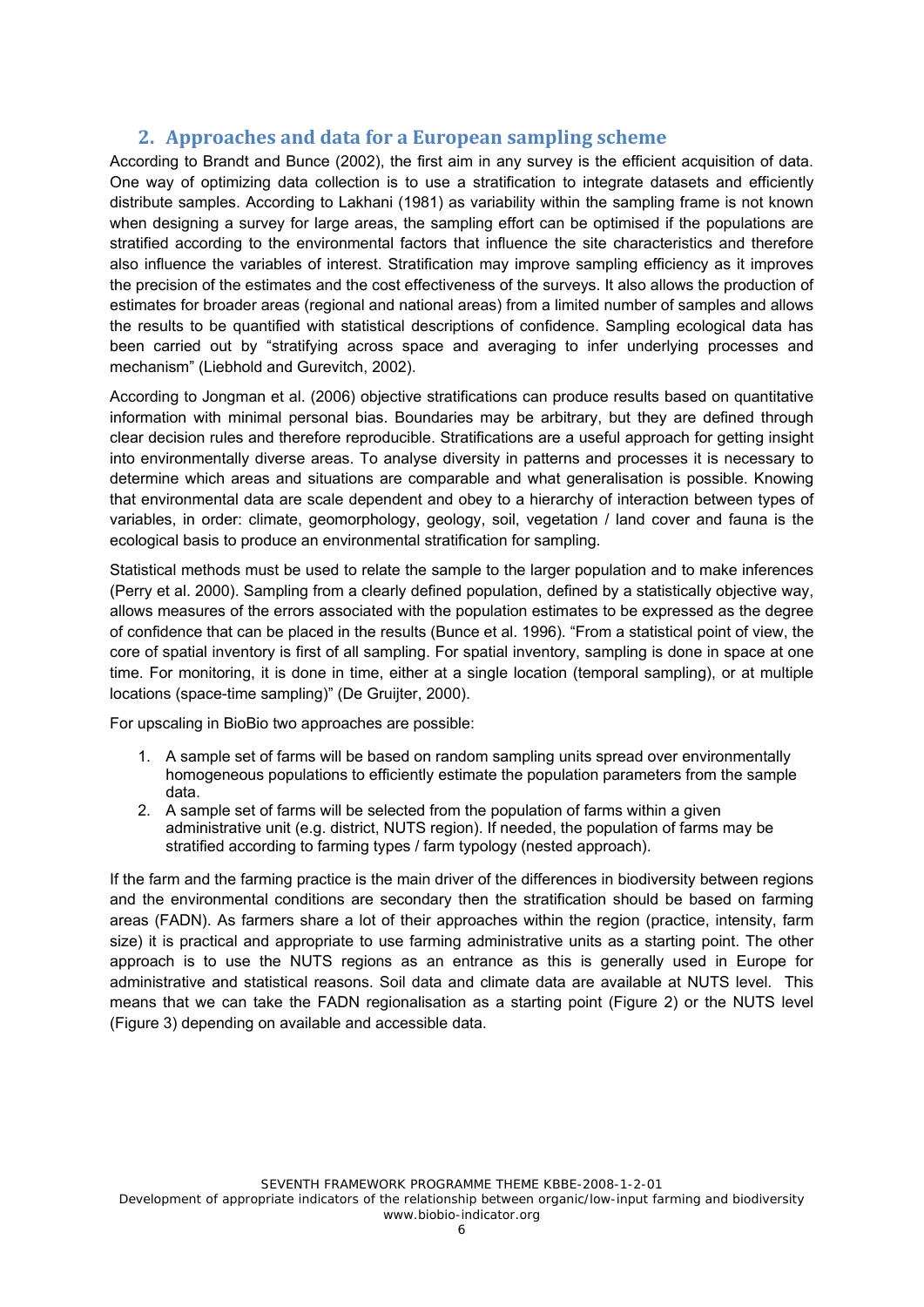

Figure 1. Different definitions of regions between data sources (Andersen et al 2010). ESD = European Soil Database; EICD = European Interpolated Climate Data.

FADN links the BioBio indicators to existing farm accountancy networks. However, we have to consider that there is a rather big variety in regions. As a country Austria, Czech Republic, Slovakia, Slovenia, the Netherlands, Ireland and the Baltic States are one region in FADN. Spain, Germany Belgium and Italy are divided according to Autonomous regions, Bundesländer and regions, while Switzerland and Norway are not included at all. For these countries a national regionalisation must be added. NUTS regions are available for all Europe including Switzerland and Norway and are scalable from local to national. Therefore it might be more logic to use NUTS regions as it will cover Europe better.

In general in landscapes with the same dominant land use type the landscape patterns will not change within a country, but might be different between countries such as between the Netherlands and Germany (Jongman 1996), where the landscapes between borders reflect clearly the land use practices and land use policy. This is caused by the history of land use: smallholders in the Netherlands compared to large land owners in Germany. The differences between southern Poland and Slovakia are caused by the collectivation process that took place in Slovakia in the 1950-1960s, but not in southern Poland. A test carried out in Estonia using Hyperspectral RS data (Lang et al, 2011) showed that habitat data collected in a central square in "homogeneous" landscapes represent about 50-70% of the habitats in the surrounding squares and that after adding 8-9 squares no increase in habitats occurred. Only in strong gradients (coastlines, foothills of mountains) this is different as there is no autocorrelation between squares. The risk of errors increases with the enlargement of the region.

The European datasets on farming such as Farm Accountancy Data Network (FADN) and Farm Structural Survey (FSS) cannot provide all the data on farm management that are needed for the use in indicators at the farm level (Anderson et al 2006). Examples of data that are not available in these European datasets are details of the farm typologies, fertiliser and livestock management practices (http://ec.europa.eu/agriculture/rica/methodology2\_en.cfm#tuafooraamoc). In order to make the collected information operational and to link to the information in the EU-wide datasets a merging of data into regions or farm types should be used as a framework for presenting this additional data.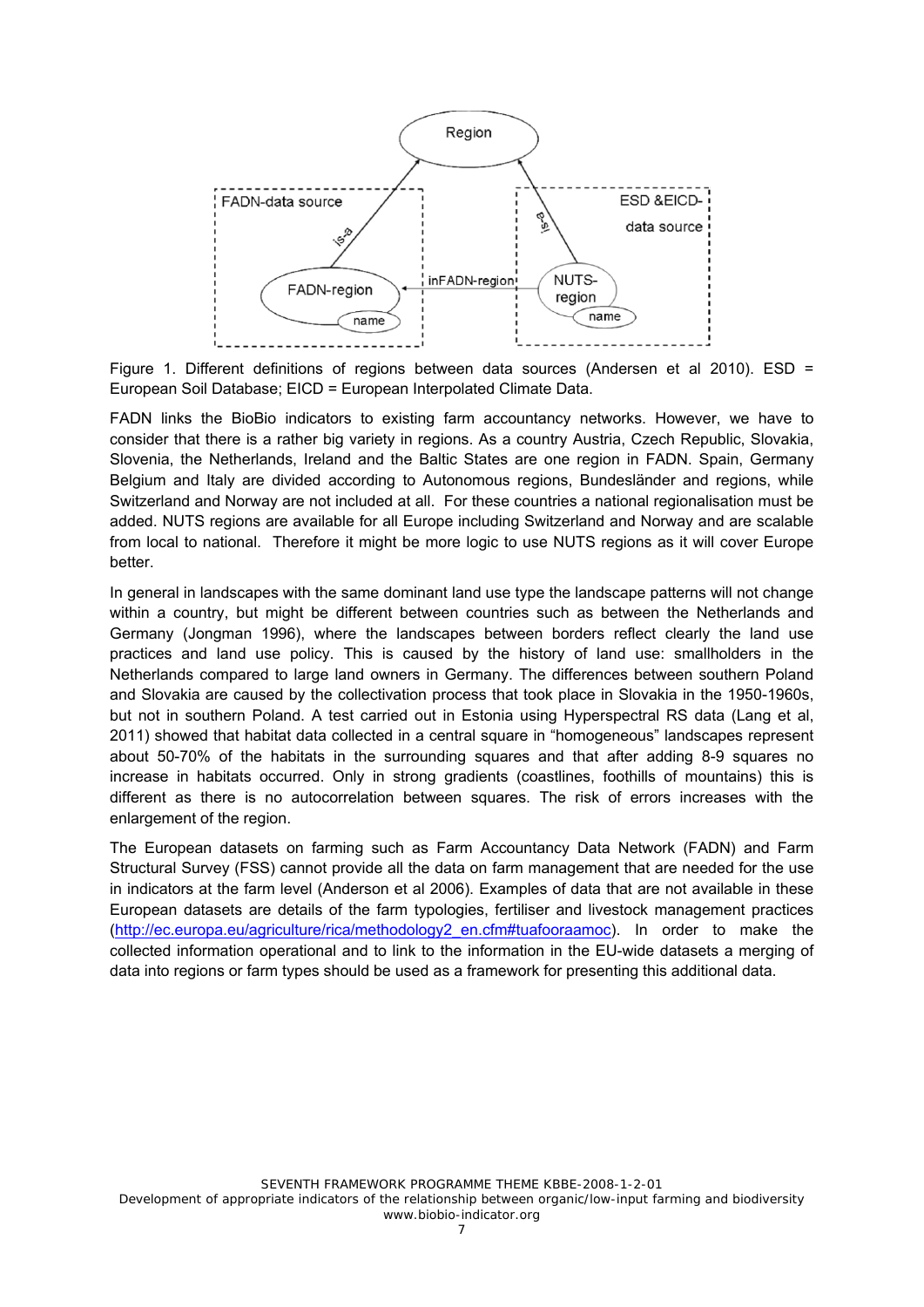

Figure 2. FADN regionalisation of the EU-27. There is a rather big variety between regions as Austria, Czech Republic, Slovakia, Slovenia, The Netherlands Ireland and the Baltic States are one region, Spain, Germany and Italy are divided according to Autonomous regions, Bundesländer and regions, while Switzerland and Norway are not included.



SEVENTH FRAMEWORK PROGRAMME THEME KBBE-2008-1-2-01 Development of appropriate indicators of the relationship between organic/low-input farming and biodiversity www.biobio-indicator.org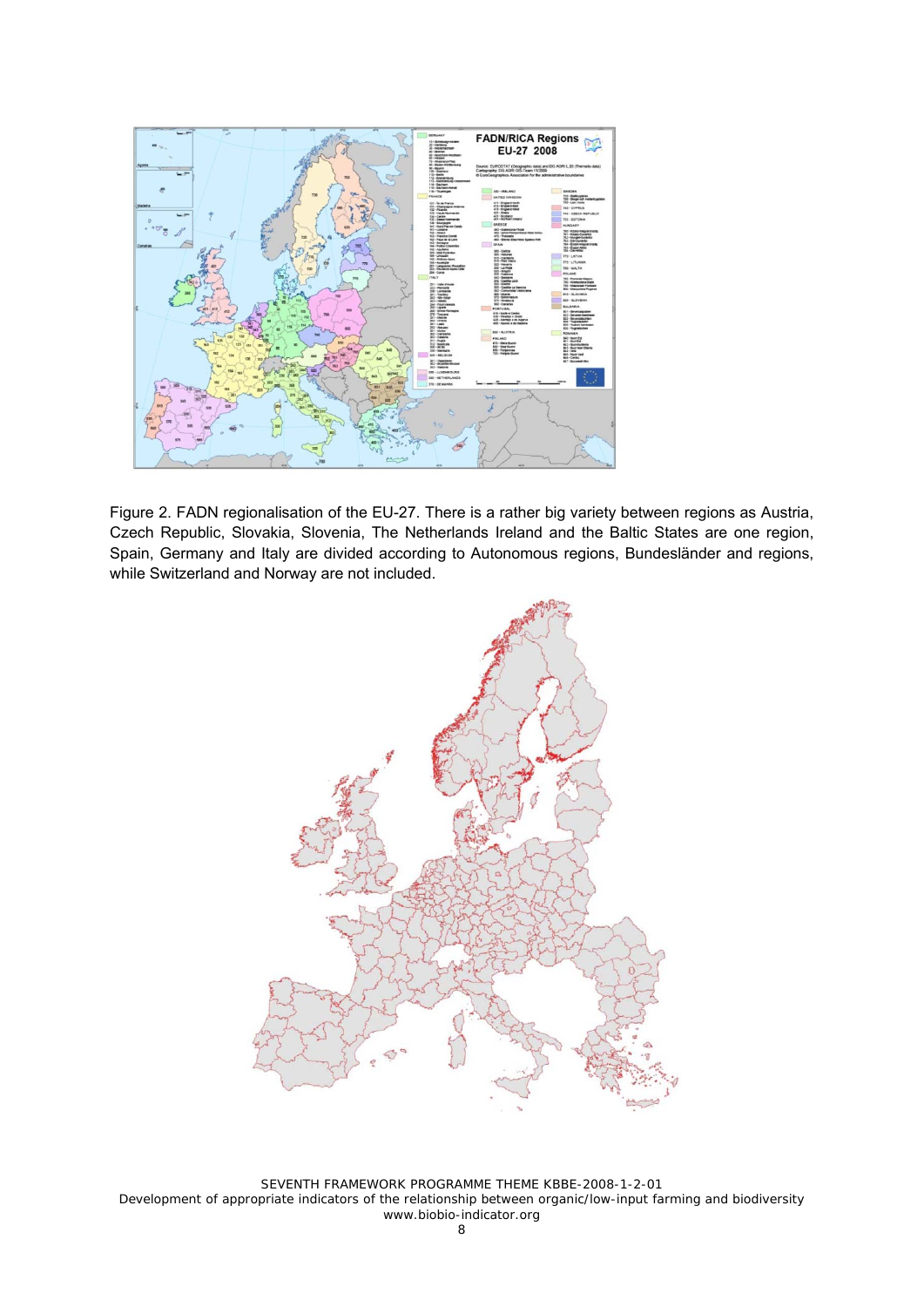Figure 3. NUTS regions at level 3. Level 1 are the countries, level 2 are the regions. These are more or less in accordance with the FADN regions. According to this map Norway has also NUTS regions, but Switzerland does not (Anderson et al. 2010)



Figure 4. Environmental zones combined with NUTS regions. The Environmental zones are indicated by colours; the NUTS regions by the red lines (Andersen et al. 2010)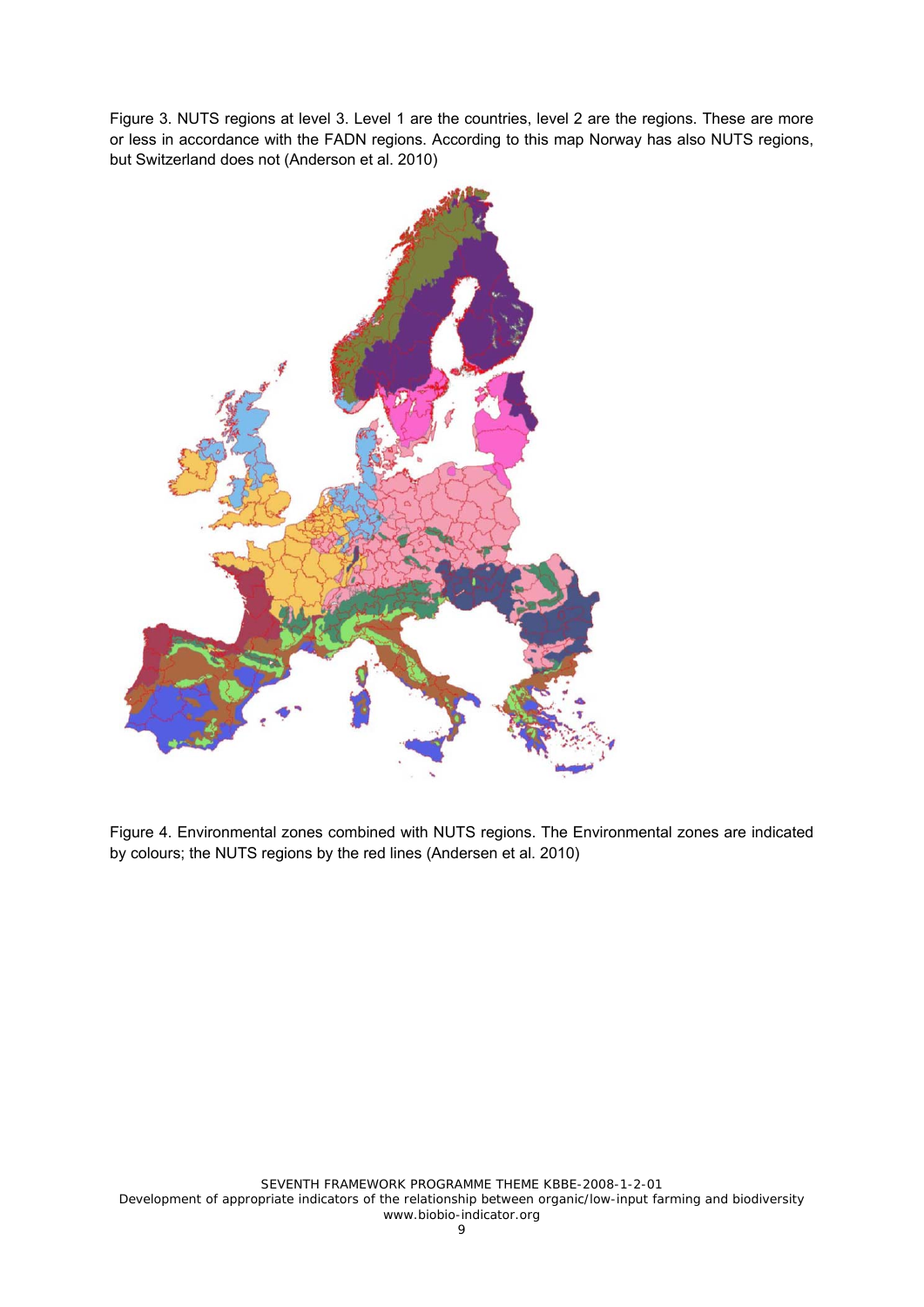# **3. Design of a European sampling scheme for agrobiodiversity at farm level**

# **3.1 Introduction**

We propose to select farms by probability sampling within the NUTS regions and divided over the main farm types. This enables model-free, unbiased and valid estimation of target parameters and their standard errors (De Gruijter and Ter Braak, 1990; Brus and De Gruijter, 1997). This is impossible with non-probability sampling, like haphazard sampling, targeted sampling or convenience sampling. Valid quantification of the uncertainty of the monitoring result is important to avoid discussions on the statistical significance of estimated time trends in quality indicators and other target parameters (Brus et al 2011).

In the SEAMLESS project the farm typology has been built on (i) specialisation, (ii) land use, (iii) scale of production and (iv) intensity. This links best with the data from FADN as this is the only data set covering the entire territory of EU including information on all the dimensions.

Size, intensity and scale of farming are important dimensions in relation to economic and social aspects of farming. Small farms, with or without additional income from other sources than farming, often react differently to policy measures and/or market changes than larger farms and might, in many cases, contribute to the viability of rural areas in other ways than the larger farms. Small farms can be intensive horticulture farms or small farms with small incomes are subsistence farms or hobby farms. In FADN small farms and part-time farmers are not included. This means they are not counted in the statistics but do make part of the total farm number. In monitoring biodiversity, however, the type of land use and specialisation can be important. In the SEAMLESS database farms have been merged into 21 combined types of specialisation/land use types. This can be a basis for a European system for agrobiodiversity monitoring.

Upscaling requires then both information on the farms as well as on the regions. Essentially, it is the process of bringing information from the local level (in this case the farm) to the regional level. The adoption of a sampling strategy scheme involves the definition and delimitation of the target population that can be characterized in terms of farming type and their respective share of the farm population by the sample estimates. Populations are the farms in a region (e.g. district, NUTS region, group of NUTS regions) that is dominated by a certain farming type (olive farms, extensive cattle farms) or a combination of two or more farm types. The population is composed by N farms of each type, from which the sample will be drawn.

Upscaling has its limits as at the European scale climate differences influence the pattern of vegetation and the distribution of species. We have to determine the extent and the grain of observations. The extent of our observations is the upper limit where we can generalise and apply our knowledge and the grain is the minimum size of the information. In the BIOBIO case the grain is the farm and the data from the farm and the extent of its applicability is the region in which comparable farm types dominate such as the Bavarian case study region and the Spanish Olive grove case study region.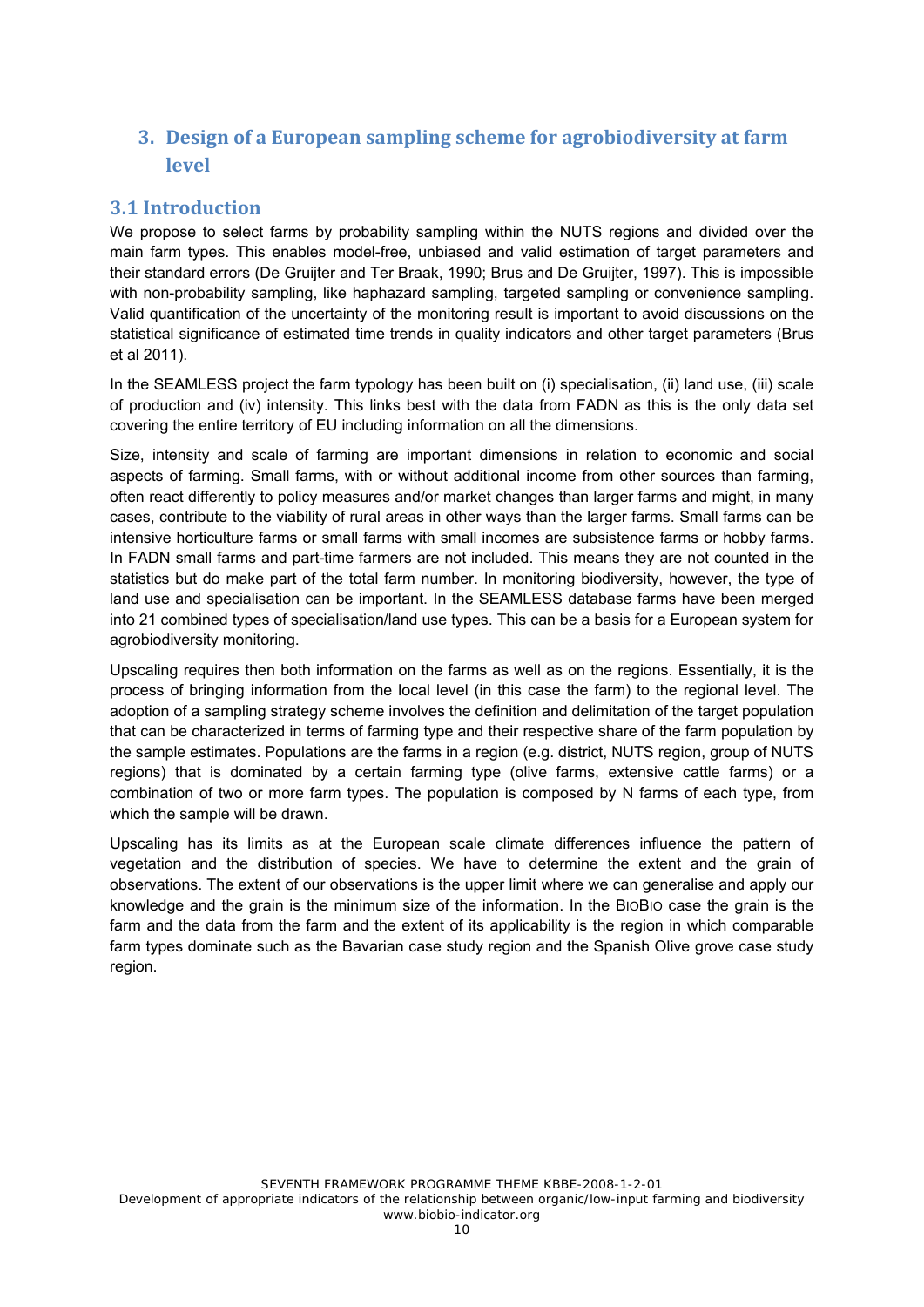|                                        | Share of<br>farms $(\%)$ | Share<br>of area<br>(% ) | Share<br>of<br>LU<br>$(\% )$ | Share of<br>output<br>(% ) | Output/Area<br>ratio |
|----------------------------------------|--------------------------|--------------------------|------------------------------|----------------------------|----------------------|
| Arable/Cereal                          | 12.4                     | 18.6                     | $\overline{2.2}$             | $\overline{9.4}$           | 0.5                  |
| Arable/Fallow                          | 4.4                      | 8.8                      | 0.5                          | 2.5                        | 0.3                  |
| Arable/Others                          | 6.3                      | 6.1                      | 1.1                          | 4.8                        | 0.8                  |
| Arable/Specialised crops               | 5.0                      | $\overline{3.7}$         | 0.6                          | 4.4                        | $\overline{1.2}$     |
| <b>Total Arable</b>                    | 28.1                     | 37.2                     | 4.4                          | 21.1                       | 0.6                  |
| Beef and mixed cattle/Land independent | 0.3                      | 0.1                      | 0.9                          | 0.5                        | 5.0                  |
| Beef and mixed cattle/Others           | 1.8                      | 1.6                      | $\overline{2.2}$             | 1.0                        | 0.6                  |
| Beef and mixed cattle/Permanent grass  | 3.8                      | 6.5                      | $\overline{5.4}$             | 1.6                        | $\overline{0.2}$     |
| Beef and mixed cattle/Temporary grass  | 0.9                      | 1.6                      | 1.7                          | $\overline{0.7}$           | 0.4                  |
| <b>Total beef farming</b>              | 6.8                      | 9.8                      | 9.2                          | 3.8                        | 0.4                  |
| Dairy cattle/Land independent          | 0.4                      | 0.2                      | 1.4                          | $\overline{1.3}$           | 6.5                  |
| Dairy cattle/Others                    | 6.9                      | 7.6                      | 10.8                         | 10.2                       | 1.3                  |
| Dairy cattle/Permanent grass           | $\overline{5.7}$         | 7.5                      | 10.1                         | 7.7                        | 1.0                  |
| Dairy cattle/Temporary grass           | 2.2                      | 2.8                      | $\overline{3.4}$             | $\overline{3.3}$           | 1.2                  |
| <b>Total Dairy farming</b>             | 85                       | 112.1                    | 53.9                         | 72.3                       | $\overline{1.2}$     |
| <b>Horticulture</b>                    | 27.2                     | 7.7                      | 0.4                          | 14.1                       | 1.8                  |
| <b>Mixed farms</b>                     | 6.6                      | 11.0                     | 11.8                         | 8.5                        | 0.8                  |
| <b>Mixed livestock</b>                 | 2.3                      | 2.7                      | 8.9                          | 4.2                        | 1.6                  |
| <b>Total Mixed farms</b>               | 8.9                      | 13.7                     | 20.7                         | 12.7                       | 0.9                  |
| <b>Permanent crops</b>                 | 3.7                      | 0.5                      | 0.0                          | 8.9                        | 17.8                 |
| Pigs/Land independent                  | 0.9                      | 0.6                      | 10.8                         | 4.4                        | 7.3                  |
| Pigs/Others                            | 1.2                      | 1.3                      | 10.7                         | 4.7                        | $\overline{3.6}$     |
| Poultry and mixed pigs/poultry         | 1.0                      | 0.5                      | 9.0                          | $\overline{3.7}$           | 7.4                  |
| <b>Total pigs and poultry</b>          | 3.1                      | 2.4                      | 30.5                         | 12.8                       | 5.3                  |
| Sheep and goats/Land independent       | 1.1                      | 0.1                      | 1.1                          | 0.6                        | 6.0                  |
| Sheep and goats/Others                 | 6.0                      | 10.4                     | 7.2                          | $\overline{3.5}$           | 0.3                  |
| <b>Total sheep and goats</b>           | 7.1                      | 10.5                     | 8.3                          | 4.1                        | 0.4                  |

Table 1: The share of the farms, area, livestock units (LU) and output covered by the different size types, intensity types and specialisation/land use types in EU25 (Andersen et al 2010)

In the BIOBIO Dutch case study, for example, horticulture only represents 5% of the farms in the study area, divided between greenhouse farming, fruit production, perennial crops and tree nurseries with each between 1-2%. This means that horticulture was not a dominant farm type in that region and does not shape the population of farms. In the NUTS regions within the Netherlands some have no horticulture at all, while one region has 13%.

In general in the SEAMLESS database some farming types consist of mixed categories. Permanent crops can be olives as well as grapes and other fruit plantations and between them there will be great

SEVENTH FRAMEWORK PROGRAMME THEME KBBE-2008-1-2-01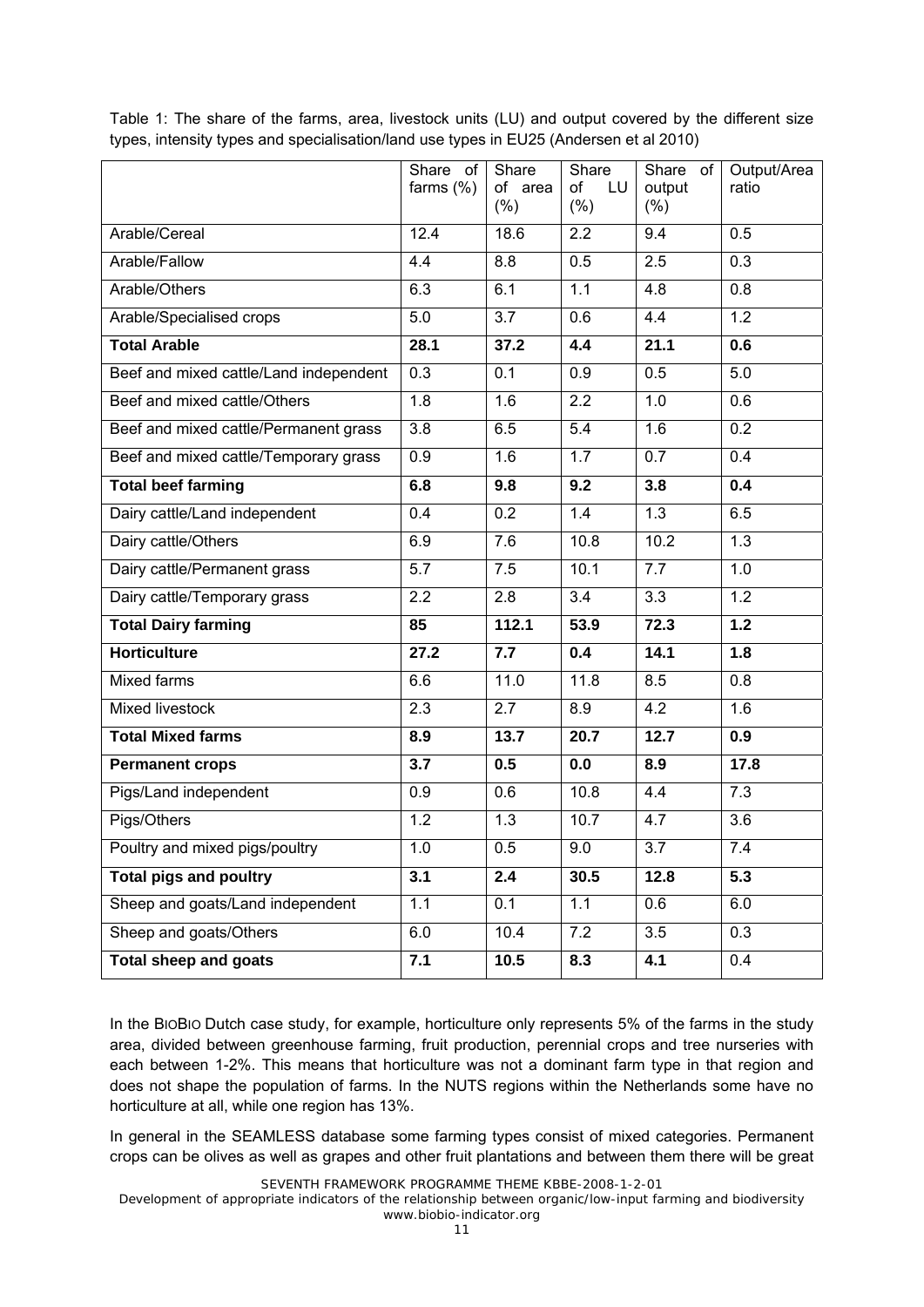differences as can be seen in the two regions in Spain with a high percentage of permanent crops, Rioja and the eastern coast, where orange cultivation dominates.

Differences among organisms and biogeographic patterns of organisms affect the scale of observation. A honey bee and a vulture act on different spatial scales. Species can have differences in distribution. The earth worms of north-western Europe and southern Europe differ from each other in species and number. Plant species can differ in occurrence between biogeographic regions and the number of species within one group can be different. To address questions such as representativeness we must sharpen our thinking on extent, grain and scale. We have to analyse in which domain the presence of our species and habitats will fall. The species acting at European scale are different (Red Deer, Brown bear) from those acting at the landscape scale (mice, insects, bats) or the farm scale (e.g. earthworms). The reference species number also is different. In the Netherlands the number of occurring earthworms is 23 while in western Europe the total number of species is 35 (Grzimek 1971). In the Mediterranean region this can be much more; the eastern Mediterranean region (Turkey, Cyprus, Israel) Pavlicek et al. (2010) counted 81 species.

# **3.2 Sample selection and sample size**

In this report we focus on the representativeness of the sampled area of a farm type for the region. To be able to upscale results the following parameters need to be known:

- 1. Size of total region (e.g. NUTS, District, Nation);
- 2. The dominant farm type in a region or the dominant combination of farm types
- 3. Number of farms in the region.

This will give a general indication of the representativeness of the sampled farms for the region. This can be fine-tuned by:

4. Number of the selected farming type sampled

In the BIOBIO case study areas we are only able to indicate the surface area we have sampled in relation to total regional size and the number of sampled farms in relation of the number of farms of a specific type in the region. Supposing that all farms have been randomly selected they are supposed to be representative for the biodiversity within this farming system.

In general, the sample set size (number of units that compose the sample) should be related to the heterogeneity of the region to be sampled, but this cannot be estimated in advance and is not susceptible to easy calculation during the sample survey (Bunce and Shaw, 1973). When deciding which is the best sample set it is the complex nature of the landscape, the spatial configuration of land use in each location and the heterogeneity of farm types that provide the basis of decision upon the optimal sample set size (Harrison and Dunn, 1993). It is necessary to have minimum number of sample farms in each region to produce acceptable estimates of their features. The optimum strategy for the allocation of samples to classes therefore depends upon the objective of the study (Bunce et al. 1996).

We are not carrying out an experiment in which conditions can be set, but working within life conditions that are complex, changing and unpredictable. Therefore it is not possible to state on beforehand how large the sample is needed to enable statistical judgments that are accurate and reliable and if we will detect effects. It is therefore important to prevent bias and improve sampling efficiency: develop a method for sample selection that are, at the lowest possible costs, precise enough for our purpose (Cochran 1977). If sample size is too low, it will be difficult to provide reliable answers, but if the sample size is too large, time and resources will be wasted and in a European set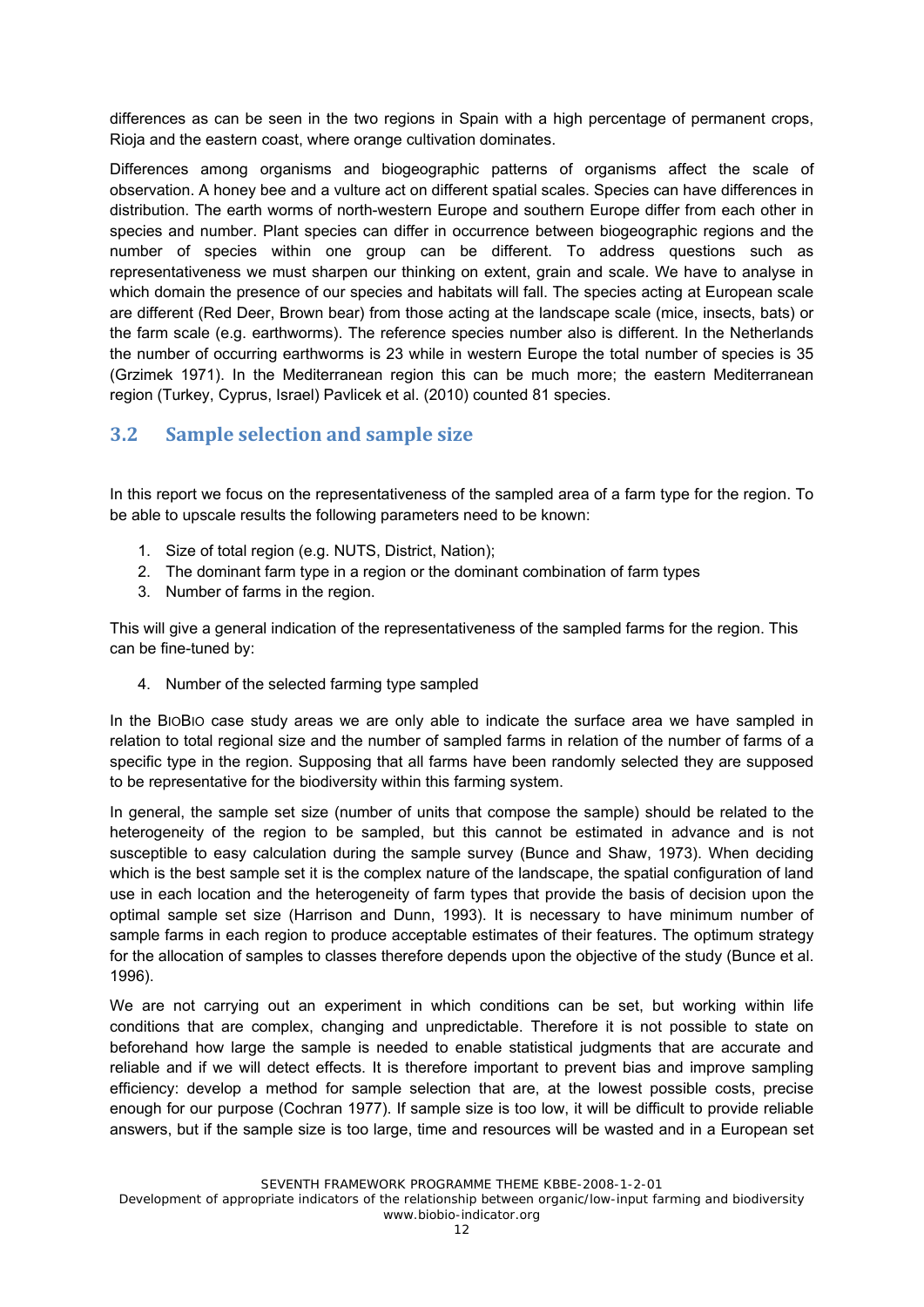up this can be very costly. Therefore testing the sample size is an important step towards final sample proposal.

In the case of farm biodiversity measurement, we will not have access to all the farms in a region because the population is too large and too costly to measure and not all farmers are willing to cooperate. This means we only can sample a small proportion of the population. Therefore we make estimations on a region based on a relatively small amount of sample data. As we want to measure several variables to derive indicators we should aim for a variation that is not too big and that the variables within the region have the same distribution to let the sampling error to be as small as possible. In general, the larger the sample size *N,* the smaller sampling error *tends* to be. Once *N* is "large enough" to produce a reasonable level of accuracy, making it larger simply wastes time and money.

For selecting the samples we must decide on the total number of farms and on their distribution. In EBONE a proposal for sampling Europe was made to use a sample of 10,000 1 km squares in a rolling system of 2000 per year in subareas of the Environmental Stratification (Metzger et al 2005). The total area of Europe under consideration was in this case 4.027947  $km^2$  and the sample covers 0.25% of this area. In a case study for Portugal on representativeness of land cover for the (land cover) population of the region a sample of 10-40 sampling units have been used to represent the region of 3000 km<sup>2</sup>, being 0.3-1,33 % of the area. Already 10 sample squares appeared sufficient for proper estimates, while mainly the SE (Standard Error) and the %CV (Coefficient of Variance) are being reduced by increasing the sample (Mateus 2004, Jongman et al. 2006). In the SEAMLESS study 15 sample farms per FADN region has been considered the minimum for characterising farm types for a region (Andersen et al. 2009). However, testing is required to conclude of the correctness of the proposed sample.

If BIOBIO is following the procedure that has been followed in SEAMLESS, then the number of farms in a region should be set at 15 per farm type. This is also the minimum aggregation level for FADN data.

Following the approach in the Portuguese study the number of farms is depending on the area of the region. This means that larger areas with more farms should contain proportionally more sample farms, but always with a minimum of 15. This means that all farms in a homogeneous region are numbered and if this population consists of e.g. 1000 farms then an agreed number, for instance 14 are randomly selected, being 1.4%. As the minimum is set on 15 it will be set higher to 15 to get the required minimum. When a region has 5000 farms the sample will be set at 70 sample farms if the sample size is set at 1.4%. If we need 1%, 1.4% or 2% is an issue that is to be determined by homogeneity of a region, the available budget for data collection, the standard error (SE) that is considered acceptable and the indicator applied.

## **3.3 Detecting change**

From the BIOBIO CS we can estimate the variability of the data, hence we could make an estimate of the number of farms required to detect whether a certain difference between the indicator values monitored over time is statistically significant, e.g. the number of horticultural farms required to detect a decrease of the number of plant species per farm between 2015 and 2020 at p<0.05.

To this end we have to discuss with statisticians and stakeholders about the thresholds which are "significant" and "meaningful" for stakeholders. Is loss or gain of one species per farm a change or variability? This depends on the detection error of a variable as well as on the total population of a species. If the total number of earthworms occurring in the Netherlands is 15, what does a change in number of one or two species mean and how big should the sample at a farm be to get a high probability of change? When is a difference a detection error or real change? This requires testing. If

SEVENTH FRAMEWORK PROGRAMME THEME KBBE-2008-1-2-01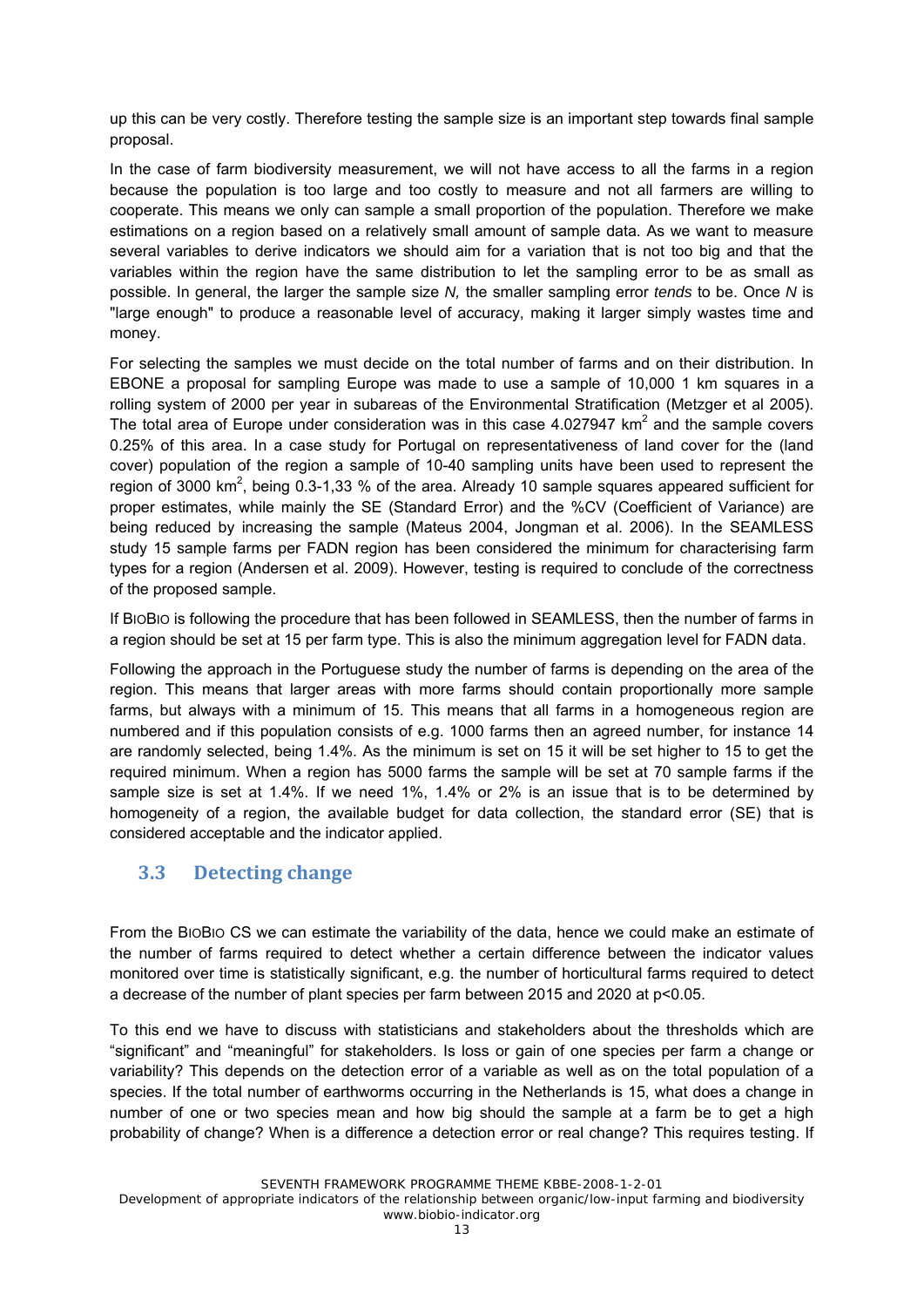the total pool of plant species in a region is 50, then what about the other indicators? We can work this out for the case study regions and for some key indicators. We have:

- Indicator values
- Their variability based on up to 20 farms
- The total farm population of the selected farm type in "the region"

We need to:

- Determine which change of the indicator value we consider as relevant
- Determine which level of significance we want to aim for  $(p<0.05$ ?  $p<0.1$ ?)
- What temporal scale we want to apply (e.g. 5 year intervals with rolling survey, such as Biodiversity monitoring in Switzerland or also as proposed by EBONE)

Then we can:

- Propose a sampling strategy
- Estimate the cost of its implementation



According to Fortin et al. (2002) "Ecological data is characterized by spatial structures due to spatial autocorrelation. Spatial correlation refers to the pattern in which nearby locations are likely to have similar magnitude than by chance alone". Ecological data exhibit some degree of spatial autocorrelation, depending also on the spatial scale on which the data is collected and then analysed. The inherent spatial autocorrelation of the ecological data has fundamental environmental implications: it violates assumptions of independence required by many parametric inferential tests. However, it perfectly reflects the real situation in the field. In biodiversity monitoring, the sampling strategy should take into account the possible and probable autocorrelation of the data collected depending on the organism under investigation. Spatial analysis of the data is then integral part of the analysis in a spatio-temporal design.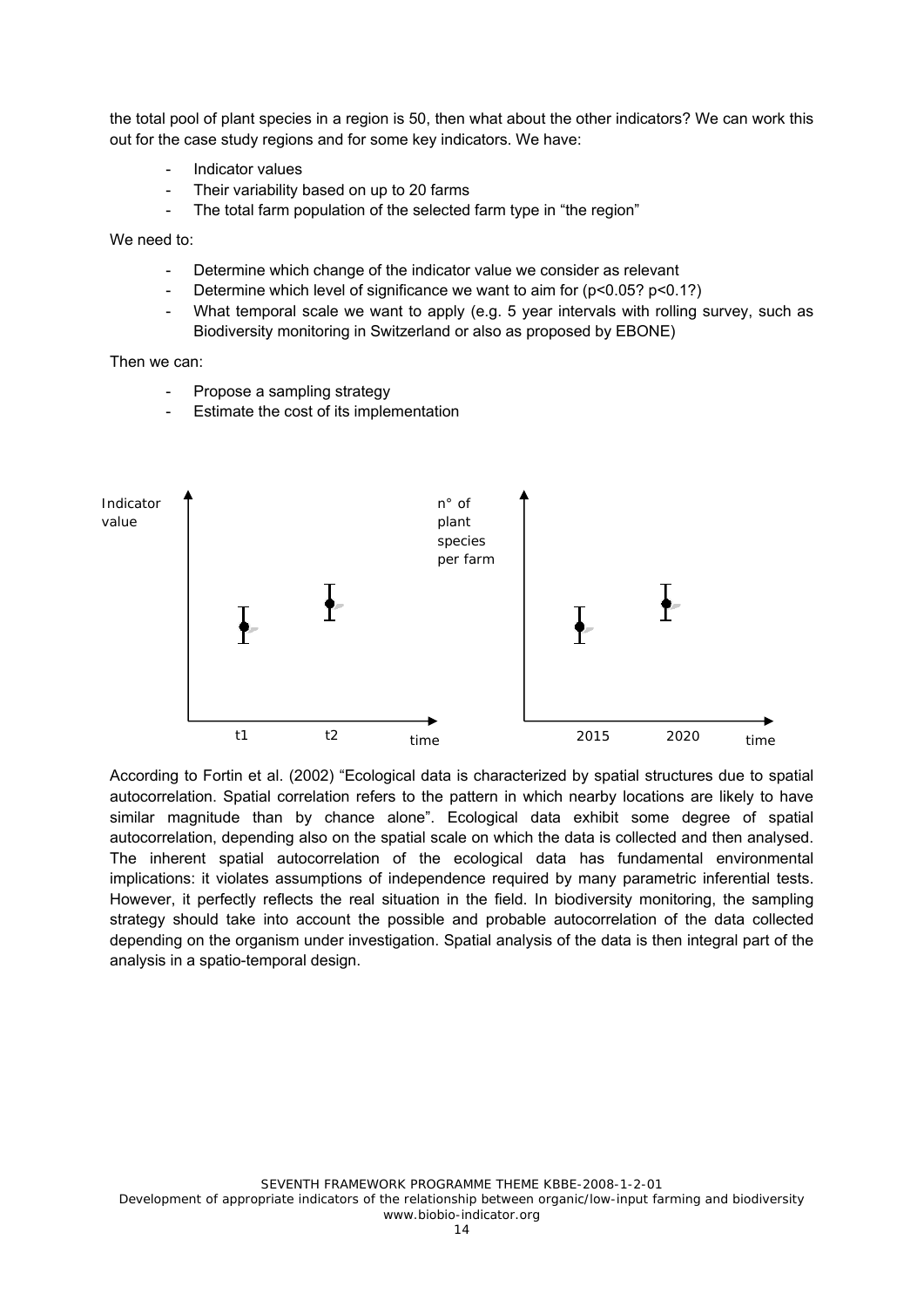# **4. European farming regions for biodiversity monitoring**

# **4.1 Methods**

To design more or less homogeneous regions use has been made of the SEAMLESS database (Anderson et al 2006, 2010). This is the best database based on FADN and covering the EU 25, but with still gaps for Switzerland and Norway concerning the underlying agricultural data as well as incomplete coverage for Bulgaria and Romania. However, if this regionalisation works then the other countries could be added in a later phase. We have used the database and analysed this on farming types.

After testing the regionalisation in the database it appears that NUTS regions gave the best results on regions. The variables intensity and scale are not discriminating well at the European scale, but typology was a good entrance for division. The following steps have been set

- 1. At the level of NUTS2 all regions have been analysed on area covered by different farming scale, farming intensity and farming type;
- 2. Farming scale and intensity have not been used further as they were not enough discriminating;
- 3. Farming types (Table 1) have been aggregated into major types (see Table 2, bold);
- 4. Dominant farming types have been aggregated until 75% area cover of the UAA was reached; this varied from 1-4 farming types;
- 5. For all regions the location in an environmental zone has been identified.
- 6. Within a country comparable NUTS regions have been merged based on categories >75%, 50-75% and 15-50% coverage of farming types and it has been taken care that Mediterranean types did not fall in the same farm type region as Continental and Atlantic.

The NUTS-2 regions have been chosen as first level of analysis, because the highest level they can reach is the country level (e.g. Luxemburg, Denmark, Latvia). National policies can be of influence of farm structure and farm management, due to historical developments and national regulations for land management. European policies are being interpreted differently between countries.

It has also been taken care that contrasting biogeographic regions are not mixed by using a layer of the environmental zones that is included in the SEAMLESS database. There are of course regions with more environmental zones, but all this information is used to identify the final zonation.

# **4.2 Results**

In the northern part of Europe the division of agrobiodiversity regions is rather consistent with the Environmental zones. Many of the regions are predominantly in one Environmental zone. Countries where this is not the case are Austria, France, Spain, Greece, Portugal and Italy. These Mediterranean countries share both the Mediterranean zones (North, South and Mountains), Lusitanian and Alpine South. This means that the variability in the species indicators can be higher than in other northern regions. This might be expected for the Mediterranean countries. If this is also the case for Austria cannot be confirmed at this stage.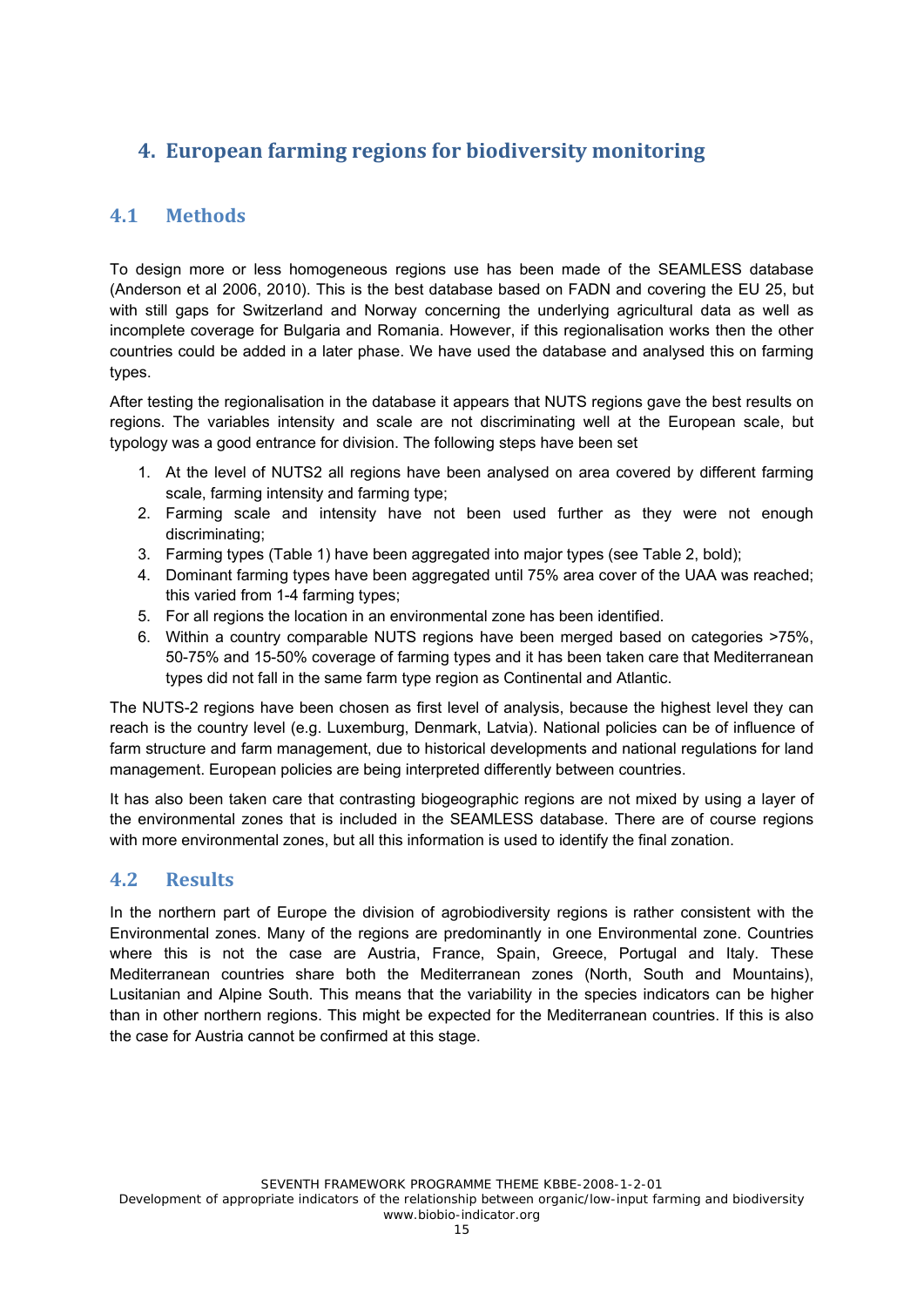Table 2. Biodiversity monitoring zones for the EU25 based on NUTS zones level 2 and Environmental Strata. Total farmland (ha), share of farm types and of environmental strata (% of area).

|               | [ha] AAN<br>Total | ω<br>Arable | <b>Beef</b> | ΜiΡ<br>◠ | Horticultur | farms<br>Mixed | crops<br>Permanent | Pigs   | Poultry<br>goats<br>sheep | North<br>Alpine<br>$\overline{\phantom{0}}$ | <b>Boreal</b><br>Z | Nemora<br>$\infty$ | Atlantic North<br>4 | South<br>Alpine<br>LO. | Continenta<br>$\circ$ | Central<br>Atlantic | Pannonian<br>$\infty$ | Lusitanian<br>$\sigma$ | Mountains<br>Med<br>$\overline{a}$ | North<br>11Med | South<br>$\mathbf{e}^{\mathbf{c}}$<br>Ž<br>$\sim$<br>$\overline{\phantom{0}}$ |
|---------------|-------------------|-------------|-------------|----------|-------------|----------------|--------------------|--------|---------------------------|---------------------------------------------|--------------------|--------------------|---------------------|------------------------|-----------------------|---------------------|-----------------------|------------------------|------------------------------------|----------------|-------------------------------------------------------------------------------|
| BIOAT1        | 860382            | 48.60%      | 9.40%       | 11.50%   | 0.00%       | 15.20%         | 11.40%             | 3.00%  | 1.00%                     |                                             |                    |                    |                     |                        | 58%                   |                     | 42%                   |                        |                                    |                |                                                                               |
| BIOAT2        | 658597            | 12.20%      | 19.20%      | 44.30%   | 0.90%       | 12.30%         | 1.00%              | 7.30%  | 2.70%                     |                                             |                    |                    |                     | 36%                    | 63%                   |                     |                       |                        |                                    |                |                                                                               |
| BIOAT3        | 549438            | 2.60%       | 31.70%      | 56.50%   | 0.00%       | 4.30%          | 0.20%              | 1.00%  | 3.70%                     |                                             |                    |                    |                     | 86%                    | 14%                   |                     |                       |                        |                                    |                |                                                                               |
| BIOBE1        | 374575            | 9.70%       | 42.90%      | 35.00%   | 0.90%       | 9.40%          | 0.20%              | 1.50%  | 0.50%                     |                                             |                    |                    |                     |                        | 66%                   | 34%                 |                       |                        |                                    |                |                                                                               |
| BIOBE2        | 175167            | 19.70%      | 24.30%      | 16.80%   | 2.50%       | 23.90%         | 1.40%              | 10.90% | 0.40%                     |                                             |                    |                    |                     |                        |                       | 100%                |                       |                        |                                    |                |                                                                               |
| BIOBE3        | 791906            | 33.40%      | 10.20%      | 7.40%    | 2.40%       | 23.40%         | 0.30%              | 1.90%  | 0.00%                     |                                             |                    |                    |                     |                        | 19%                   | 81%                 |                       |                        |                                    |                |                                                                               |
| BIOCZ1        | 530915            | 76,6%       | 1,3%        | 1,2%     | 4,2%        | 16,6%          | 0,0%               | 0,0%   | 0,0%                      |                                             |                    |                    |                     | 3%                     | 97%                   |                     |                       |                        |                                    |                |                                                                               |
| BIOCZ2        | 2447229           | 42,2%       | 12,8%       | 5,8%     | 0.0%        | 37,4%          | 0,6%               | 0,2%   | 0,9%                      |                                             |                    |                    |                     | 17%                    | 83%                   |                     |                       |                        |                                    |                |                                                                               |
| BIODE1        | 701341            | 32,1%       | 4,9%        | 28,1%    | 0,5%        | 23,8%          | 2,0%               | 4,3%   | 4,4%                      |                                             |                    |                    |                     | 1%                     | 61%                   | 34%                 | 4%                    |                        |                                    |                |                                                                               |
| BIODE2        | 2452806           | 20,7%       | 7,0%        | 45,9%    | 0,3%        | 21,2%          | 0,2%               | 2,8%   | 1,9%                      |                                             |                    |                    |                     | 3%                     | 97%                   |                     |                       |                        |                                    |                |                                                                               |
| BIODE3        | 3712331           | 43,1%       | 6,0%        | 15,3%    | 0,1%        | 31,4%          | 0,2%               | 2,1%   | 1,8%                      |                                             |                    |                    | 28%                 |                        | 71%                   |                     | 1%                    |                        |                                    |                |                                                                               |
| BIODE4        | 7435007           | 52,7%       | 5,5%        | 15,3%    | 0,4%        | 22,7%          | 0,4%               | 2,2%   | 0,8%                      |                                             |                    |                    | 29%                 | 4%                     | 58%                   | 8%                  | 1%                    |                        |                                    |                |                                                                               |
| <b>BIODE5</b> | 980303            | 13,0%       | 7,1%        | 39,6%    | 0,2%        | 23,8%          | 0,4%               | 10,3%  | 5,7%                      |                                             |                    |                    | 81%                 |                        | 5%                    | 14%                 |                       |                        |                                    |                |                                                                               |
| <b>BIODK1</b> | 2136770           | 51,4%       | 0.9%        | 15.0%    | 0.5%        | 23.3%          | 0.2%               | 7.1%   | 1.5%                      |                                             |                    |                    | 64%                 |                        | 36%                   |                     |                       |                        |                                    |                |                                                                               |
| BIOEE1        | 827599            | 38,7%       | 9,1%        | 27,0%    | 0,4%        | 20,1%          | 0,2%               | 0,1%   | 4,3%                      |                                             | 53%                | 47%                |                     |                        |                       |                     |                       |                        |                                    |                |                                                                               |
| BIOES1        | 979965            | 0,8%        | 65,6%       | 31,7%    | 0,2%        | 1,4%           | 0,0%               | 0,0%   | 0,2%                      |                                             |                    |                    |                     | 8%                     |                       |                     |                       | 90%                    | 2%                                 |                |                                                                               |
| BIOES2        | 6888416           | 70,5%       | 8,5%        | 0,9%     | 0,8%        | 7,8%           | 3,8%               | 0,9%   | 6,8%                      |                                             |                    |                    |                     | 4%                     |                       |                     |                       | 4%                     | 23%                                | 51%            | 18%                                                                           |
| BIOES3        | 5430805           | 27,6%       | 11,6%       | 0,7%     | 0,8%        | 27,0%          | 6,0%               | 2,0%   | 24,3%                     |                                             |                    |                    |                     | 1%                     |                       |                     |                       | 3%                     | 9%                                 | 12%            | 75%                                                                           |
| BIOES4        | 13534422          | 47,5%       | 13,7%       | 3,0%     | 1,0%        | 15,5%          | 4,6%               | 1,2%   | 13,3%                     |                                             |                    |                    |                     |                        |                       |                     |                       |                        | 6%                                 | 25%            | 70%                                                                           |
| <b>BIOES5</b> | 99247             | 48,3%       | 0,3%        | 0,0%     | 8,9%        | 3,3%           | 31,6%              | 0,1%   | 7,5%                      |                                             |                    |                    |                     | 8%                     |                       |                     |                       | 9%                     | 22%                                | 38%            | 23%                                                                           |
| BIOFI1        | 3621751           | 45,4%       | 7,8%        | 30,2%    | 0,3%        | 12,2%          | 0,0%               | 2,4%   | 1,6%                      | 11%                                         | 89%                |                    |                     |                        |                       |                     |                       |                        |                                    |                |                                                                               |
| <b>BIOFR1</b> | 5785150           | 74,6%       | 4,5%        | 2,9%     | 0,1%        | 16,5%          | 0,6%               | 0,0%   | 0,8%                      |                                             |                    |                    |                     |                        | 2%                    | 97%                 |                       | 1%                     |                                    |                |                                                                               |
| BIOFR2        | 4639189           | 17,3%       | 15,8%       | 35,8%    | 0,3%        | 26,7%          | 0,3%               | 1,8%   | 2,0%                      |                                             |                    |                    |                     |                        | 5%                    | 58%                 |                       | 37%                    |                                    |                |                                                                               |
| BIOFR3        | 3625077           | 43,3%       | 20,3%       | 8,1%     | 0,0%        | 26,6%          | 0,5%               | 0,0%   | 1,2%                      |                                             |                    |                    |                     |                        | 5%                    | 94%                 | 1%                    |                        |                                    |                |                                                                               |
| BIOFR4        | 2511337           | 50,1%       | 10,6%       | 3,9%     | 0,5%        | 18,7%          | 5,3%               | 0,5%   | 10,5%                     |                                             |                    |                    |                     | 1%                     |                       | 2%                  |                       | 93%                    | 0%                                 | 4%             |                                                                               |
| <b>BIOFR5</b> | 6796365           | 22,3%       | 33,7%       | 14,0%    | 0,3%        | 10,8%          | 1,7%               | 0,4%   | 16,9%                     |                                             |                    |                    |                     | 25%                    |                       | 21%                 |                       | 10%                    | 20%                                | 20%            | 2%                                                                            |

SEVENTH FRAMEWORK PROGRAMME THEME KBBE-2008-1-2-01

Development of appropriate indicators of the relationship between organic/low-input farming and biodiversity

www.biobio-indicator.org 16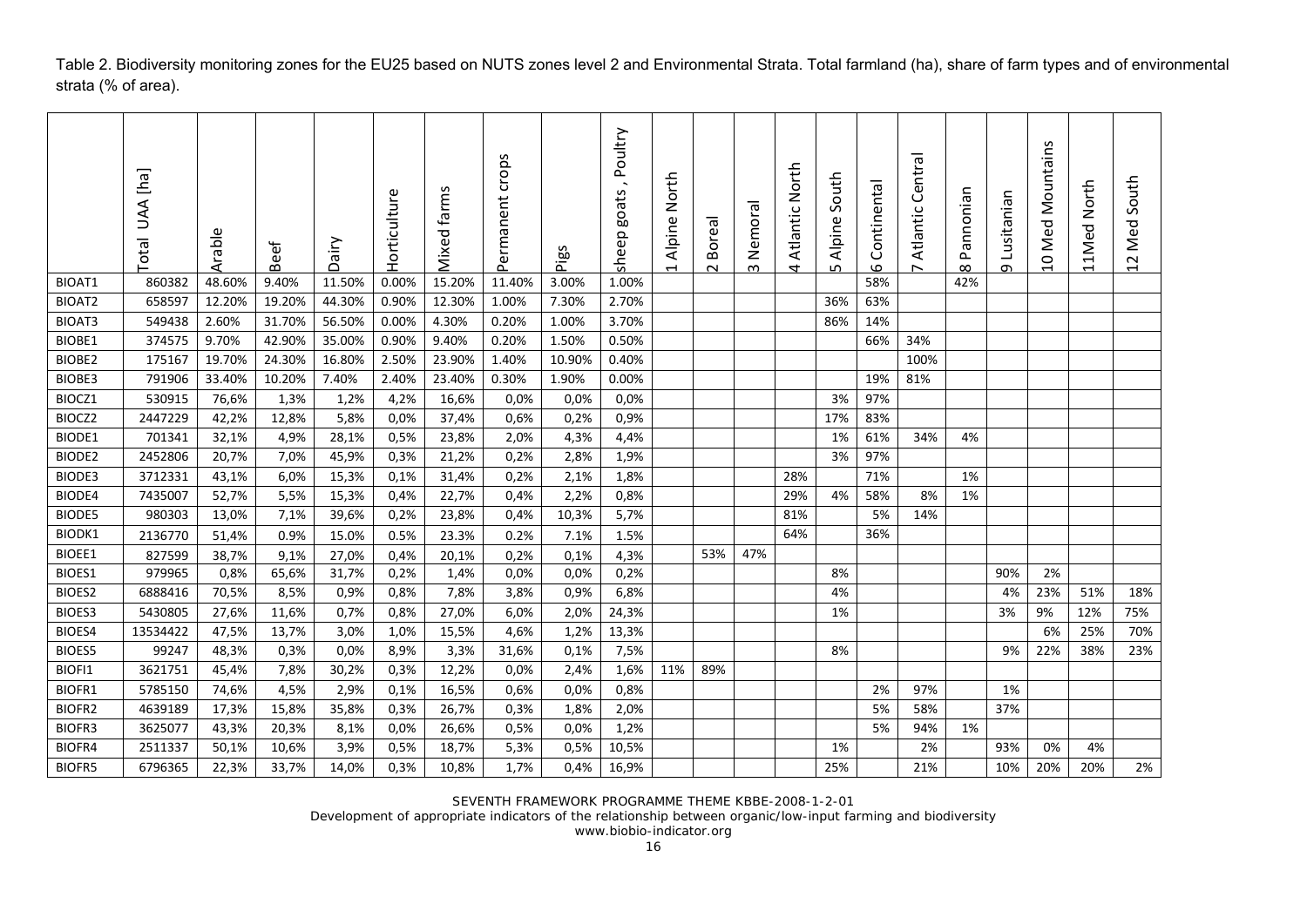|               | [rq] AAU<br>Total | Arable | ئة<br>قع | Dairy | Φ<br>Horticultur | S<br>farms<br>Mixed | crops<br>Permanent | Pigs | Poultry<br>goats<br>sheep | Alpine North<br>$\overline{\phantom{0}}$ | Borea<br>2 | Nemoral<br>$\sim$ | Atlantic North<br>4 | South<br>Alpine<br>LN. | Continenta<br>6 | ᢛ<br>Centr <sub>i</sub><br>Atlantic<br>$\overline{ }$ | Pannonian<br>$\infty$ | Lusitanian<br>თ | Mountains<br>10 Med | 11Med North | Med South<br>12 |
|---------------|-------------------|--------|----------|-------|------------------|---------------------|--------------------|------|---------------------------|------------------------------------------|------------|-------------------|---------------------|------------------------|-----------------|-------------------------------------------------------|-----------------------|-----------------|---------------------|-------------|-----------------|
| BIOGR1        | 1848111           | 81,0%  | 2,7%     | 0,6%  | 0,8%             | 7,0%                | 4,4%               | 0,0% | 3,5%                      |                                          |            |                   |                     | 2%                     |                 |                                                       | 1%                    |                 | 14%                 | 55%         | 28%             |
| BIOGR2        | 275478            | 57,6%  | 2,2%     | 0,5%  | 1,0%             | 18,8%               | 4,6%               | 0,0% | 15,4%                     |                                          |            |                   |                     | 1%                     |                 |                                                       |                       |                 | 49%                 | 31%         | 18%             |
| BIOGR3        | 33211             | 15,3%  | 0,0%     | 0,0%  | 9,8%             | 17,2%               | 31,1%              | 0,0% | 26,6%                     |                                          |            |                   |                     |                        |                 |                                                       |                       |                 |                     |             | 100%            |
| BIOHU1        | 3688487           | 73,9%  | 0,1%     | 4,8%  | 0,6%             | 15,2%               | 1,0%               | 0,5% | 3,9%                      |                                          |            |                   |                     |                        | 7%              |                                                       | 91%                   |                 | 2%                  |             |                 |
| BIOIE1        | 4514462           | 3,4%   | 50,7%    | 22,2% | 0,0%             | 5,4%                | 0,0%               | 0,0% | 18,2%                     |                                          |            |                   | 17%                 |                        |                 | 83%                                                   |                       |                 |                     |             |                 |
| BIOIT1        | 4792278           | 57,0%  | 11,8%    | 8,3%  | 0,6%             | 9,1%                | 4,3%               | 2,7% | 6,1%                      |                                          |            |                   |                     | 13%                    |                 |                                                       |                       |                 | 37%                 | 49%         | 1%              |
| <b>BIOIT2</b> | 313934            | 0,9%   | 14,3%    | 55,6% | 0,1%             | 1,9%                | 7,2%               | 0,0% | 20,0%                     |                                          |            |                   |                     | 87%                    |                 |                                                       |                       |                 | 13%                 |             |                 |
| BIOIT3        | 25141             | 49,7%  | 22,0%    | 6,3%  | 14,8%            | 4,6%                | 1,0%               | 0,0% | 1,5%                      |                                          |            |                   |                     |                        |                 |                                                       |                       |                 | 75%                 | 25%         |                 |
| BIOIT4        | 1827183           | 54,9%  | 11,6%    | 0,7%  | 0,9%             | 7,6%                | 15,1%              | 0,0% | 9,3%                      |                                          |            |                   |                     |                        |                 |                                                       |                       |                 | 3%                  | 36%         | 62%             |
| BIOIT5        | 2340654           | 30,6%  | 10,9%    | 2,8%  | 0,6%             | 11,0%               | 3,0%               | 0,1% | 40,9%                     |                                          |            |                   |                     |                        |                 |                                                       |                       |                 | 16%                 | 43%         | 41%             |
| BIOLT1        | 1777701           | 49,9%  | 5,5%     | 16,8% | 0,2%             | 25,7%               | 0,2%               | 0,5% | 1,1%                      |                                          |            | 98%               |                     |                        | 2%              |                                                       |                       |                 |                     |             |                 |
| BIOLU1        | 98022             | 5,3%   | 32,4%    | 42,3% | 0,0%             | 16,4%               | 0,7%               | 0,9% | 2,1%                      |                                          |            |                   |                     |                        | 42%             | 58%                                                   |                       |                 |                     |             |                 |
| BIOLV1        | 1119915           | 40,3%  | 2,3%     | 30,3% | 0,1%             | 23,5%               | 0,1%               | 0,5% | 2,9%                      |                                          | 30%        | 67%               |                     |                        | 3%              |                                                       |                       |                 |                     |             |                 |
| <b>BIONL1</b> | 688859            | 41,8%  | 0,2%     | 33,1% | 2,2%             | 7,6%                | 0,2%               | 0,5% | 14,4%                     |                                          |            |                   | 17%                 |                        | 3%              | 81%                                                   |                       |                 |                     |             |                 |
| <b>BIONL2</b> | 181531            | 2,3%   | 3,3%     | 56,3% | 13,1%            | 12,9%               | 3,5%               | 4,3% | 4,3%                      |                                          |            |                   | 81%                 |                        |                 | 19%                                                   |                       |                 |                     |             |                 |
| <b>BIONL3</b> | 650706            | 14,4%  | 1,7%     | 61,6% | 4,2%             | 6,2%                | 2,0%               | 1,2% | 8,8%                      |                                          |            |                   | 40%                 |                        |                 | 60%                                                   |                       |                 |                     |             |                 |
| BIOPL1        | 2801582           | 64,5%  | 1,9%     | 4,5%  | 0,3%             | 23,6%               | 0,1%               | 2,6% | 2,5%                      |                                          |            |                   |                     | 1%                     | 99%             |                                                       |                       |                 |                     |             |                 |
| BIOPL2        | 8102980           | 31,5%  | 4,4%     | 9,8%  | 0,9%             | 43,7%               | 0,8%               | 7,1% | 1,8%                      |                                          |            | 3%                |                     |                        | 97%             |                                                       |                       |                 |                     |             |                 |
| BIOPL3        | 950902            | 10,3%  | 17,4%    | 30,8% | 0,1%             | 36,9%               | 0,0%               | 3,0% | 1,4%                      |                                          |            | 49%               |                     |                        | 51%             |                                                       |                       |                 |                     |             |                 |
| BIOPT1        | 2194944           | 19,5%  | 22,4%    | 1,5%  | 0,9%             | 25,7%               | 4,6%               | 0,5% | 25,0%                     |                                          |            |                   |                     |                        |                 |                                                       |                       | 22%             | 1%                  | 41%         | 36%             |
| BIOPT2        | 12908             | 1,3%   | 0,7%     | 0,0%  | 14,0%            | 0,7%                | 0,7%               | 0,0% | 82,6%                     |                                          |            |                   |                     |                        |                 |                                                       |                       |                 |                     |             | 100%            |
| BIOSE1        | 1568425           | 52,7%  | 10,3%    | 19,0% | 0,5%             | 15,3%               | 0,0%               | 1,1% | 1,2%                      |                                          | 7%         | 73%               |                     |                        | 21%             |                                                       |                       |                 |                     |             |                 |
| BIOSE2        | 801555            | 20,7%  | 20,2%    | 46,2% | 0,0%             | 11,6%               | 0,0%               | 1,2% | 0,0%                      | 5%                                       | 40%        | 43%               |                     |                        | 12%             |                                                       |                       |                 |                     |             |                 |
| BIOSI1        | 369033            | 13,5%  | 16,6%    | 20,2% | 0,5%             | 25,3%               | 2,2%               | 0,5% | 21,3%                     |                                          |            |                   |                     | 75%                    | 6%              |                                                       | 1%                    |                 | 17%                 | 1%          |                 |
| BIOSK1        | 669782            | 67,7%  | 0,0%     | 2,3%  | 0,0%             | 27,8%               | 0,3%               | 0,0% | 1,8%                      |                                          |            |                   |                     |                        | 49%             |                                                       | 51%                   |                 |                     |             |                 |
| BIOSK2        | 1043507           | 31,2%  | 8,7%     | 19,3% | 0,0%             | 28,5%               | 0,1%               | 0,0% | 12,1%                     | 0%                                       |            |                   |                     | 11%                    | 82%             |                                                       | 6%                    |                 |                     |             |                 |
| <b>BIOUK1</b> | 2692484           | 16,8%  | 14,0%    | 17,9% | 0,3%             | 8,7%                | 0,0%               | 0,3% | 42,0%                     |                                          |            |                   | 92%                 |                        |                 | 8%                                                    |                       |                 |                     |             |                 |
| <b>BIOUK2</b> | 5838908           | 57,8%  | 5,2%     | 11,5% | 0,6%             | 11,1%               | 0,3%               | 0,4% | 13,0%                     |                                          |            |                   | 13%                 |                        |                 | 87%                                                   |                       |                 |                     |             |                 |
| <b>BIOUK3</b> | 4695305           | 10,0%  | 12,7%    | 7,7%  | 0.0%             | 5,6%                | 0,0%               | 0,0% | 64,1%                     |                                          |            |                   | 94%                 |                        |                 | 6%                                                    |                       |                 |                     |             |                 |

SEVENTH FRAMEWORK PROGRAMME THEME KBBE-2008-1-2-01 Development of appropriate indicators of the relationship between organic/low-input farming and biodiversity

www.biobio-indicator.org 17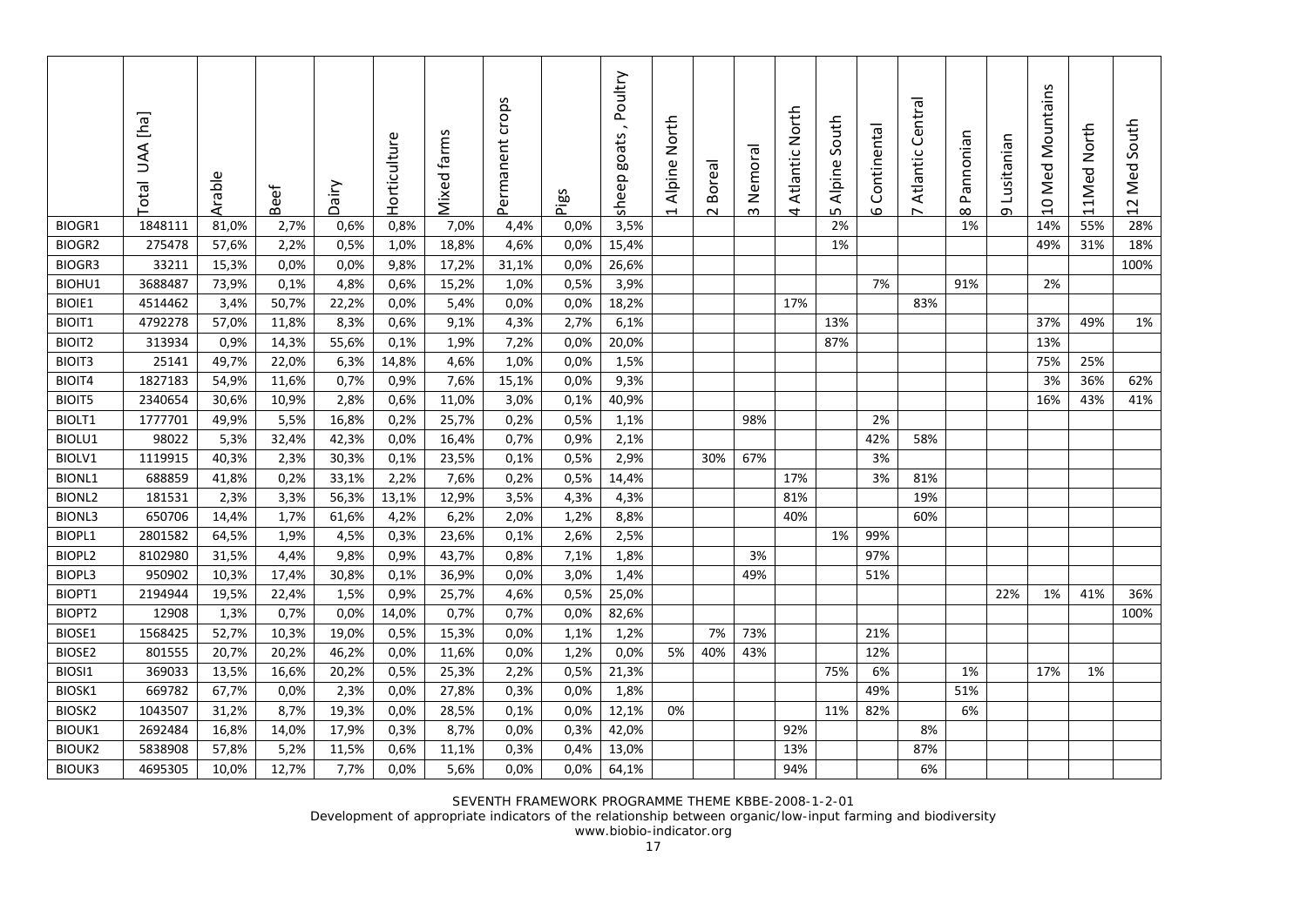

Figure 5. Agrobiodiversity monitoring regions in EU 25. The regions are made up by country+zone. Up to five zones can occur in one country. The dominant farm type is indicated in Table 2.

> SEVENTH FRAMEWORK PROGRAMME THEME KBBE-2008-1-2-01 Development of appropriate indicators of the relationship between organic/low-input farming and biodiversity www.biobio-indicator.org 18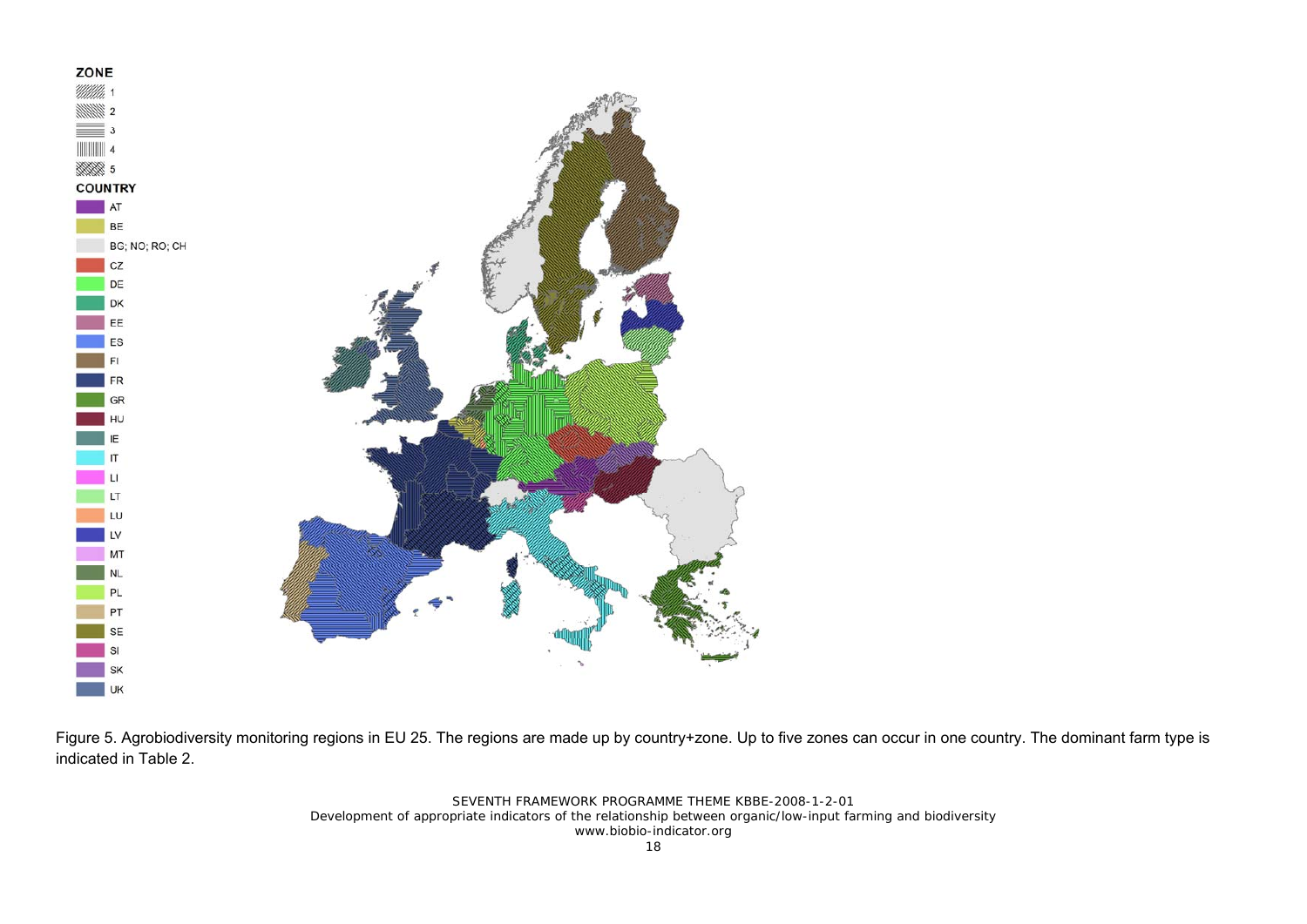## Table 3: Farms per farming type (number and %) in the different zones.

| REGION        | number | arable | ×.  | beef  | ×.  | dairy | X,  | horticulture | ৼ   | mixed | ৼ   | permanent | X,  | pigs | X,  | sheep | x   |
|---------------|--------|--------|-----|-------|-----|-------|-----|--------------|-----|-------|-----|-----------|-----|------|-----|-------|-----|
| BIOAT1        | 24446  | 8335   | 34% | 2969  | 12% | 4385  | 18% |              |     | 3327  | 14% | 4055      | 17% | 1128 | 5%  | 247   | 1%  |
| BIOAT2        | 24250  | 1814   | 7%  | 4175  | 17% | 75    | 0%  |              |     | 3032  | 13% | 1556      | 6%  | 2141 | 9%  | 522   | 2%  |
| BIOAT3        | 10782  | 380    | 4%  | 2009  | 19% | 6429  | 60% |              |     | 641   | 6%  | 88        | 1%  | 383  | 4%  | 256   | 2%  |
| BIOBE1        | 8731   | 707    | 8%  | 2718  | 31% | 3131  | 36% | 962          | 11% | 590   | 7%  | 79        | 1%  | 503  | 6%  | 41    | 0%  |
| BIOBE2        | 7178   | 963    | 13% | 1129  | 16% | 1224  | 17% | 1258         | 18% | 1201  | 17% | 274       | 4%  | 1008 | 14% |       |     |
| BIOBE3        | 12725  | 3333   | 26% | 2395  | 19% | 1678  | 13% | 569          | 4%  | 3908  | 31% | 143       | 1%  | 623  | 5%  | 62    | 0%  |
| BIOCZ1        | 24446  | 8335   | 34% | 2969  | 12% | 4385  | 18% |              | 0%  | 3327  | 14% | 4055      | 17% | 1128 | 5%  | 247   | 1%  |
| BIOCZ2        | 10256  | 4331   | 42% | 1666  | 16% | 849   | 8%  |              |     | 2567  | 25% |           |     |      |     |       |     |
| BIODE1        | 15187  | 3535   | 23% |       |     | 4312  | 28% |              |     | 2934  | 19% | 1727      | 11% | 651  | 4%  |       |     |
| BIODE2        | 59080  | 8541   | 14% |       |     | 33014 | 56% |              |     | 9474  | 16% |           |     |      |     |       |     |
| BIODE3        | 23857  | 7771   | 33% |       |     | 5433  | 23% |              |     | 5944  | 25% |           |     |      |     |       |     |
| BIODE4        | 47723  | 15978  | 33% |       |     | 9304  | 19% |              |     | 9750  | 20% |           |     |      |     |       |     |
| <b>BIODE5</b> | 18952  | 1552   | 8%  | 1828  | 10% | 6674  | 35% |              |     | 3889  | 21% |           |     | 3100 | 16% |       |     |
| BIODK1        | 30715  | 17908  | 58% |       |     | 4085  | 13% |              |     | 5410  | 18% |           |     | 1451 | 5%  |       |     |
| BIOEE1        | 7103   | 3138   | 44% | 405   | 6%  | 1287  | 18% |              |     | 1275  | 18% |           |     |      |     | 521   | 7%  |
| BIOES1        | 61671  |        |     | 40115 | 65% | 18463 | 30% |              |     |       |     |           |     |      |     |       |     |
| <b>BIOES2</b> | 167205 | 94893  | 57% | 8228  | 5%  |       |     |              |     | 14128 | 8%  | 35492     | 21% |      |     | 8299  | 5%  |
| BIOES3        | 126440 | 43912  | 35% | 4982  | 4%  |       |     | 20770        | 16% | 16754 | 13% | 16401     | 13% | 4352 |     | 16323 | 13% |
| BIOES4        | 7188   | 511    | 7%  |       |     |       |     | 3593         | 50% | 2081  | 29% | 407       | 6%  |      |     | 274   | 4%  |
| <b>BIOES5</b> | 30599  | 10537  | 34% |       |     |       |     | 3111         | 10% |       |     | 8864      | 29% |      |     |       |     |
| BIOFI1        | 37270  | 16858  | 45% | 1972  | 5%  | 5673  | 15% |              |     | 3537  | 9%  |           |     | 795  | 2%  | 424   | 1%  |
| BIOFR1        | 48264  | 32644  | 68% | 2421  | 5%  | 2569  | 5%  |              |     | 8020  | 17% |           |     |      |     |       |     |
| BIOFR2        | 72175  | 11276  | 16% | 10207 | 14% | 27443 | 38% |              |     | 16215 | 22% |           |     |      |     |       |     |
| <b>BIOFR3</b> | 34715  | 15287  | 44% | 5693  | 16% | 3767  | 11% |              |     | 8274  | 24% |           |     |      |     |       |     |
| BIOFR4        | 40588  | 16992  | 42% | 3705  | 9%  | 2085  | 5%  |              |     | 6379  | 16% |           |     |      |     | 4010  | 10% |
| <b>BIOFR5</b> | 96023  | 23070  | 24% | 24240 | 25% | 13765 | 14% |              |     | 9952  | 10% |           |     |      |     | 11209 | 12% |
| BIOGR1        | 237577 | 151512 | 64% |       |     |       |     |              |     | 16315 | 7%  | 44251     | 19% |      |     | 12156 | 5%  |
| <b>BIOGR2</b> | 53599  | 22540  | 42% |       |     |       |     |              |     | 7395  | 14% | 12803     | 24% |      |     | 5355  | 10% |
| <b>BIOGR3</b> | 31368  | 6262   | 20% |       |     |       |     | 4707         | 15% | 2687  | 9%  | 15471     | 49% |      |     | 1919  | 6%  |
| BIOHU1        | 69367  | 42299  | 61% | 3304  | 5%  |       |     |              |     | 11588 | 17% |           |     |      |     | 1926  | 3%  |
| <b>BIOIE1</b> | 98786  |        |     | 51069 | 52% | 18826 | 19% |              |     |       |     |           |     |      |     | 18796 | 19% |
| BIOIT1        | 254490 | 132867 | 52% | 15200 | 6%  | 12556 | 5%  |              |     | 20104 | 8%  | 42876     | 17% | 4105 | 2%  | 10087 | 4%  |
| BIOIT2        | 11456  |        | 0%  | 1073  | 9%  | 5542  | 48% |              |     |       |     | 2928      | 26% |      |     | 775   | 7%  |
| BIOIT3        | 9409   | 2842   | 30% | 113   | 1%  | 138   | 1%  | 4704         | 50% |       |     | 1253      | 13% |      |     |       |     |
| BIOIT4        | 132844 | 61086  | 46% | 3952  | 3%  |       |     |              |     | 5330  | 4%  | 51549     | 39% |      |     | 3799  | 3%  |
| <b>BIOIT5</b> | 97300  | 38717  | 40% | 5643  | 6%  |       |     |              |     | 8783  | 9%  | 20464     | 21% |      |     | 15677 | 16% |
| BIOLT1        | 38650  | 13137  | 34% | 3421  | 9%  | 8785  | 23% |              |     | 12028 | 31% |           |     |      |     |       |     |
| BIOLU1        | 1284   | 61     | 5%  | 388   | 30% | 552   | 43% |              |     | 221   | 17% |           |     |      |     |       |     |

SEVENTH FRAMEWORK PROGRAMME THEME KBBE-2008-1-2-01

Development of appropriate indicators of the relationship between organic/low-input farming and biodiversity

www.biobio-indicator.org 19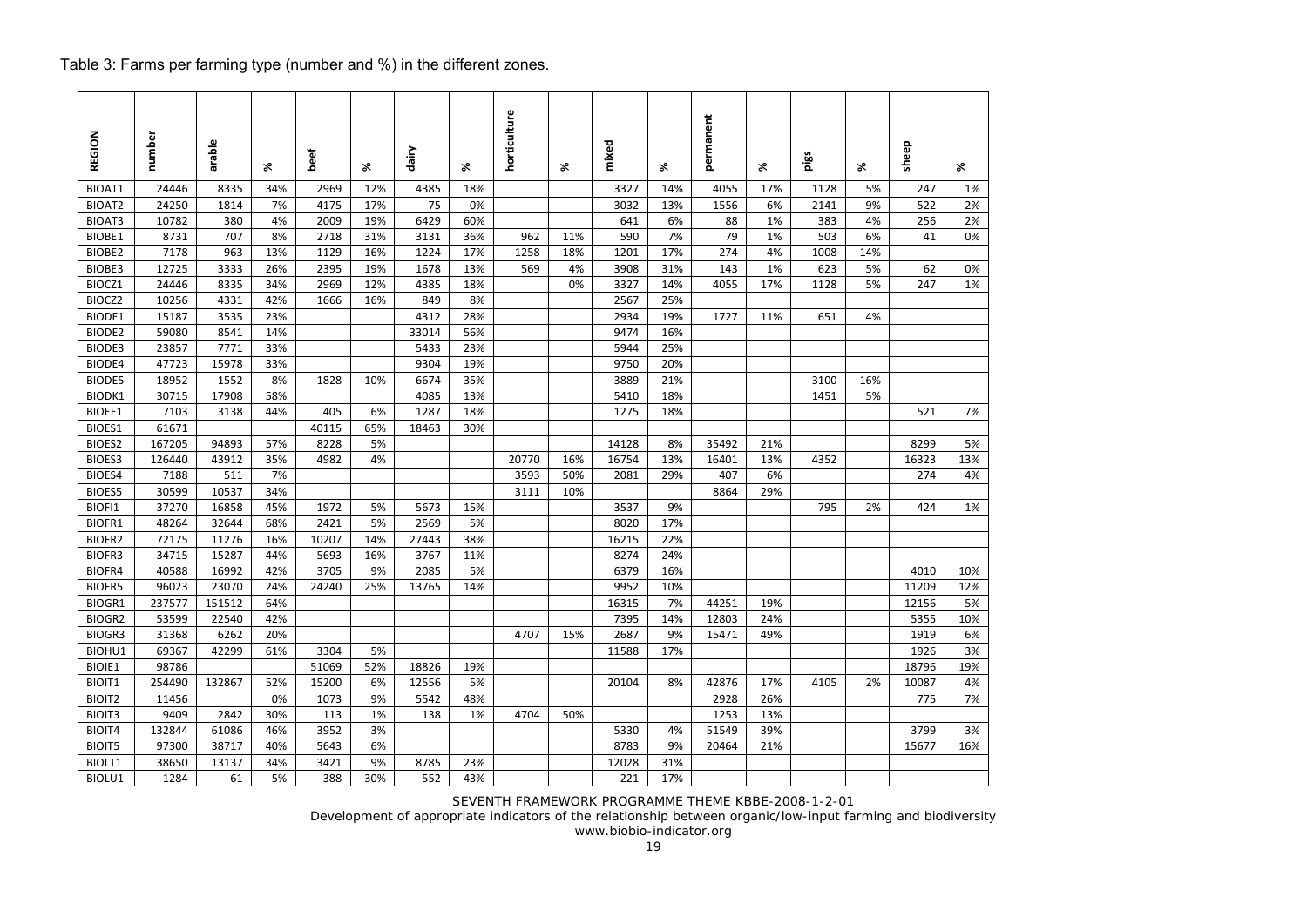| REGION             | number | arable | ৯ং  | beef  | ⋇   | dairy | ⋇   | horticulture | X,  | mixed  | ⋇   | permanent | ⋇ | pigs  | ৯ং | sheep | ⋇   |
|--------------------|--------|--------|-----|-------|-----|-------|-----|--------------|-----|--------|-----|-----------|---|-------|----|-------|-----|
| BIOLV1             | 21875  | 6131   | 28% |       |     | 8193  | 37% |              |     | 5970   | 27% |           |   |       |    |       |     |
| <b>BIONL1</b>      | 15552  | 5159   | 33% |       |     | 4023  | 26% |              |     | 1406   | 9%  |           |   |       |    | 2764  | 18% |
| BIONL <sub>2</sub> | 11547  |        | 0%  |       |     | 4211  | 36% | 1506         | 13% | 1568   | 14% |           |   |       |    |       |     |
| <b>BIONL3</b>      | 26484  | 2855   | 11% |       |     | 10213 | 39% | 5716         | 22% | 1383   | 5%  |           |   |       |    | 2641  | 10% |
| BIOPL1             | 106727 | 47916  | 45% |       |     | 5478  | 5%  |              |     | 41106  | 39% |           |   |       |    |       |     |
| BIOPL2             | 572954 | 149130 | 26% | 24246 | 4%  | 48028 | 8%  |              |     | 258789 | 45% |           |   | 39192 | 7% |       |     |
| BIOPL3             | 55974  | 5683   | 10% | 8483  | 15% | 15222 | 27% |              |     | 23620  | 42% |           |   | 1673  | 3% |       |     |
| BIOPT1             | 65767  | 20661  | 31% | 3960  | 6%  |       |     |              |     | 12205  | 19% |           |   |       |    | 6236  | 9%  |
| BIOPT2             | 1131   |        |     |       |     |       |     | 167          | 15% |        |     |           |   |       |    | 760   | 67% |
| BIOSE1             | 18897  | 9974   | 53% | 1863  | 10% | 3051  | 16% |              |     | 2640   | 14% |           |   |       |    |       |     |
| BIOSE2             | 6470   | 1234   | 19% | 1413  | 22% | 2961  | 46% |              |     | 649    | 10% |           |   |       |    |       |     |
| BIOSI1             | 38564  | 6255   | 16% | 5622  | 15% | 6448  | 17% |              |     | 10173  | 26% |           |   |       |    | 6312  | 16% |
| BIOSK1             | 1822   | 1338   | 73% |       |     |       |     |              |     | 202    | 11% |           |   |       |    |       |     |
| BIOSK <sub>2</sub> | 1878   | 795    | 42% | 156   | 8%  | 243   | 13% |              |     | 373    | 20% |           |   |       |    | 307   | 16% |
| <b>BIOUK1</b>      | 21700  | 3159   | 15% | 4406  | 20% | 5841  | 27% |              |     |        |     |           |   |       |    | 5564  | 26% |
| <b>BIOUK2</b>      | 42608  | 20402  | 48% | 6041  | 14% |       |     |              |     | 3902   | 9%  |           |   |       |    | 4810  | 11% |
| <b>BIOUK3</b>      | 18409  | 3211   | 17% | 3716  | 20% | 3895  | 21% |              |     | 1367   | 7%  |           |   |       |    | 6799  | 37% |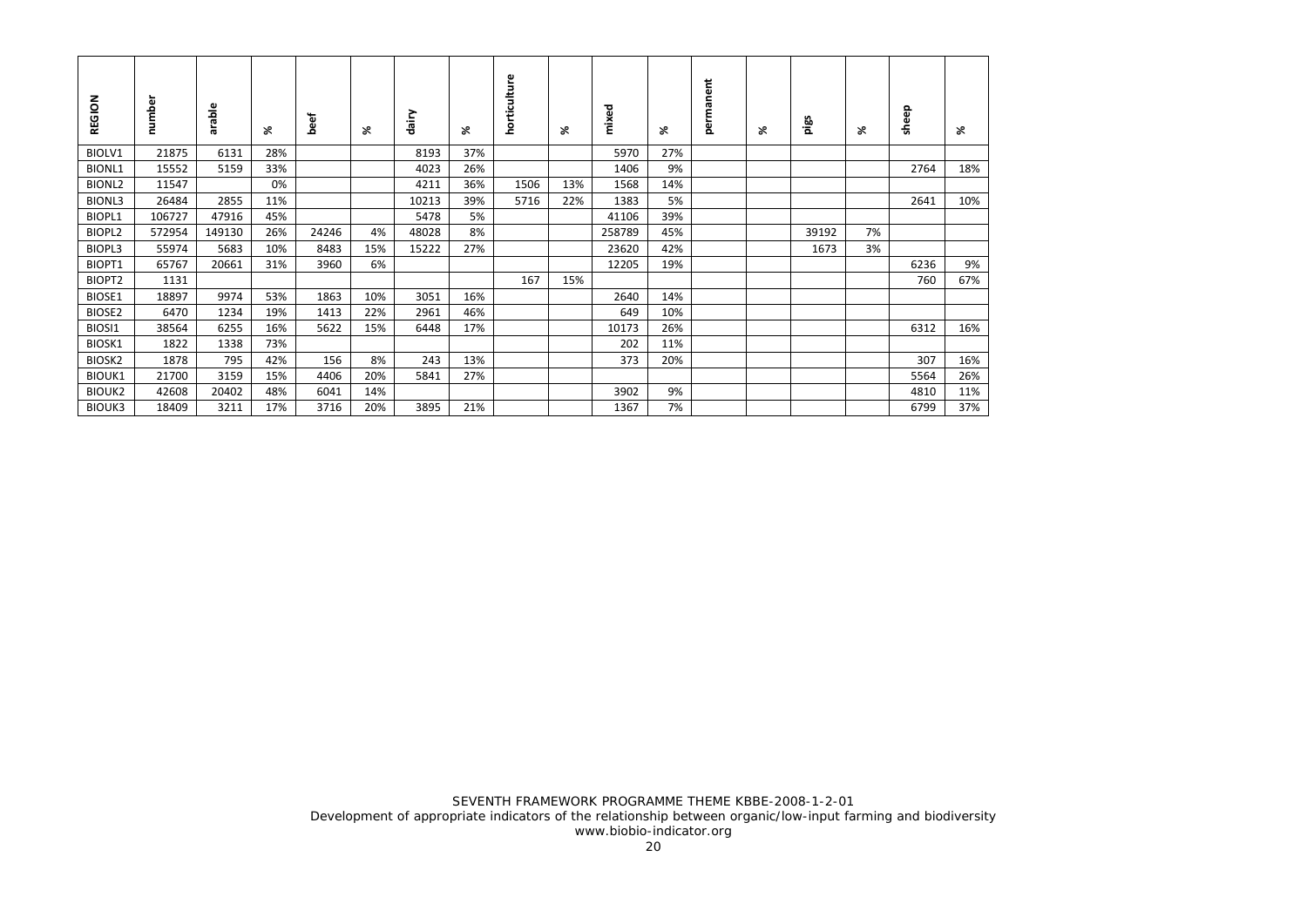The following regions have been identified and can be characterised by Farming combinations in area and number of farms and Environmental Zone:

#### **Austria:**

BIOAT1: ENV Zone: Continental and Pannonian, 50% arable, the remaining is equally divided between dairy farming, mixed farming and permanent crops (vineyards). The number of farms is dominated by arable with farms with permanent crops.

BIOAT2: ENV Zone Continental (63%) with an aspect of Alpine South; there is 44% dairy farming and 19% beef raising and 12% for both mixed farms and arable farming, with a comparable division in farm number

BIOAT3: Dominated by Alpine south (86%) and some continental climate. Farming is mainly dairy farming (56%) and Beef farming (32%)

#### **Belgium:**

BIOBE1: 66% in Continental (Ardennes) and 34% in Atlantic Central, mainly beef raising(42%) and dairy farming (35%) in area; however the farm numbers are 35% and 31% respectively with also 16% horticulture farms covering only 1.4% of the area.

BIOBE2, ENV Zone: 100% Atlantic Central; in area there is a mix of farming systems without dominance. Arable, beef, dairy and mixed farms are equally important in area (between 20 and 25%. 42% are arable farms and 30% mixed farms; the arable farms are larger as they form only 30% of the number of farms.

BIOBE3 Env Zone: This zone is mainly Atlantic and covered for 36% in arable and mainly continental; 30% mixed farms and 20% beef farming; the farm distribution reflects this well.

#### **Czech Republic**

BIOCZ1: Env Zone Continental, 76% arable; this is well reflected in the farm distribution except for horticulture (4.2% of the area) that counts for 17% of the farms.

BIOCZ2: ENv Zone Continental, 42% arable, 37% mixed farming; this is well reflected in the farm distribution with smaller numbers in beef and dairy farming.

#### **Germany**

BIODE1 Env Zone: 61%Continental, 34%Atlantic Central; mix of arable (32%), dairy (28%) and mixed farming (24%), which is well reflected in the distribution of farms except for permanent crops (area 2.0%) counts for 11% of the farms.

BIODE2 Env Zone: Continental; In area this is covered for 45% by dairy farming, 21% mixed farming and 21% arable farming; this is well reflected in the number of farms per type.

BIODE3 Env Zone: 71% Continental, 28% Atlantic North; it is covered by 43% arable, 31% mixed farming and 15% dairy farming; it is clear that arable farms are larger than mixed farms and these again are larger than the dairy farms.

BIODE4: Env Zone: 58% Continental, 29%Atlantic North; 53% arable, 22% mixed farming and 15% dairy farming; also here the arable farms are much larger than mixed and dairy farms that have a more or less comparable amount (19-20%).

BIODE5: Env Zone: Atlantic North, 40% dairy, 24% mixed farming in area; they make up respectively 35% and 21% of the number of farms while the area of 10% pig farms count for 16% of the farms.

#### **Denmark**

BIODK1 Env Zone: Atlantic North 64%, Continental 36%; there is about 51% arable, 23% mixed farming, while dairy is counting for 15% and pig farming for 7%. This is more or less reflected in the number of farms.

#### **Estonia**

BIOEE1 Env Zone: Boreal 53%, Nemoral 47%; the UAA covered for 39% by arable, 27% by dairy farming and 20% by mixed farming. This is reflected in the number of farms.

#### **Spain**

BIOES1 Env Zone: Lusitanian; 66% of the area is beef raising, 32% dairy farming; this is also reflected in the number of farms.

SEVENTH FRAMEWORK PROGRAMME THEME KBBE-2008-1-2-01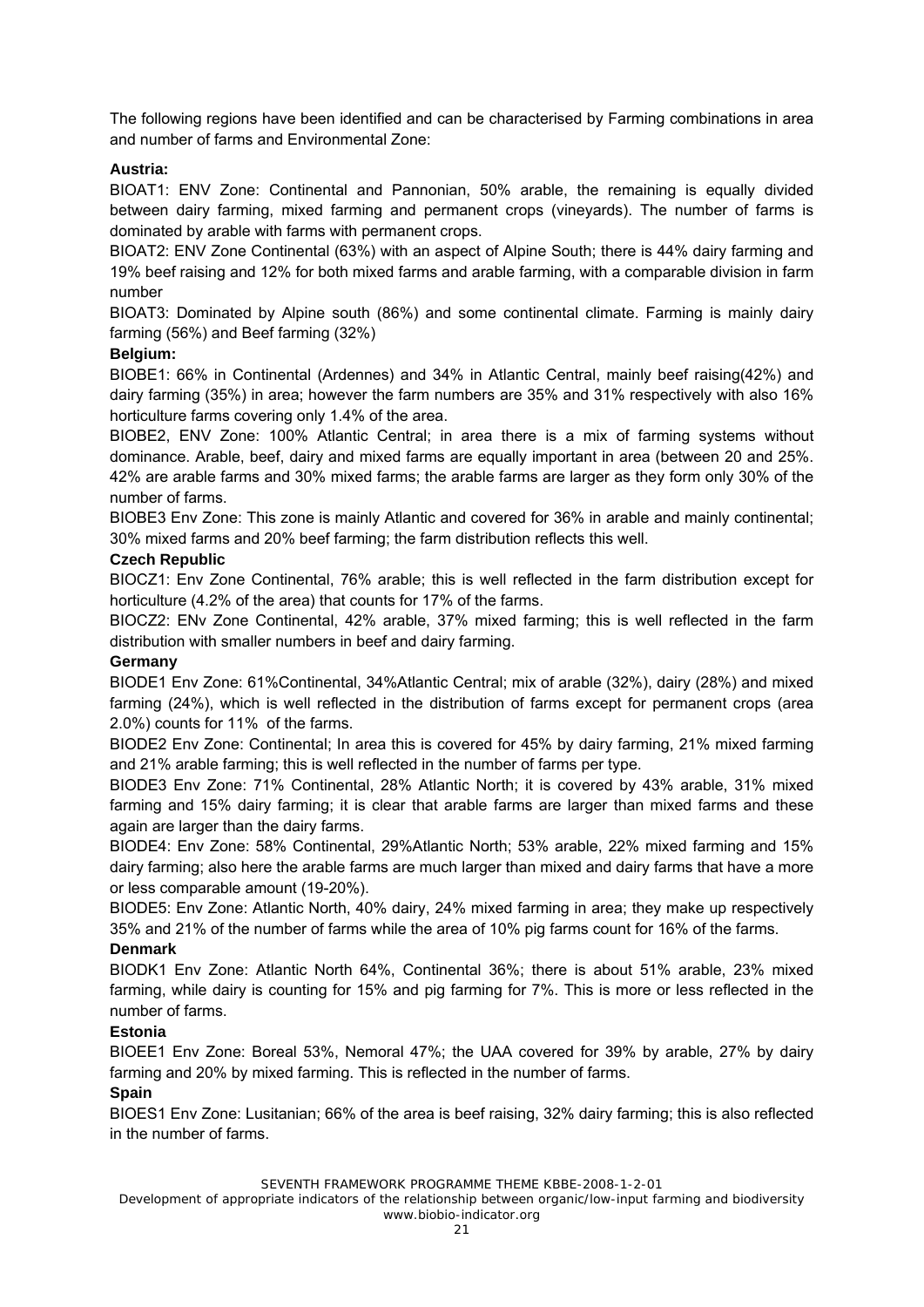BIOES2 Env Zone: 51% Mediterranean North, 23% Mediterranean mountains; the UAA is for 71% arable, 8 % beef and mixed farming and less than 4% permanent crops. However permanent crops count for 21% of the farms.

BIOES3 Env Zone: 75% Mediterranean South, 28% arable, 27% mixed farming and 24% sheep and goats. The arable are relatively small as the take 35% of the farms. Sheep farming is relatively large scale as they count only for 13% of the farms. Although horticulture covers only 0.8% of the UAA, they count for 16% of the farms.

BIOES4 Env Zone: 70% Mediterranean South; this is a small area with 47% arable, 15% mixed farming, 13% sheep and goats; although horticulture covers 1% of the area it counts for 50% of the farms.

BIOES5 Env Zone: 38% Mediterranean North, 23% Mediterranean South, 22% Mediterranean Mountains; 48% arable, 32%permanent crops (vineyards, citrus); arable farms count for 34%, permanent crops for 29% and horticulture for 10%.

#### **Finland**

BIOFI1 Env Zone: 89% Boreal; 45% arable, 30% dairy farming; the number of farms is more or less comparable over the different types.

#### **France**

BIOFR1 ENV Zone: 97% Atlantic central; 74% of the UAA is arable, 16% mixed farms. The number of farms s compatible with the area.

BIOFR2 Env Zone: 58% Atlantic Central, 37% Lusitanean; the UAA is for 36% in dairy farming, 27% mixed farming, 17% arable and 15% beef raising; the number of farms has a more or less comparable division.

BIOFR3 Env Zone: 94% Atlantic Central; the main farming types are arable (43%), beef raising (20%) and mixed farming (26%); the division over farms is comparable.

BIOFR4 Env Zone: 93% Lusitanian; the main land uses are arable (50%), mixed farms (19%), beef and sheep (both 11%); the distribution over farms is more or less comparable.

BIOFR5 Env Zone: 25% Alpine south, 21% Atlantic, 20% Mediterranean mountains, 20% Mediterranean North; Beef raising covers the largest area (33%), arable covers 22%, sheep and goats 17% and dairy 14%; this is also expressed in the division of farms.

#### **Greece**

BIOGR1 Env Zone: 55% Mediterranean North, 28% Mediterranean South and 14% Mediterranean Mountains; The UAA is 81% arable and 7% mixed farms, 4.4% permanent crops and 3% sheep and goats; the division over farm types is comparable, with a relatively lower number of arable farms (64%) and a relatively higher number of farms with permanent crops (19%).

BIOGR2 Env Zone: 49% Mediterranean mountains, 31% Mediterranean North and 18% Mediterranean South; The UAA is 58% arable, 19% mixed farms, 15% sheep and goats and 5% permanent crops. The division over farms is comparable except for permanent crops that count 24% of the farms.

BIOGR3 Env Zone: 100% Mediterranean South; Here 31% are covered by permanent crops, 27% are used for sheep and goats, 17% are in mixed farms and 15% are arable. In numbers 49% of the farms are growing permanent crops, while only 6% are having sheep and goats, the region has 15% horticulture farms.

#### **Hungary**

BIOHU1 Env Zone: 91% Pannonian; The UAA is for 74% arable, 15% mixed farming and 5% dairy farming. The division over farms is comparable.

#### **Ireland**

BIOIE1 Env Zone: 83% Atlantic central, 17% Atlantic North; the UAA is for 51% covered by beef raising, 22% dairy farming and 18% by sheep and goats. The division over farms is comparable.

#### **Italy**

BIOIT1 Env Zone: 49% Mediterranean North, 37% Mediterranean Mountains and 13% Alpine South; the UAA is for 57% arable, 12 % are beef raising, 9% mixed farming and 8% dairy farming, 6% sheep

SEVENTH FRAMEWORK PROGRAMME THEME KBBE-2008-1-2-01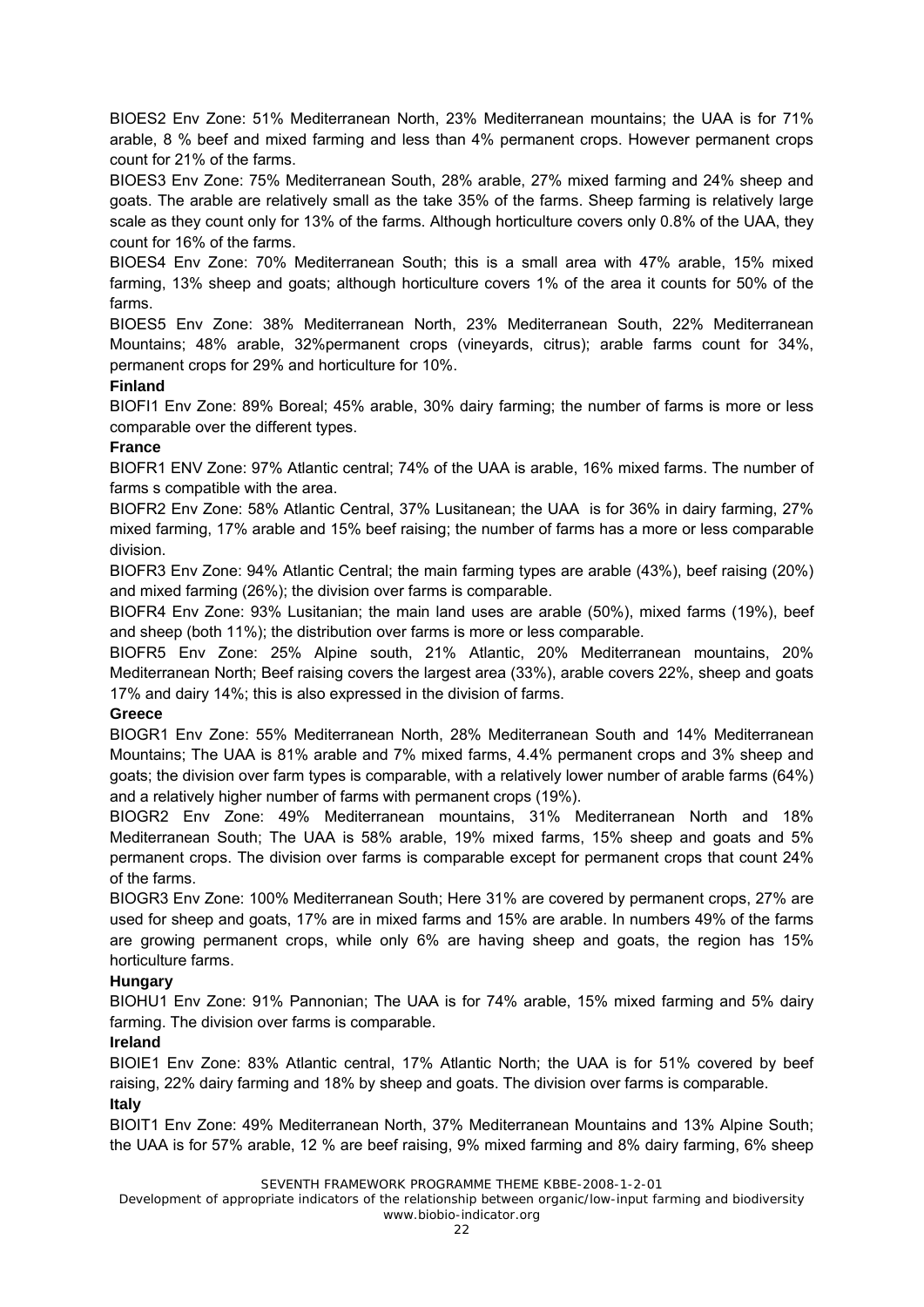and goats and 4% permanent crops. The division over farms is comparable except for permanent crops which count for 17% of the farms.

BIOIT2 Env Zone: 87% Alpine South, 13% Mediterranean Mountains; dairy farming covers 56% of the UAA, sheep and goats 20%, beef raising 12%, mixed farms 9% and permanent crops 4%. The division over farms is comparable except for permanent crop farming that counts 26% of the farms.

BIOIT3 Env Zone: 75% Mediterranean Mountains, 36% Mediterranean North; it is a small coastal area of which the UAA is covered for 50% by arable farming, 22% beef and 15% horticulture. The large area of horticulture is expressed in the number of horticulture farms (50%); the beef farms are low in number (1%).

BIOIT4 Env Zone: Env Zone 62% Mediterranean South, 36% Mediterranean North; 55% of the UAA is covered by arable farming, 15% in permanent crops, 12% by beef raising and 9% sheep and goats. The distribution over farm type is comparable, except for permanent crop farms that make up 39% of the farms.

BIOIT5 Env Zone: 43% Mediterranean North, 41% Mediterranean South; 41% of the UAA are covered by sheep and goat farms, 31% by arable, 11% by mixed farms and 11% by beef raising farms, permanent crops cover only 3%. The arable farms make up 40%, the permanent crop farms 21% and the sheep farms only 16%.

#### **Lithuania**

BIOLT1 Env Zone: 98% Nemoral; the UAA is 50% arable, 26% mixed farming and 17% dairy farming. The division over farm types is more or less comparable.

#### **Luxemburg**

BIOLU1 58% Env Zone: Atlantic Central, 42% Continental; UAA is for 42% dairy farming, 32% Beef raising and 16% mixed farming. The division of farms is comparable.

#### **Latvia**

BIOLV1 Env Zone: 67% Nemoral, 30% Boreal; the UAA is 40% arable, 30% dairy farming and 24% mixed farms. Arable farms are less than dairy farms (28% versus 37%), which indicates considerable size differences.

#### **Netherlands**

BIONL1 81% Env Zone: Atlantic Central, 17% Atlantic North; UAA is arable for 41%, dairy farming for 33% and sheep and goat farming for 14%. This is also reflected in the number of farms per category.

BIONL2 Env Zone: 81% Atlantic North, 19% Atlantic Central; in this small region UAA is 56% dairy farming and 13% horticulture and mixed farming. This is reflected in the number of farms per category; it also means that horticulture farms are large in this region.

BIONL3 Env Zone: 40% Atlantic north, 60% Atlantic Central; in this region there is 62% dairy farming, 14% arable farming, 9% sheep and 6% mixed farming. Although horticulture is only 4% of the UAA if counts for 22% of the farms; the other farms are divided comparable to the area.

#### **Poland**

BIOPL1 Env Zone: 99% Continental; here UAA is composed of 65% arable and 24% mixed farms; this is reflected in the number of farms per category.

BIOPL2 Env Zone: 97% Continental; UAA consists of 44% mixed farms, 32% arable and 10% dairy farming. This is reflected in the distribution of farms over these categories.

BIOPL3 Env Zone: 51% Continental, 49% Nemoral; UAA is made for 37% of mixed farming, 31% of dairy farming and 17% of beef raising. This is also reflected in the farms over the different categories. **Portugal** 

BIOPT1 Env Zone: 41% Mediterranean North, 36% Mediterranean South, 22% Lusitanian; the UAA is 26% mixed farming, 25% sheep and goats, 22% beef raising and 20% arable. This is not reflected in the division of farms, as 31% of the farms are arable, only 89% are sheep farms and only 6% are beef farms.

BIOPT2 Env Zone: 100% Mediterranean South; this is a small region (Algarve) in which UAA is made for 83% by sheep farming an 14% by horticulture. This is reflected in the division of farms. **Sweden** 

SEVENTH FRAMEWORK PROGRAMME THEME KBBE-2008-1-2-01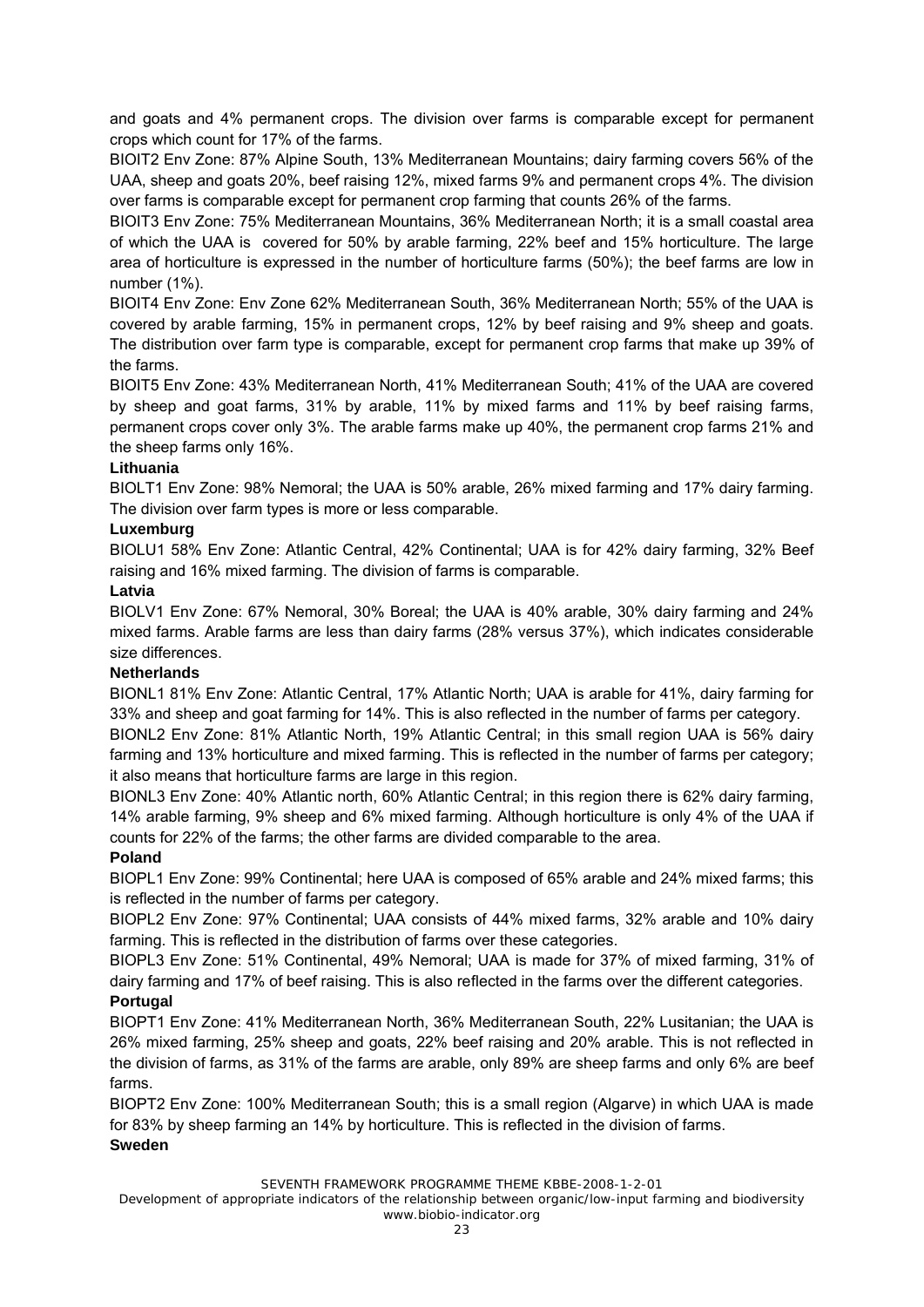BIOSE1 Env Zone: 73% Nemoral, 21% Continental; the UAA is 53% arable, 19% dairy farming and 15% mixed farming. This is reflected in the farm distribution.

BIOSE2 Env Zone: 43% Nemoral, 40% Boreal; the UAA consists of 46% of dairy farming, 21% arable, 20% beef raising and 12% mixed farming. This is well reflected in the distribution of farms over the types.

#### **Slovenia**

BIOSI1 Env Zone: 75% Alpine South, 17% Mediterranean Mountains; the UAA consists for 25% of mixed farms, 21% of sheep farming, 20% of dairy farming, 16% of beef farming and 13% arable. This is also reflected in the number of farms per category.

#### **Slovakia**

BIOSK1 Env Zone: 51% Pannonian, 49% Continental; 68% of the UAA is in arable farming, 28% in mixed farming. The division of farms is 71% arable and 11% mixed farming.

BIOSK2 Env Zone: 82% Continental, 11% Alpine South; there is a high variety in land use; 31% of the UAA are in arable farming, 29% mixed farming, 19% dairy farming and 12% sheep farming. Of the farms 42% are arable, 20% are mixed farms, 16% are sheep farms and 13% are dairy farms.

#### **United Kingdom**

BIOUK1 Env Zone: 92% Atlantic North, 8% Atlantic Central; the UAA is for 42% in sheep farming, 18% in dairy farming, 17% arable and 14% beef raising. The farms are 27% dairy farms, 26% sheep farms, 20% beef raising and 15% arable farms.

BIOUK2 Env Zone: 87% Atlantic Central, 13% Atlantic North; the UAA is for 58% arable, 13% sheep farming, 12% dairy farming and 11% mixed farming. The farms are divided in 48% arable farms, 14% beef farms, 11% sheep farms.

BIOUK3 Env Zone: 94% Atlantic North, 6% Atlantic Central; In this region the UAA is for 64% in sheep farming, 12% in beef farming and 10% arable farming. The sheep farms make up 37% of the total number of farms, dairy farms 21%, beef raising farms 20% and arable farms 17%.

## **4.3 Defining the sample size**

For selecting the samples we must estimate the total number of farms and their distribution across and within the regions. As the farms in the regions vary considerably in size and intensity, it will be impossible to carry out a thorough statistical analysis of the minimum number of farms given a requirement on the quality of the monitoring result. In illustrating the types of spatial sampling design we used a tentative percentage of the farms to be sampled. This has to be based on a balance between statistical rigor and available budget.

SEVENTH FRAMEWORK PROGRAMME THEME KBBE-2008-1-2-01 The guidelines from the BioBio project have focused on the scientific soundness of the building blocks of this process and cannot deliver an answer on which monitoring scheme is most ideal. When considering actually implementing a monitoring scheme, iteration is likely to take place to find the best compromise between available financial resources, what knowledge is required to reach the monitoring objective and which sampling design is still considered to be scientifically sound. This iteration is a negotiation between political will and priorities and scientific evidence. This means that it makes sense to take the budget spent for agri-environmental policies priority as a starting point. Rieder, (2011) recommended to invest in evaluating the effectiveness of programs or projects a range between 0.5 and 10 % of their total budget. Recommendations of the European Commission are at the lower end of this range, at 0.5%, (EC 2004). Given the importance of the Common Agricultural Policy (CAP) for social, environmental and economic development of rural Europe, we argue that a significant share (*e.g.* 3%) of the CAP budget could reasonably be allocated to the evaluation of its effects, and that 0.5% could be a reasonable budget percentage to be allocated on monitoring the effectiveness of the CAP in enhancing and preserving landscape and biodiversity. Let us further assume that 0.25% could be allocated towards a farm based monitoring scheme such as proposed by BioBio (farm scale biodiversity) and 0.25% of the budget could be allocated to a landscape oriented approach. This would mean that 125  $\epsilon$  million per year would be available (625  $\epsilon$  million in five years, given the permanence of the current average CAP budget) for the farm based monitoring scheme. To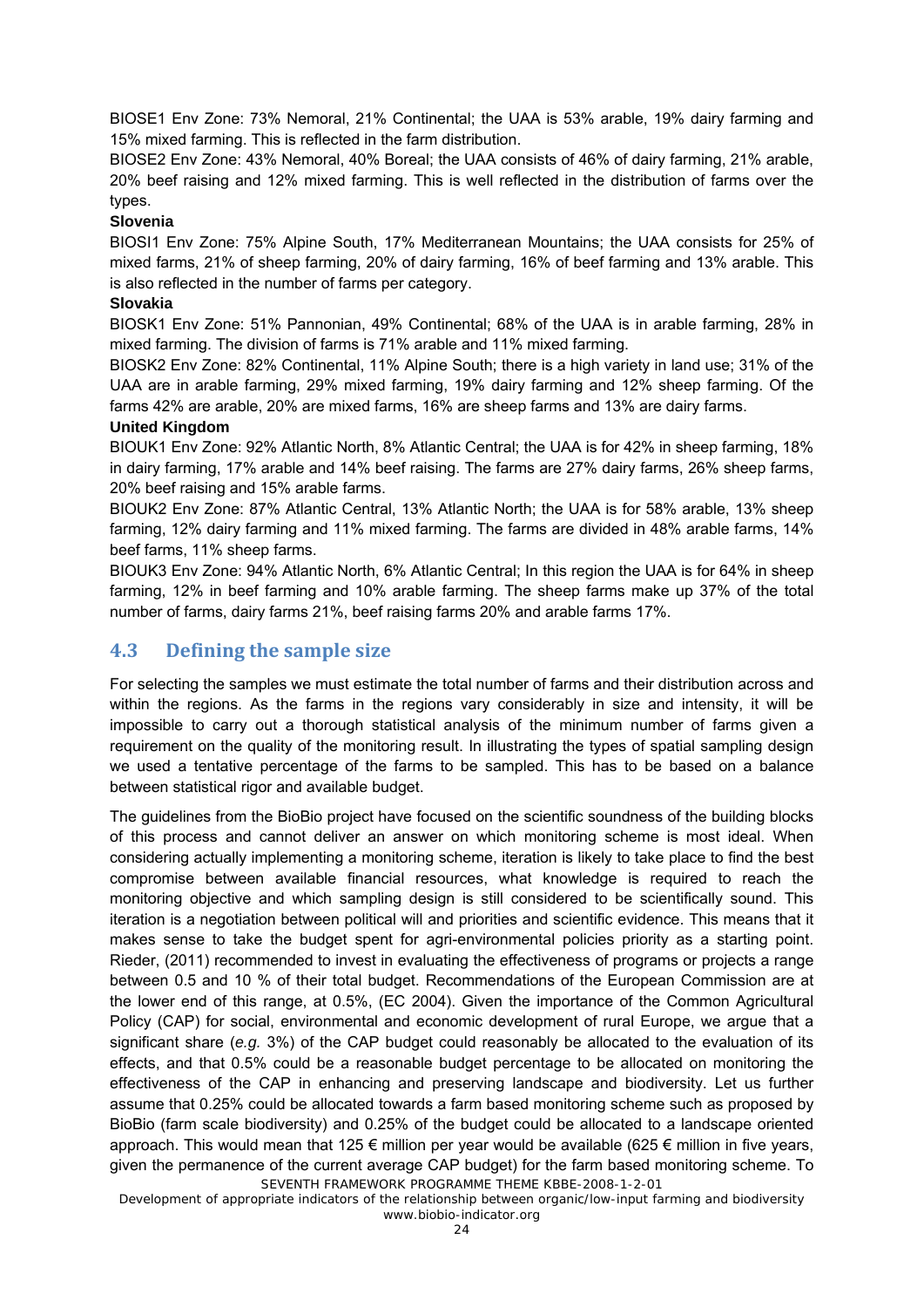estimate the number of farms that could be monitored with 0.25% of CAP budget we need (see Geijzendorffer, *et al.,* 2012; and Targetti *et al.,* 2011 for further details):

- A. the budget items to be included in a monitoring scheme;
- B. the average cost of sampling biodiversity at farm scale;

to take into account the cost variability across European countries.

#### **A: budget items**

Budgetary costs of monitoring programs were synthesised by Caughlan and Oakley (2001):

- 1. Development phase;
	- 1.1. Objective setting;
	- 1.2. Design planning;
	- 1.3. Administrative support development;
	- 1.4. Pilot study.
- 2. Regular monitoring phase;
	- 2.1. Scientific oversight;
	- 2.2. Data collection;
	- 2.3. Data management, analysis and reporting;
	- 2.4. Quality assurance;
	- 2.5. Administration and other expenses (*e.g.* staff training).

After consultation with the BioBio case study leaders, the cost of the BioBio activities have been translated in "Data collection costs" (point 2.2) applying the following reduction rates (as compared to Targetti *et al.* 2011) and synergies between indicator groups (reduction rates in brackets, Geijzendorffer *et al.,* 2012).

- Habitat mapping (50%)
- Vegetation (20%)
- Bees. No cost reductions are envisaged
- Spiders (30%)
- Earthworms. No cost reductions are envisaged
- Questionnaires (30%).
- Taxonomy1 (15%).

-

Consumables and equipment (20%).

#### **B: cost of sampling of the "average BioBio farm":**

The 12 BioBio case studies covered a wide range of farm types and regions. Thus, the range of differences in efforts and cost per farm in the different case studies are significant. For this reason, we referred the efforts and costs of the BioBio parameters to the most appropriate unit of measurement: hours of work per hectare for the habitat mapping, per farm for the questionnaire and per plot for the others (Figures 6).

<sup>1</sup> Species identification costs were separated from the other costs for the bees, spiders and earthworms. Identification of plant species was performed by internal resources.

SEVENTH FRAMEWORK PROGRAMME THEME KBBE-2008-1-2-01

Development of appropriate indicators of the relationship between organic/low-input farming and biodiversity www.biobio-indicator.org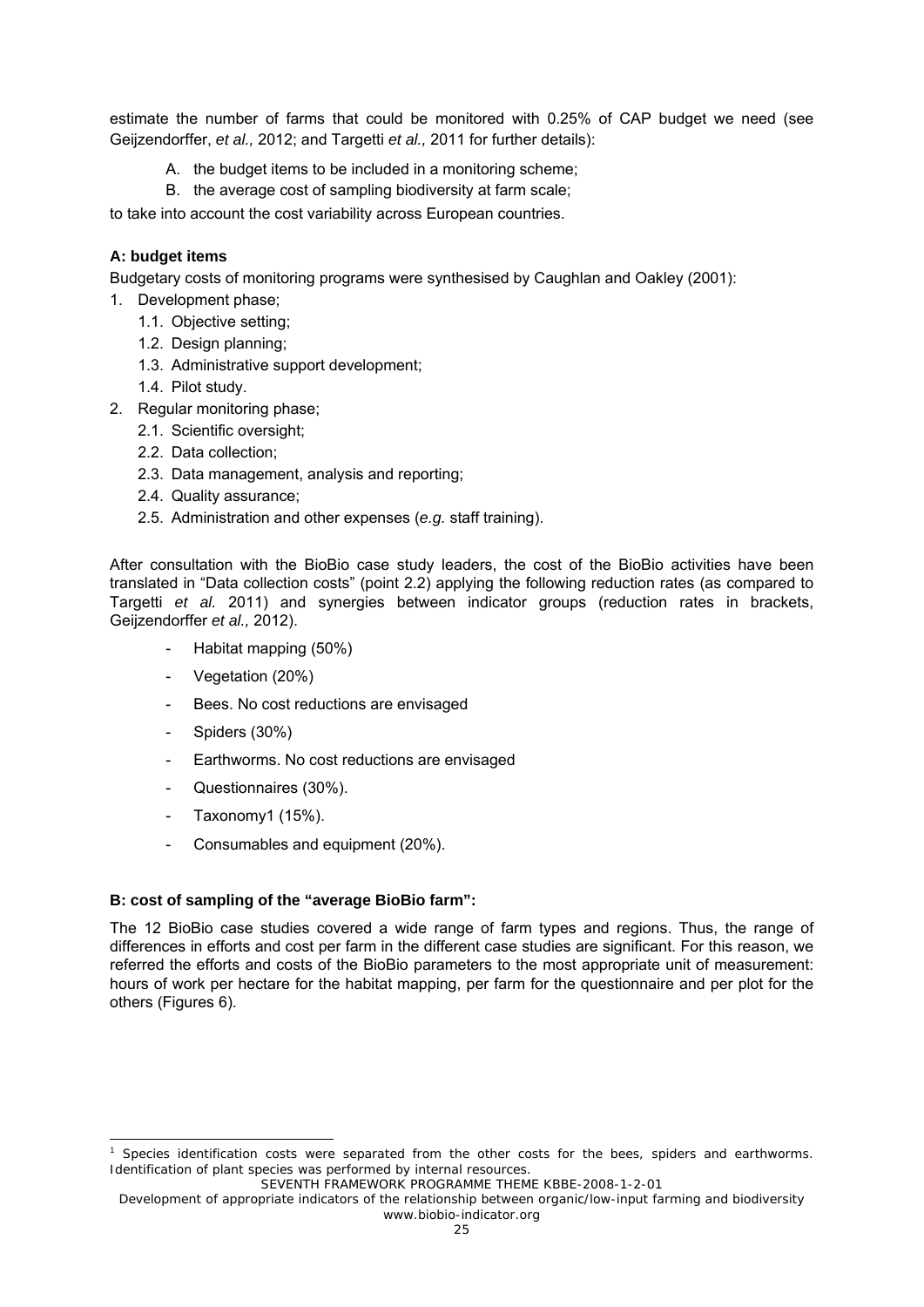

Figure 6: Overview of estimated labour efforts (after travel) required for the measurement of the BioBio indicator groups, based on data recorded in the 12 case study regions and applying assumptions for reductions of effort in a monitoring context (point A). Between brackets on the horizontal axis the measurement unit of each single parameter.

It is important to note that a reliable estimation of the monitoring costs should consider the specificities of the agricultural systems to be surveyed (*e.g.* hectares of farmland, distance and accessibility of plots, expected number of plots, *etc.).* Nevertheless, in a first approach, we base our estimation on the efforts and costs assessed for the "average BioBio farm" (Table 4 and figure 7).



Figure 7: Average number of plots per farm (A) and average hectares per farm (B) in the 12 BioBio case studies.

Based on the experience of the BioBio field activities, the field staff composition has been standardised in order to optimise the costs (salary bands) with the skills required (high skilled, low skilled). Field staff calculation will consider the following standardised field staff composition:

- Habitat mapping + Vegetation: 2 persons
- Bees: 1 person
- Spiders: 2 persons

SEVENTH FRAMEWORK PROGRAMME THEME KBBE-2008-1-2-01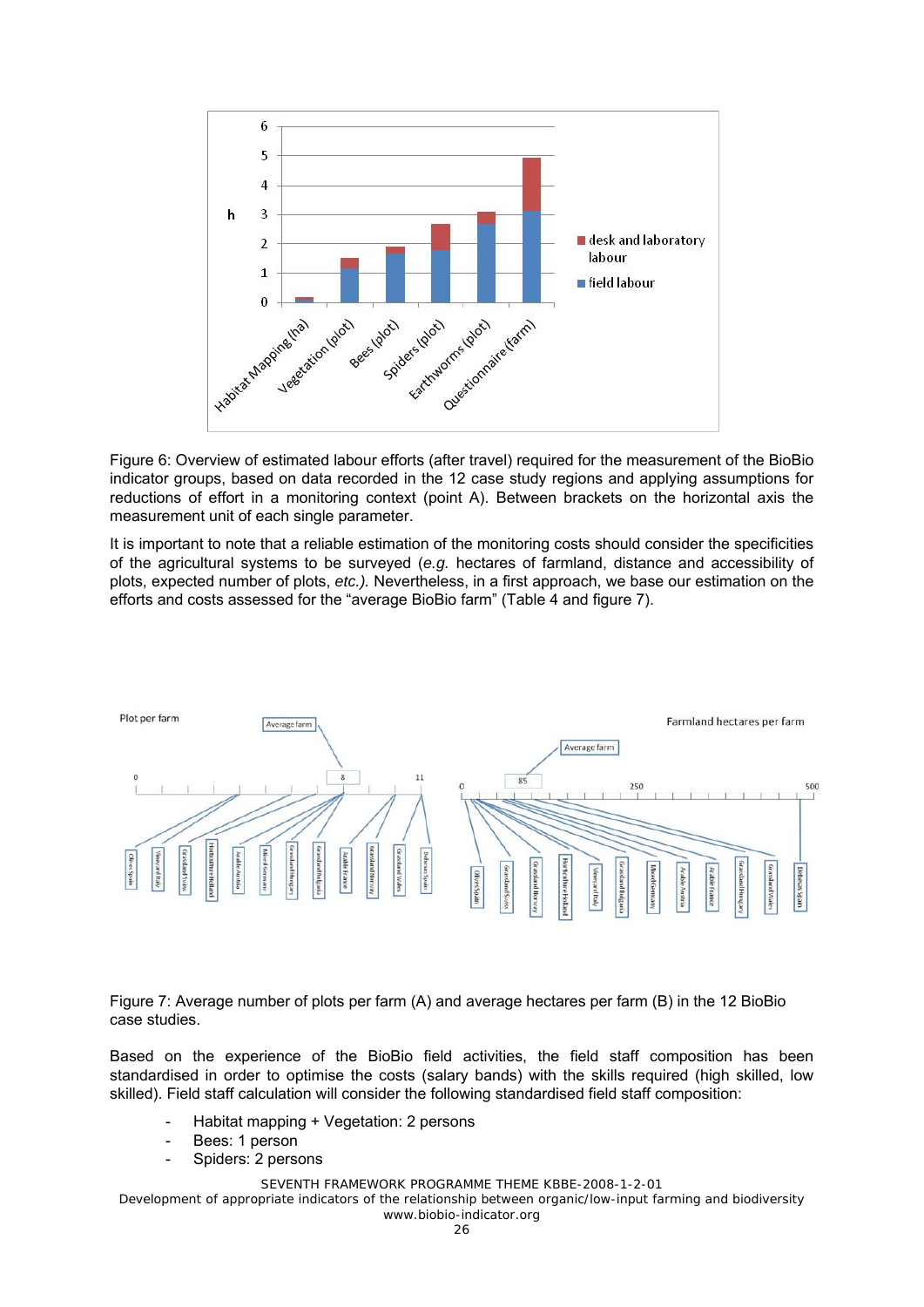- Earthworms: 2 persons
- Questionnaire: 1 person

Table 4. Labour efforts and costs for consumables, equipment, taxonomy and others for the average BioBio farm. Person days are assessed assuming 7 hours of work per day.

|                 | <b>Skilled labour</b> | Not skilled labour | <b>Total labour</b> | Consumables, equipment,       |
|-----------------|-----------------------|--------------------|---------------------|-------------------------------|
|                 | (person days)         | (person days)      | (person days)       | taxonomy, others $(\epsilon)$ |
| Habitat mapping | 1,7                   | 0,6                | 2,3                 | 111                           |
| Vegetation      | 1,1                   | 0,7                | 1,8                 | 60                            |
| <b>Bees</b>     | 2,6                   | 0,0                | 2,6                 | 204                           |
| <b>Spiders</b>  | 1,0                   | 2,5                | 3,5                 | 303                           |
| Earthworms      | 0,5                   | 3,7                | 4,2                 | 360                           |
| Questionnaire   | 0,8                   | 0,0                | 0,8                 | 11                            |
| <b>Total</b>    | 7,6                   | 7,5                | 15,1                | 1048                          |

#### **C: Accounting for cost variability in EU:**

Because of clear differences of labour costs across the European countries, the assessment of costs of the monitoring program strictly depends on the country to be surveyed (according to Council Regulation –EC- No 1239/2010). Given the fact that the cost for the other resources (consumables *etc.)* were assessed as an average from 12 European countries and that these represent a relative minor cost, the costs outlined in the Table 4 for consumables, equipment taxonomy and others can be employed as a reference (Table 5).

| <b>Item</b>                              | <b>Cost allocation</b>                               |
|------------------------------------------|------------------------------------------------------|
| Scientific oversight                     | 1% of data collection costs                          |
| Data collection                          | BioBio task 3.3 (Empirical cost data collection      |
|                                          | and reduction rates)                                 |
| Data management, analysis and reporting; | 4 person days (skilled labour) per farm              |
| Quality assurance                        | 4 person days (skilled labour) per farm in the first |
|                                          | year + 5% reduction rate in the following years      |
| Administration and other expenses        | 1% of data collection costs                          |

Table 5. general assumptions for the cost estimation (Geijzendorffer *et al.,* 2012)

We consider a scenario where the labour cost of quality assessment and data analysis (points 2.3 and 2.4) is not adjusted to the different cost levels (taking Belgium costs as reference). This should allow for a homogenisation of data quality assessment across EU and help to counterbalance the effect of the higher competition in the call for tenders in the high cost countries. Labour costs (in person days) for skilled and not-skilled workers are presented in Table 6 for France, Italy (actual data) and Belgium (estimation based on correction coefficients)

Approximately just over 50.000 farms over 55 European regions and eight farming categories, 1.7 % of the total number of farms in Europe could be sampled for the budget or 625 EUR million corresponding to 0.25% of the CAP for a farm based monitoring (section 4.3, Table 7). If carried out in a rolling programme of five years, every year 10,000 farms approximately should be sampled.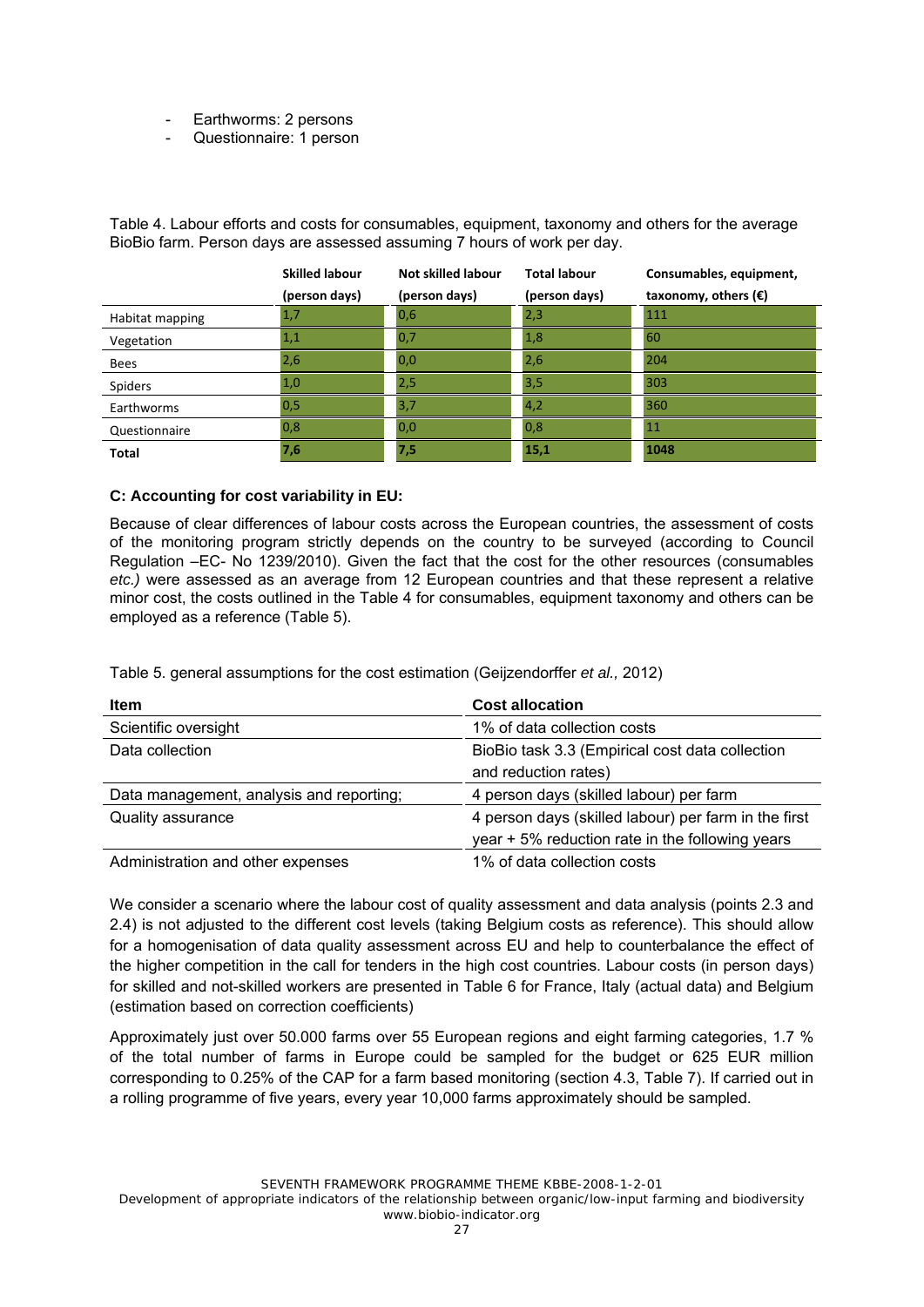A statistical test on the minimum size of samples cannot be carried out without insight in the data to be sampled. Such a test on farm sample size and its variance will be calculated for the 12 case study areas in a separate report.

| Country               | <b>Correction coefficient</b> | $\epsilon$ person day (skilled) | $\epsilon$ person day (not skilled) |
|-----------------------|-------------------------------|---------------------------------|-------------------------------------|
| Austria               | 106,2                         | 686                             | 457                                 |
| Belgium <sup>c</sup>  | 100                           | 646                             | 431                                 |
| <b>Bulgaria</b>       | 62,7                          | 405                             | 270                                 |
| Cyprus                | 83,7                          | 541                             | 360                                 |
| <b>Czech Republic</b> | 84,2                          | 544                             | 363                                 |
| Denmark               | 134,1                         | 866                             | 578                                 |
| Estonia               | 75,6                          | 488                             | 326                                 |
| Finland               | 119,4                         | 771                             | 514                                 |
| France <sup>a</sup>   | 116,1                         | 750                             | 500                                 |
| Germany               | 94,8                          | 612                             | 408                                 |
| Greece                | 94,8                          | 612                             | 408                                 |
| Hungary               | 79,2                          | 512                             | 341                                 |
| Ireland               | 109,1                         | 705                             | 470                                 |
| Italy <sup>b</sup>    | 106,6                         | 689                             | 459                                 |
| Latvia                | 74,3                          | 480                             | 320                                 |
| Lithuania             | 72,5                          | 468                             | 312                                 |
| Luxembourg            | 100                           | 646                             | 431                                 |
| Malta                 | 82,2                          | 531                             | 354                                 |
| Netherlands           | 104,1                         | 672                             | 448                                 |
| Poland                | 77,1                          | 498                             | 332                                 |
| Portugal              | 85                            | 549                             | 366                                 |
| Romania               | 69,5                          | 443                             | 295                                 |
| Slovak Rep.           | 80                            | 517                             | 345                                 |
| Slovenia              | 89,6                          | 579                             | 386                                 |
| Spain                 | 97,7                          | 631                             | 421                                 |
| Sweden                | 118,6                         | 766                             | 511                                 |
| UK                    | 134,4                         | 868                             | 579                                 |

Table 6 Labour cost for skilled and not skilled workers for biodiversity monitoring in EU countries (*Council Regulation –EC- No 1239/2010*).

<sup>a</sup> average salary band of one public organization, one naturalist NGO and one private firm based on 2010 labour cost (source: Levrel et al., 2010)

<sup>b</sup> average salary band of three private agencies based on 2012 labour cost (source: Targetti and Viaggi survey in 2012)

<sup>c</sup> average salary band of data for France and Italy adjusted for Belgium by means of the Council Regulation (EC) No 1239/2010 correction factor.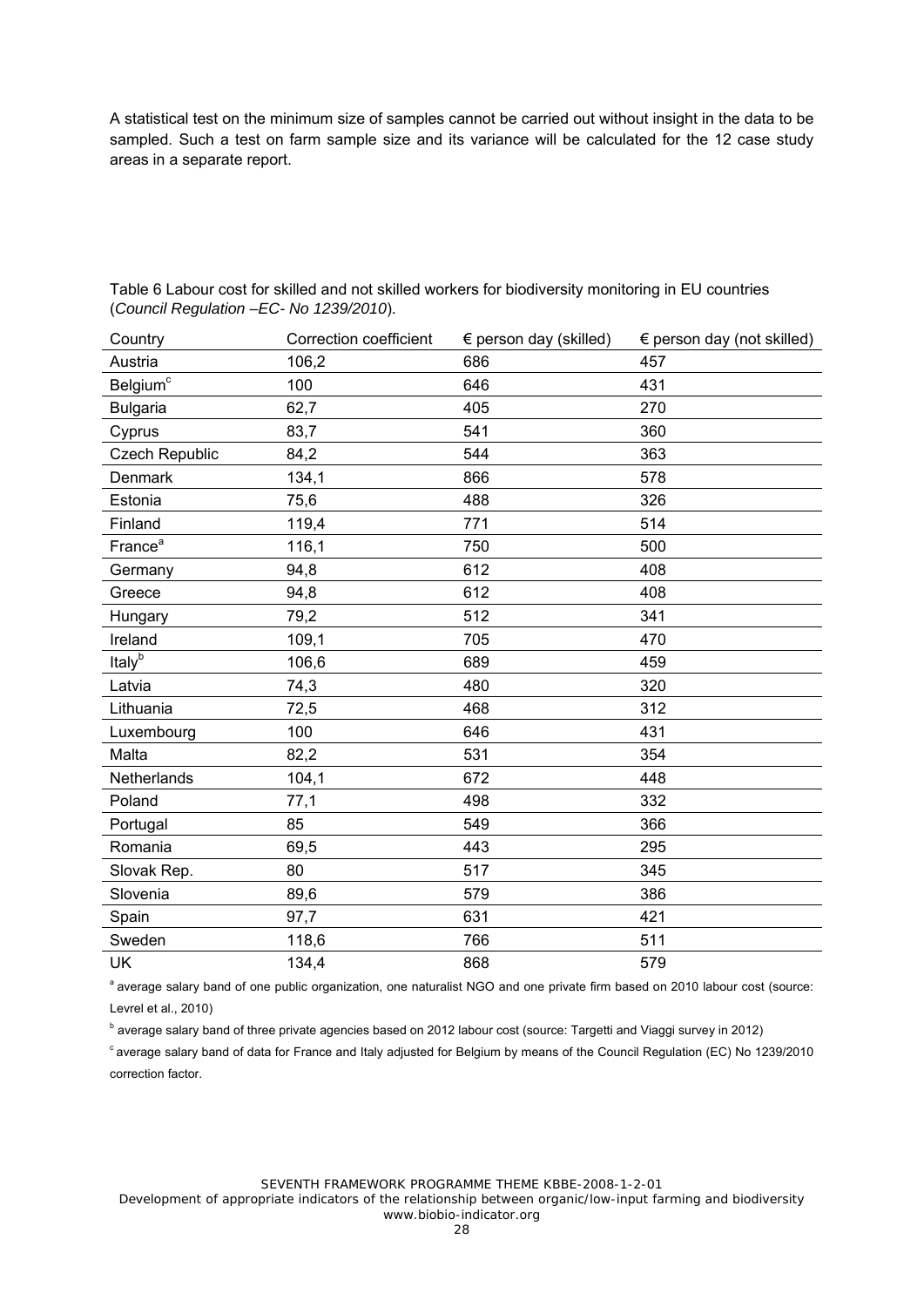sample size permanent crop farms permanent crop farms Quality assurance Administration and other expenses and Data management, analysis and sample size horticulture farms ample size horticulture farms Data management, analysis sample size arable farms sample size mixed farms sample size sheep farms sample size sheep farms arable farms ample size mixed farms sheep farms sheep farms sample size dairy farms sample size beef farms ample size dairy farms ample size beef farms sample size pig farms pig farms ب scientifica oversigh data collection collection total nr farms otal nr farms  $size$ ample size ample size ample size ample size REGION N° farms farms eporting **REGION** t total cos ample : data BIOAT1 26684 I139 53 80 0 53 86 0 0 <mark>412 </mark>€ 32.467 € 3.246.665 € 849.050 € 768.004 € 32.467 <del>€ 4.928.652</del> € 6.744.472 BIOAT2 40895 44 137 323 0 60 0 0 0 <mark>564 </mark>€ 44.428 € 4.442.805 € 1.161.857 € 1.050.953 € 44.428 <mark>€ 6.744.472</mark> BIOBE1 l6394 l0 38 33 16 5 0 0 0 0 <mark>92 k</mark>€ 6.895 € 689.470 € 189.919 € 171.790 € 6.895 <del>€ 1.064.969</del> BIOBE2I10722 l54 22 22 0 54 0 0 0 <mark>152 l∈</mark> 11.356 € 1.135.598 € 312.808 € 282.949 € 11.356 <del>€ 1.754.066</del> € 814.388 BIOBE3I4700 I11 27 22 0 11 0 0 0 0 <mark>70 k</mark>€ 5.272 € 527.242 € 145.232 € 131.369 € 5.272 <mark>€ 814.388</mark> BIOBE417393 I16 21 21 21 21 0 16 0 0 <mark>114 </mark>€ 8.517 € 851.698 € 234.606 € 212.212 € 8.517 <mark>€ 1.315.550</mark> BIOCZ1I3279 I34 0 0 10 5 0 0 0 0 <del>49 l€</del> 3.154 € 315.422 € 100.545 € 90.948 € 3.154 <mark>€ 513.223</mark> € 1.596.695 BIOCZ2İ10256 68 26 16 0 42 0 0 0 0 <mark>152 €</mark>9.813 €981.312 €312.808 €282.949 €9.813 <mark>€1.596.695</mark> € 2.371.023 BIODE1Ⅱ5187 l58 0 69 0 48 26 11 0 0 <mark>211 l</mark>€ 15.110 € 1.510.999 € 435.696 € 394.107 € 15.110 <del>€ 2.371.023</del> BIODE2 59080 141 0 537 0 152 0 0 0 <mark>829 </mark>€ 59.278 € 5.927.767 € 1.709.271 € 1.546.114 € 59.278 <mark>€ 9.301.707</mark> BIODE3I23857 I125 0 87 0 98 0 0 0 <mark>309 I∈</mark> 22.08.4 € 2.208.384 € 636.787 € 576.003 € 22.084 <del>€ 3.465.342</del> € 3.465.342 € 6.383.524 BIODE4W47723 I260 0 152 0 157 0 0 0 569 k∈40.681 € 4.068.075 € 1.173.029 € 1.061.058 € 40.681 <del>€ 6.383.524</del> BIODE5 18952 27 27 108 0 65 0 49 0 0 <mark>276 </mark>€ 19.759 € 1.975.922 € 569.757 € 515.371 € 19.759 € 3.100.569 € 6.505.452 BIODK1‼30715 |296 0 66 0 88 0 22 0 <mark>472 √∈ 4.563.089 € 971.938 € 879.163 € 45.631 <del>€ 6.505.452</del></mark> € 1.403.106 BIOEE1l7103 l40 4 18 0 18 0 0 31 31 <mark>141 l</mark>€ 8.332 € 833.239 € 290.464 € 262.738 € 8.332 <del>€ 1.403.106</del> BIOES1 61671 0 654 300 0 0 0 0 0 0 954 € 69.969 € 6.996.869 € 1.966.220 € 1.778.536 € 69.969 € 10.881.562

Table 7 Samples of farming type per region with a size of 1.7% of the farms of a certain type in that region. Some samples are too small to be realise a statistical reliable sample set. These can be excluded from the sample or be expanded to a size big enough to be statistically reliable.

SEVENTH FRAMEWORK PROGRAMME THEME KBBE-2008-1-2-01

Development of appropriate indicators of the relationship between organic/low-input farming and biodiversity

www.biobio-indicator.org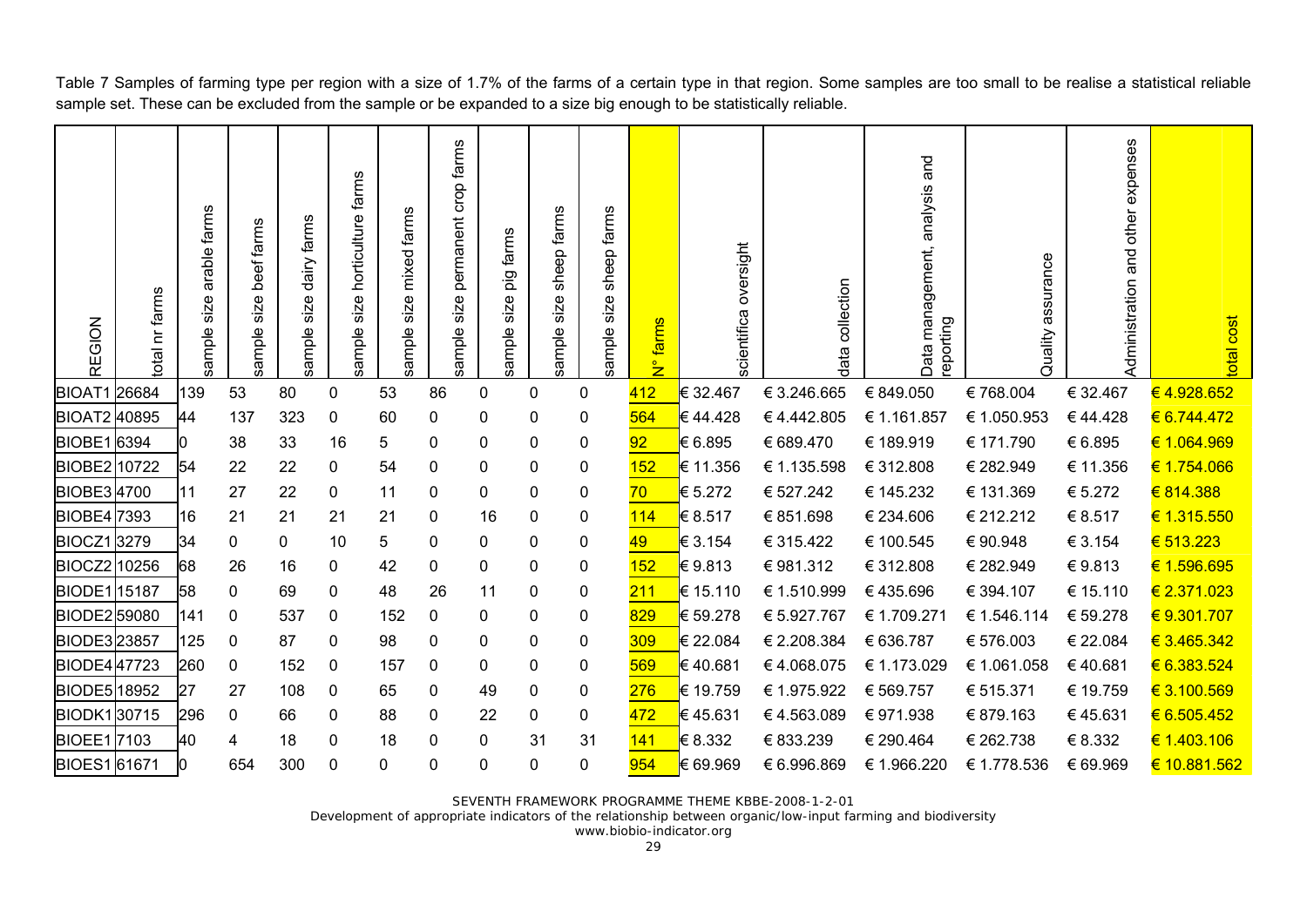|                      | BIOES2 167205 1285 |      | 113               | $\mathbf{0}$ | 0            | 189          | 478          | 0            | 523      | 523          | 3111            |           | € 228.193 $\in$ 22.819.334 $\in$ 6.412.558 |             | € 5.800.453                                      | € 228.193 | € 35.488.732 |
|----------------------|--------------------|------|-------------------|--------------|--------------|--------------|--------------|--------------|----------|--------------|-----------------|-----------|--------------------------------------------|-------------|--------------------------------------------------|-----------|--------------|
| BIOES3 126440        |                    | 505  | 57                | 0            | 237          | 191          | 188          | 50           | 876      | 876          | 2981            | € 218.652 | € 21.865.216 € 6.144.437                   |             | € 5.557.925                                      | € 218.652 | € 34.004.883 |
| <b>BIOES4</b> 7188   |                    | 9    | 0                 | $\mathbf 0$  | 51           | 28           | 5            | 0            | 19       | 19           | 130             | € 9.541   | € 954.119                                  | € 268.121   | € 242.528                                        | € 9.541   | € 1.483.849  |
| <b>BIOES530599</b>   |                    | 173  | 0                 | 0            | 49           | $\Omega$     | 146          | 0            | 0        | 0            | 369             | € 27.033  | € 2.703.336                                | € 759.676   | € 687.162                                        | € 27.033  | €4.204.240   |
| <b>BIOFI1</b>        | 37270              | 257  | 30                | 86           | 0            | 55           | 0            | 10           | 30       | 30           | 499             | €43.537   | € 4.353.691                                | € 1.027.797 | €929.689                                         | €43.537   | € 6.398.251  |
| <b>BIOFR148264</b>   |                    | 531  | 38                | 43           | $\Omega$     | 130          | $\Omega$     | $\mathbf{0}$ | 0        | $\Omega$     | 743             | € 63.255  | € 6.325.546                                | € 1.530.523 | € 1.384.429                                      | € 63.255  | €9.367.009   |
| BIOFR2 72175         |                    | 183  | 167               | 442          | $\mathbf 0$  | 264          | $\mathbf{0}$ | 0            | 0        | $\mathbf{0}$ | 1057            | €90.035   | € 9.003.514                                | € 2.178.482 | € 1.970.537                                      | € 90.035  | € 13.332.604 |
| BIOFR334715          |                    | 249  | 92                | 60           | $\Omega$     | 136          | 0            | 0            | 0        | $\Omega$     | 537             | € 45.710  | €4.571.015                                 | € 1.105.999 | € 1.000.427                                      | € 45.710  | € 6.768.860  |
| <b>BIOFR4</b> 40588  |                    | 200  | 43                | 24           | $\mathbf 0$  | 75           | 0            | 0            | 220      | 220          | 780             | € 66.487  | € 6.648.749                                | € 1.608.725 | € 1.455.166                                      | € 66.487  | €9.845.615   |
| <b>BIOFR5</b> 96023  |                    | 263  | 278               | 156          | $\Omega$     | 114          | $\Omega$     | 0            | 597      | 597          | 2005            | € 170.836 | € 17.083.590 € 4.133.530                   |             | € 3.738.968                                      | € 170.836 | € 25.297.761 |
| <b>BIOGR1237577</b>  |                    | 2034 | $\Omega$          | $\Omega$     | $\Omega$     | 219          | 595          | 0            | 760      | 760          | 4369            | € 312.273 | € 31.227.321 € 9.004.393                   |             | € 8.144.887                                      | € 312.273 | €49.001.148  |
| <b>BIOGR253599</b>   |                    | 269  | 0                 | $\mathbf{0}$ | $\Omega$     | 87           | 150          | $\mathbf{0}$ | 297      | 297          | <b>1100</b>     | € 78.649  | € 7.864.946                                | € 2.267.856 | € 2.051.380                                      | €78.649   | € 12.341.480 |
| <b>BIOGR331368</b>   |                    | 183  | 0                 | $\mathbf{0}$ | 61           | 35           | 202          | $\Omega$     | 118      | 118          | 618             | € 44.168  | €4.416.767                                 | € 1.273.574 | € 1.152.006                                      | €44.168   | € 6.930.683  |
| <b>BIOHU169367</b>   |                    | 606  | 48                | $\mathbf{0}$ | 0            | 167          | $\mathbf{0}$ | 0            | 129      | 129          | 1079            | € 66.273  | € 6.627.324                                | € 2.223.169 | € 2.010.958                                      | € 66.273  | € 10.993.998 |
| <b>BIOIE1</b>        | 98786              | n    | 534               | 195          | $\Omega$     | $\Omega$     | 0            | 0            | 917      | 917          | 2564            | € 206.846 | € 20.684.594 € 5.284.216                   |             | €4.779.816                                       | € 206.846 | € 31.162.318 |
| <b>BIOIT1</b>        | 254490             | 1845 | 213               | 176          | $\mathbf{0}$ | 277          | 596          | 55           | 652      | 652          | 4466            | € 353.156 | € 35.315.633 € 9.205.484                   |             | € 8.326.783                                      | € 353.156 | € 53.554.213 |
| <b>BIOIT2</b>        | 11456              | n    | $12 \overline{ }$ | 70           | $\Omega$     | $\Omega$     | 37           | 0            | 46       | 46           | 211             | € 16.715  | € 1.671.492                                | € 435.696   | € 394.107                                        | € 16.715  | € 2.534.726  |
| <b>BIOIT3</b>        | 9409               | 49   | 0                 | $\mathbf{0}$ | 76           | $\mathbf{0}$ | 22           | 0            | 0        | 0            | 146             | € 11.572  | € 1.157.187                                | € 301.636   | € 272.844                                        | € 11.572  | € 1.754.810  |
| <b>BIOIT4</b>        | 132844             | 880  | 58                | $\mathbf{0}$ | 0            | 77           | 746          | $\Omega$     | 255      | 255          | 2271            | € 179.578 | € 17.957.828 € 4.680.944                   |             | €4.234.129                                       | € 179.578 | € 27.232.057 |
| <b>BIOIT5</b>        | 97300              | 420  | 62                | $\mathbf{0}$ | 0            | 94           | 221          | $\mathbf{0}$ | 794      | 794          | 2385            | € 188.579 | € 18.857.862 € 4.915.550                   |             | €4.446.340                                       | € 188.579 | € 28.596.910 |
| <b>BIOLT1</b> 38650  |                    | 1213 | 55                | 142          | $\Omega$     | 197          | $\Omega$     | 0            | 0        | 0            | 607             | € 34.683  | € 3.468.252                                | € 1.251.231 | € 1.131.796                                      | € 34.683  | € 5.920.644  |
| <b>BIOLU1</b> 1284   |                    | IN.  | 5                 | 11           | $\Omega$     | 5            | 0            | 0            | 0        | $\mathbf{0}$ | 22 <sub>2</sub> | € 1.622   | € 162.228                                  | €44.687     | €40.421                                          | € 1.622   | € 250.581    |
| <b>BIOLV1</b> 21875  |                    | 198  | $\mathbf{0}$      | 136          | $\mathbf 0$  | 98           | 0            | 0            | 0        | 0            | 331             | € 19.273  | € 1.927.251                                | € 681.474   | € 616.424                                        | € 19.273  | € 3.263.694  |
| <b>BIONL1</b> 15552  |                    | 52   | 0                 | 42           | 0            | 14           | 0            | 0            | 136      | 136          | 379             | € 29.391  | € 2.939.084                                | € 782.019   | € 707.372                                        | € 29.391  | €4.487.257   |
| <b>BIONL2</b> 11547  |                    | Ŋ    | 0                 | 67           | 26           | 26           | $\Omega$     | 0            | 0        | 0            | 119             | € 9.237   | € 923.712                                  | € 245.777   | € 222.317                                        | €9.237    | € 1.410.281  |
| <b>BIONL3</b> 26484  |                    | 35   | $\mathbf{0}$      | 121          | 66           | 16           | 0            | 0            | 144      | 144          | 526             | €40.727   | €4.072.731                                 | € 1.083.655 | €980.216                                         | €40.727   | € 6.218.056  |
| BIOPL1 106727        |                    | 783  | 0                 | 87           | 0            | 669          | $\Omega$     | 0            | 0        | 0            | 1539            | € 92.501  | €9.250.098                                 | € 3.172.764 | € 2.869.911                                      | € 92.501  | € 15.477.775 |
| <b>BIOPL2 572954</b> |                    | 2423 | 396               | 780          | $\Omega$     | 4206         | - 0          | 640          | 0        | 0            | 8444            | € 507.453 |                                            |             | € 50.745.257 € 17.405.515 € 15.744.087 € 507.453 |           | € 84.909.764 |
| <b>BIOPL3</b> 55974  |                    | 92   | 136               | 249          | $\Omega$     | 385          | $\Omega$     | 27           | $\Omega$ | 0            | 889             | € 53.416  |                                            |             | € 5.341.606 € 1.832.159 € 1.657.272 € 53.416     |           | € 8.937.870  |

SEVENTH FRAMEWORK PROGRAMME THEME KBBE-2008-1-2-01 Development of appropriate indicators of the relationship between organic/low-input farming and biodiversity

www.biobio-indicator.org 30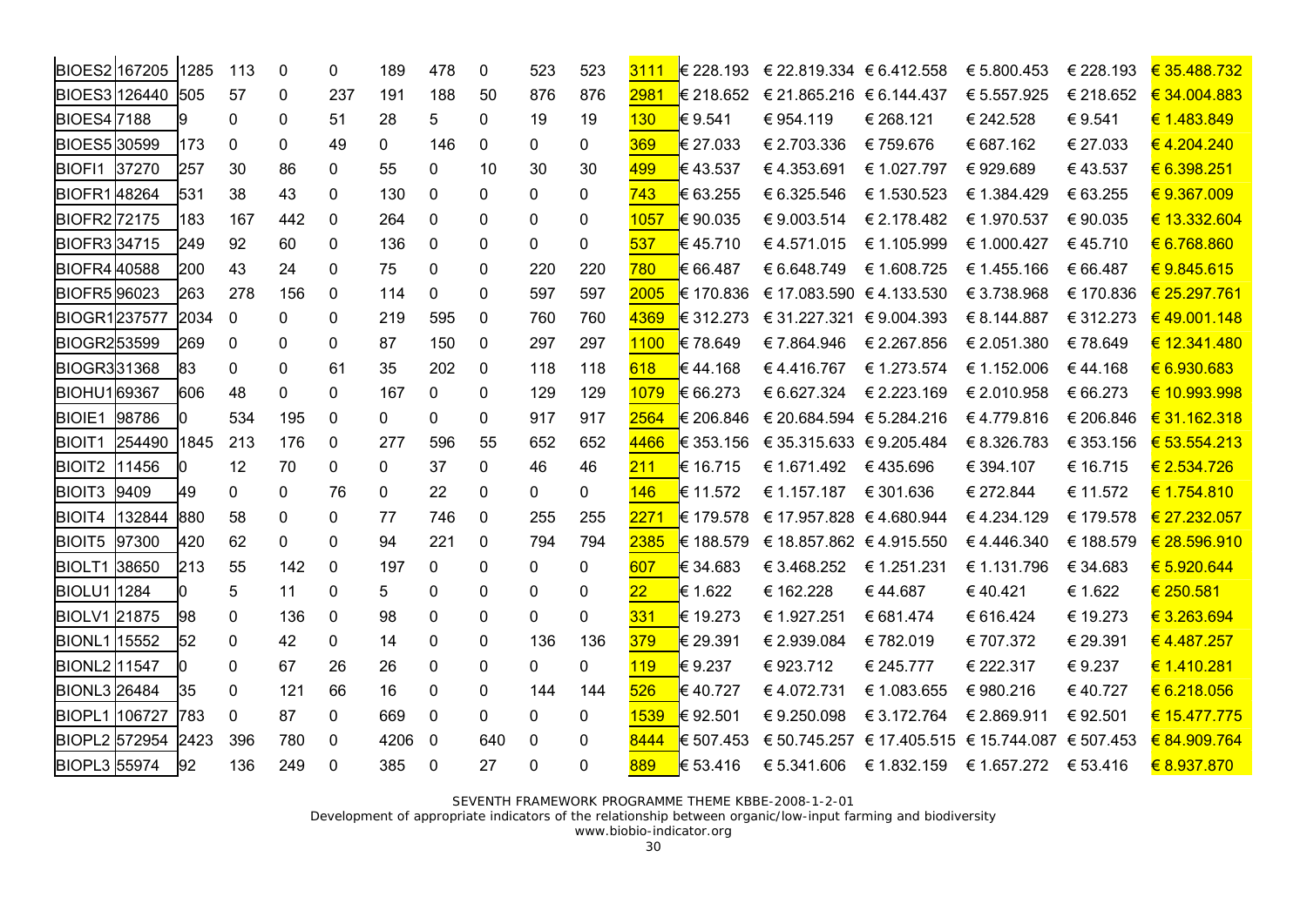| <b>BIOPT1 65767</b> |              | 233       | 45   |          | 0        | 139  | -0   | 0        | 328  | 328  | 1073 | <b>E</b> 69.945 | € 6.994.521 | € 2.211.997 | € 2.000.853 | € 69.945 | € 11.347.262                                                                                         |
|---------------------|--------------|-----------|------|----------|----------|------|------|----------|------|------|------|-----------------|-------------|-------------|-------------|----------|------------------------------------------------------------------------------------------------------|
| <b>BIOPT2</b> 1131  |              |           |      |          | 3        | 0    | 0    | $\Omega$ | 29   | 29   | 60   | <b>€</b> 3.886  | € 388.584   | € 122.889   | € 111.159   | € 3.886  | $\epsilon$ 630.403                                                                                   |
| <b>BIOSE118897</b>  |              | 163       | 33   | 49       | 0        | 43   | 0    | $\Omega$ | 0    | 0    | 287  | € 24.933        | € 2.493.318 | € 592.100   | € 535.582   | € 24.933 | € 3.670.866                                                                                          |
| <b>BIOSE26470</b>   |              | 22        | 22   | 49       | 0        | 11   | 0    |          | 0    | 0    | 103  | <b>E</b> 8.938  | € 893.831   | € 212.262   | € 192.001   | € 8.938  | € 1.315.971                                                                                          |
| <b>BIOSI1</b>       | 38564        | 68        | 61   | 68       | 0        | 112  | 0    | $\Omega$ | 317  | 317  | 943  | € 64.258        | € 6.425.836 | € 1.943.876 | € 1.758.326 | € 64.258 | € 10.256.555                                                                                         |
| <b>BIOSK11822</b>   |              | 22        | 0    |          | 0        | 5    | 0    | $\Omega$ |      | 0    |      | <b>E</b> 1.679  | € 167.911   | € 55.859    | € 50.527    | € 1.679  | € 277.654                                                                                            |
| <b>BIOSK21878</b>   |              | 18        | 0    | 4        | 0        | 4    | 0    | $\Omega$ | 16   | 16   | 49   | € 3.022         | € 302.239   | € 100.545   | €90.948     | € 3.022  | € 499.777                                                                                            |
| <b>BIOUK121700</b>  |              | <b>29</b> | 42   | 59       | 0        | 0    | 0    | $\Omega$ | 255  | 255  | 640  | € 62.014        | € 6.201.363 | € 1.318.261 | € 1.192.428 | € 62.014 | € 8.836.078                                                                                          |
| <b>BIOUK242608</b>  |              | 232       | 69   | $\Omega$ | 0        | 46   | 0    | $\Omega$ | 255  | 255  | 856  | € 83.035        | € 8.303.519 | € 1.765.129 | € 1.596.640 | € 83.035 | € 11.831.359                                                                                         |
| <b>BIOUK318409</b>  |              | 32        | 35   | 38       | $\Omega$ | 13   |      |          | 299  | 299  | 715  | <b>E</b> 69.371 | € 6.937.117 | € 1.474.665 | € 1.333.902 | € 69.371 | € 9.884.427                                                                                          |
| <b>Total</b>        | 309956715661 |           | 3651 | 5004     | 616      | 9003 | 3497 | 879      | 8042 | 8042 |      |                 |             |             |             |          | $154395 \in 4.003.221 \in 400.322.078 \in 112.119.221 \in 101.416.981 \in 4.003.221 \in 621.864.722$ |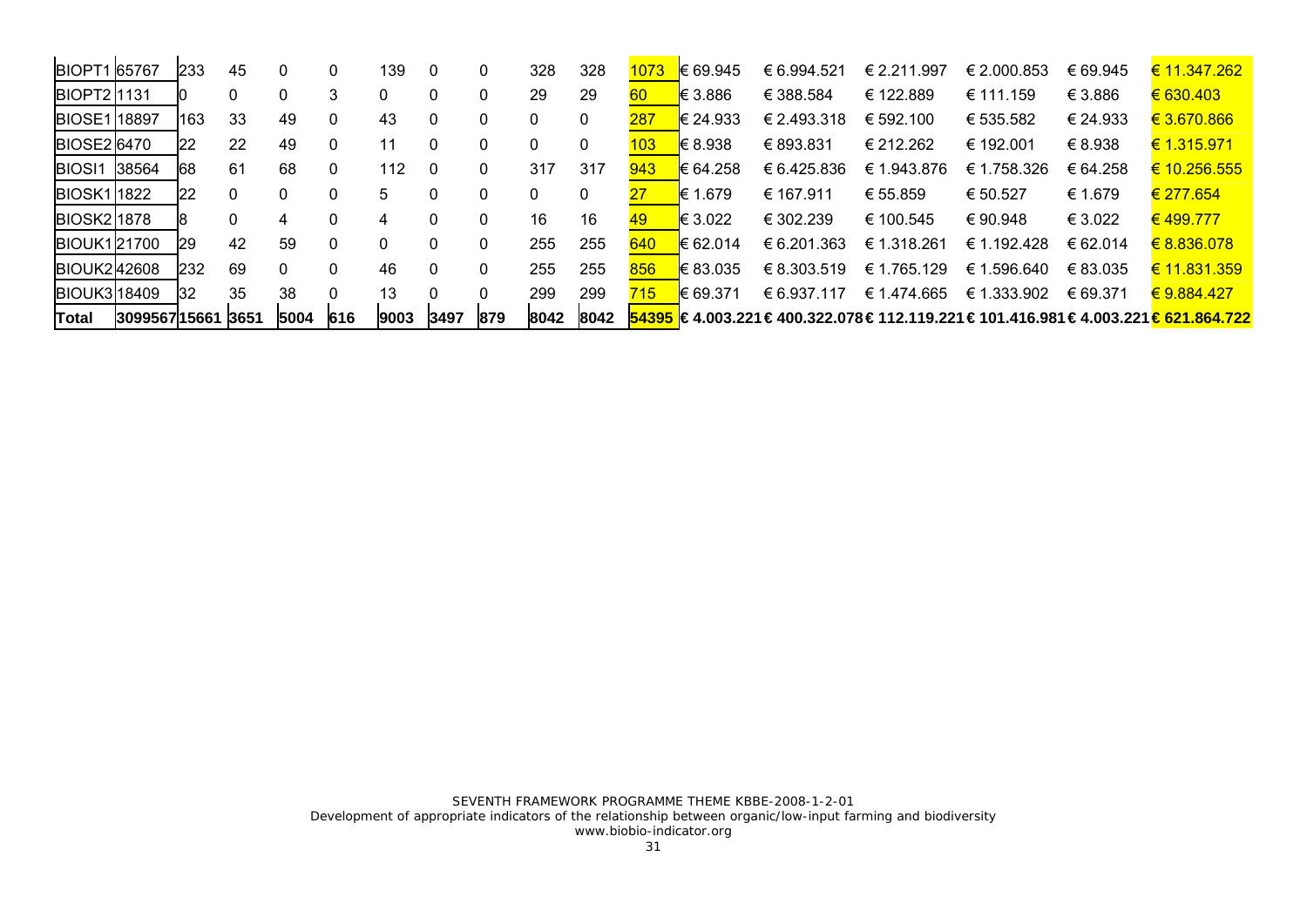## **References**

- Andersen. E. Verhoog, A.D., Elbersen, B.S., Godeschalk, F.E. and Koole, B. 2006 A multidimensional farming system typology. Seamless Report 12, Ref PD4.4.2
- Andersen, E., Elbersen, B., Hazeu, G., van Diepen, C., Baruth, B., Verhoog, A.D., Terluin, I., Borkowski, N., Janssen, S., 2010. The environmental component, the farming systems component and the socio-economic component of the final version of the SEAMLESS database, SEAMLESS Report No.52, SEAMLESS integrated project, EU 6th Framework Programme, contract no. 010036-2, www.SEAMLESS-IP.org, 401 pp, ISBN no. 978-90-8585-595-8.
- Brandt, J. J. E., Bunce, R. G. H., 2002 General Principles of monitoring land cover change based on two case studies in Britain and Denmark - Landscape and Urban Planning, 62:37-51.
- Brus, D. J. and De Gruijter, J. J. (1997). Random sampling or geostatistical modelling? Choosing between design-based and model-based sampling strategies for soil (with Discussion). Geoderma, 80:1-59.
- Brus, D.J., Knotters, M., Metzger, M.J. and Walvoort, D.J.J. 2011, Towards a European-wide sampling design for statistical monitoring of common habit ats in Europe. Alterra Report xxx, 66pp
- Bunce, R. G. H. and Shaw, M., 1973 A Standardized Procedure for Ecological Survey Journal of Environmental Management 1: 239-258.
- Bunce, R. G. H., Barr, C. J., Clarke, R. T., Howard, D. C., Lane, A. M. J., 1996 ITE Merlewood Land Classification of Great Britain – Journal of Biogeography, 23: 625-634.
- Caughlan, L. and Oakley, K.L. (2001). Cost considerations for long-term ecological monitoring. Ecological Indicators 1, 123-134.
- Cochran, W.G. 1977. Sampling techniques. Wiley and Sons New York.
- De Gruijter, J. J., 2000 Sampling for spatial inventory and monitoring of natural resources Alterrarapport 070, Alterra, Green World Research, Wageningen, The Netherlands.
- Fortin, M. J., Dale M. T., Hoef, J., 2002 Spatial analysis in ecology Encyclopedia of Environmetrics, El-Shaarawi, A. H. and Piegorsch, W. W. Editors, John Wiley & Sons, Ltd, Chichester, 4: 2051-2058.
- Geijzendorffer I., Targetti S., Jongman, R.H.G. and Viaggi D. (2012) Implementing a biodiversity monitoring scheme for European farms. In Herzog F., Balazs K., Dennis P., Friedel J., Jeanneret P., Jongman R., Kainz M. and Pointereau P. (eds.) Biodiversity indicators for European Farming Systems. Guidebook and Factsheets. Deliverable 6.3 of the EU FP7 Project BioBio. http://www.biobio-indicator.org/deliverables.php
- Harrison, A. R. and Dunn, R. (1993) Problems of sampling the landscape. In: Landscape ecology and Geographical Information Systems (Haines-Young R., Green, D. R., Cousins S., Editors), Taylor & Francis Ltd, London, pp. 101-111.
- Jongman, R.H.G., Bunce, R.G.H., Metzger, M.J., Mücher, C.A., Howard, D.C and Mateus, V.L.. 2006, A statistical Environmental Stratification of Europe: objectives and applications*. Landscape Ecology:* 21:409-419
- Lakhani, K. H., 1981 Strategy for Successful Survey. In Ecological Mapping from the Ground, Air and Space – Institute of Terrestrial Ecology, (Ed. Fuller, R. M.), Huntingdon, U.K., pp. 8-17

SEVENTH FRAMEWORK PROGRAMME THEME KBBE-2008-1-2-01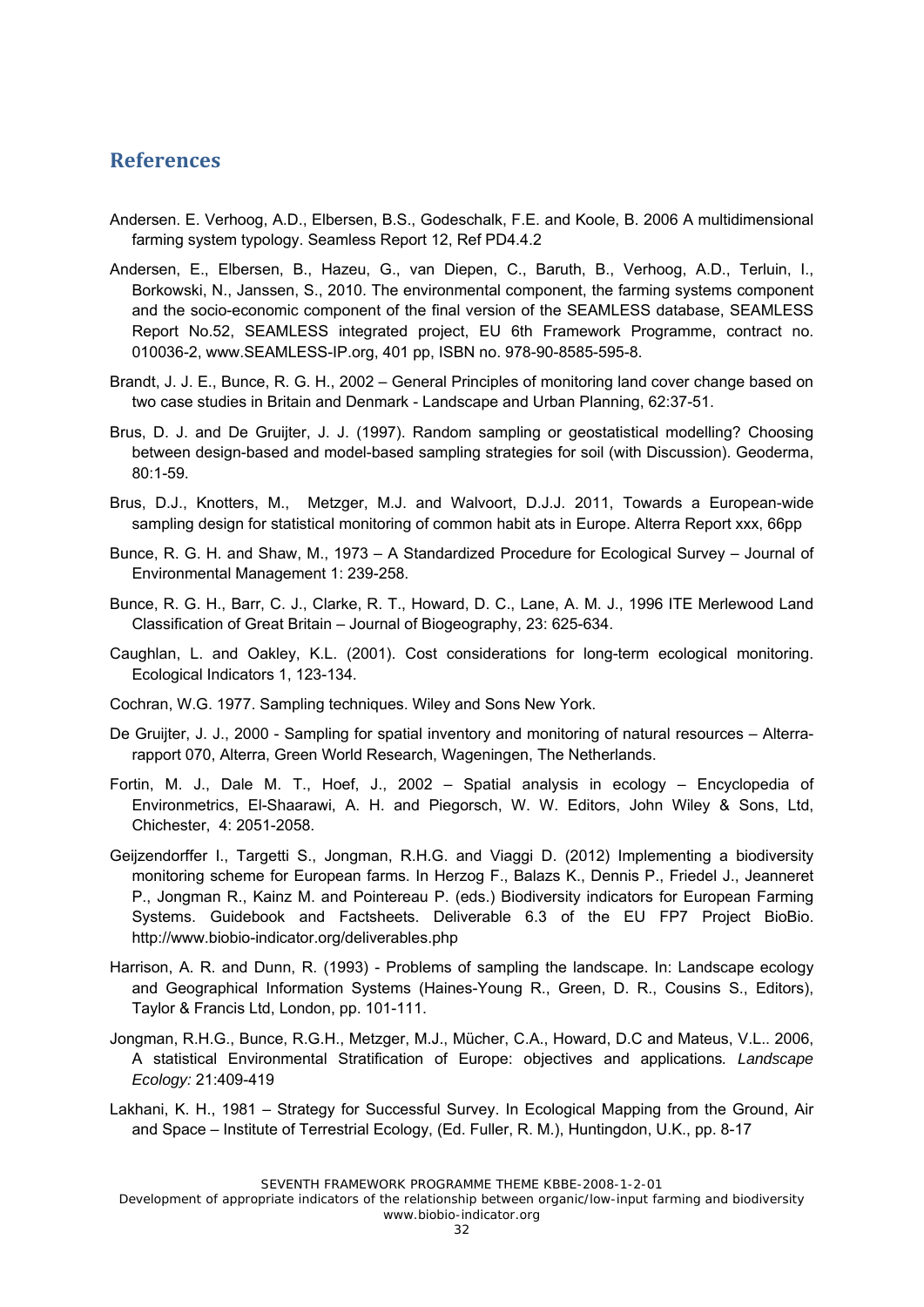- Lang, M., Kikas, T, Raet, J., Sepp, K. and Kuusemets, V. 2011 Mapping of life form based general habitat categories (GHC) using medium spatial resolution multispectral images. EMU, 20pp.
- Liebhold, A. M., Gurevitch, J., 2002. Integrating the statistical analysis of spatial data in ecology Ecography, 25: 553–557.
- Mateus, V.L. 2004, Countryside Land Cover Strategic Sample Survey. Thesis Universidade de Évora, Portugal/Alterra-Wageningen UR, The Netherlands, pp 63.
- Pavlicek, T., Csuzdi, CS, Misirlioğlu, M and Vilenkin, B. 2010. Faunistic similarity and endemism of earthworms in east Mediterranean region. Biodivers Conserv 19:1989–2001
- Perry, J. N., Liebhold, A. M., Rosenberg, M. S., Dungan, J., Miriti, M., Jakomulska, A. and Citron-Pousty, S., 2002. - Illustrations and guidelines for selecting statistical methods for quantifying spatial pattern in ecological data. – Ecography, 25: 578–600.
- Targetti S., Viaggi D., Cuming D. (2011) Analysis of Costs and Efforts of BioBio Indicators of Biodiversity Deliverable 3.3 of the EU FP7 Project BioBio. http://www.biobioindicator.org/deliverables.php
- Rieder S. (2011) Kosten von Evaluationen. Leges 1, 73 88.
- Targetti S., Viaggi D., Cuming D. (2011) Analysis of Costs and Efforts of BioBio Indicators of Biodiversity Deliverable 3.3 of the EU FP7 Project BioBio. http://www.biobioindicator.org/deliverables.php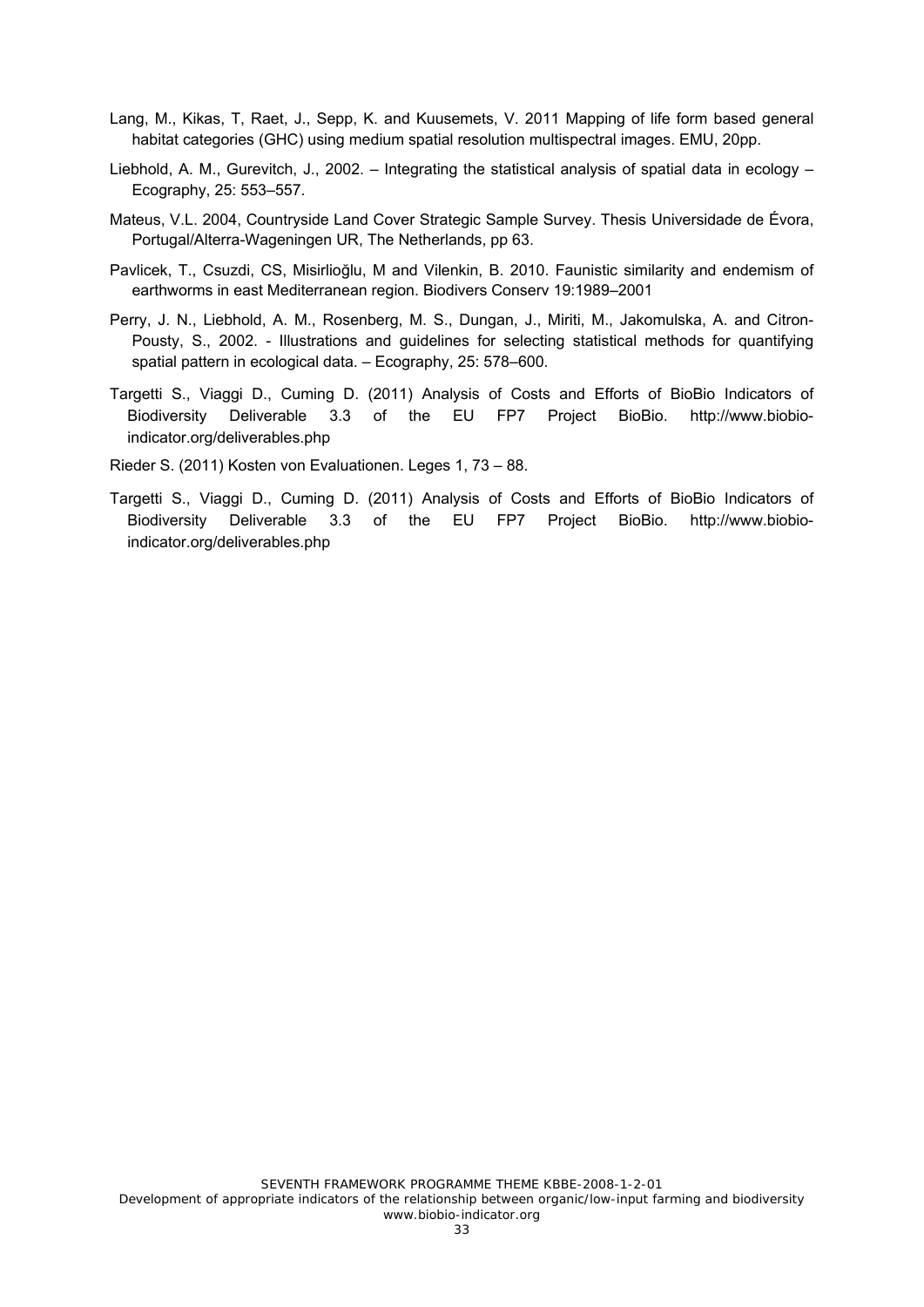**ANNEX 1, Computing the required sample size for testing the change of mean biodiversity indicators of farms**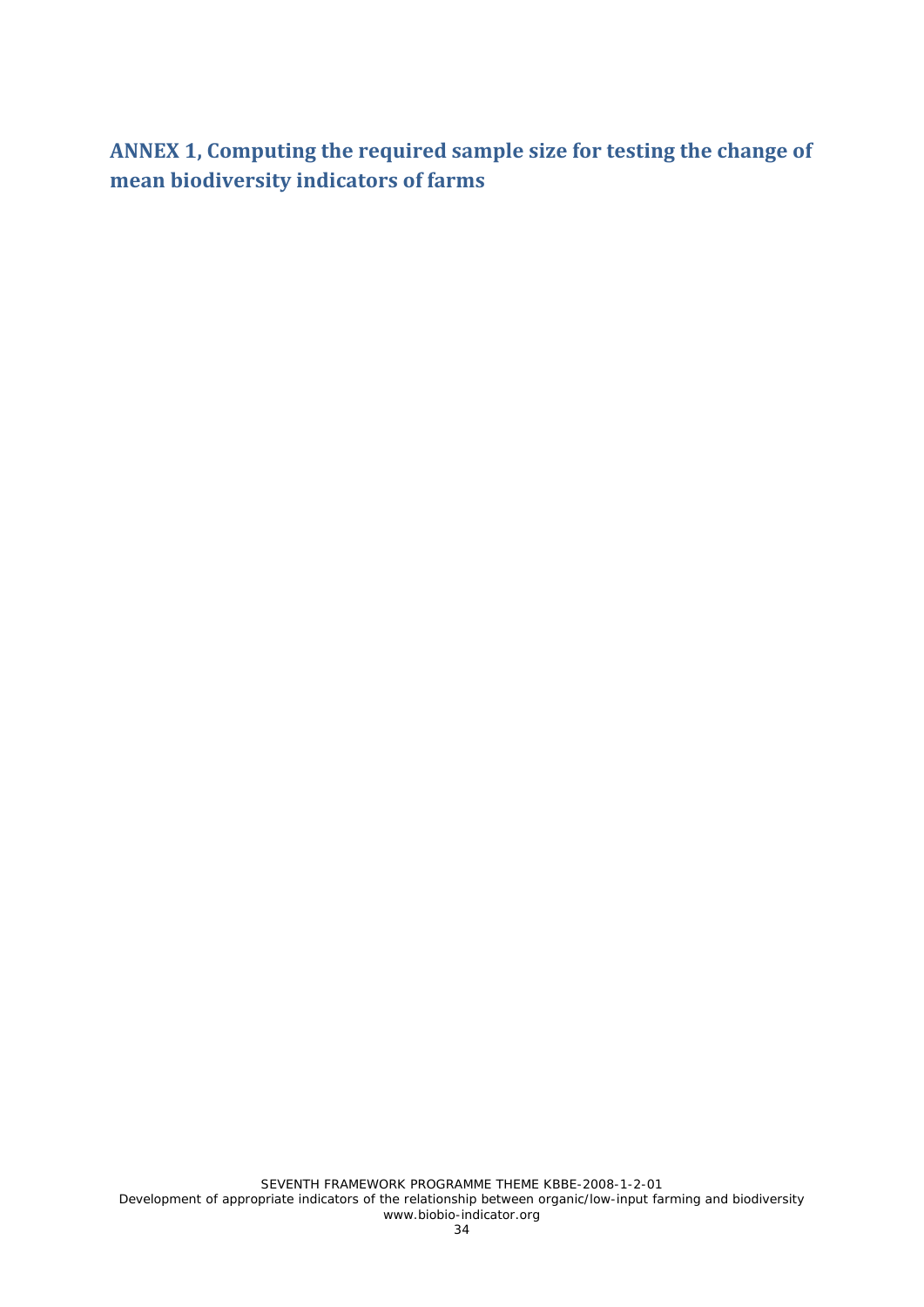# Computing the required sample size for testing the change of mean biodiversity indicators of farms

D.J. BRUS, and M. KNOTTERS

Soil Science Centre, Wageningen University and Research Centre, P.O. Box 47, 6700 AA Wageningen, The Netherlands

Correspondence: D.J. Brus. E-mail: dick.brus@wur.nl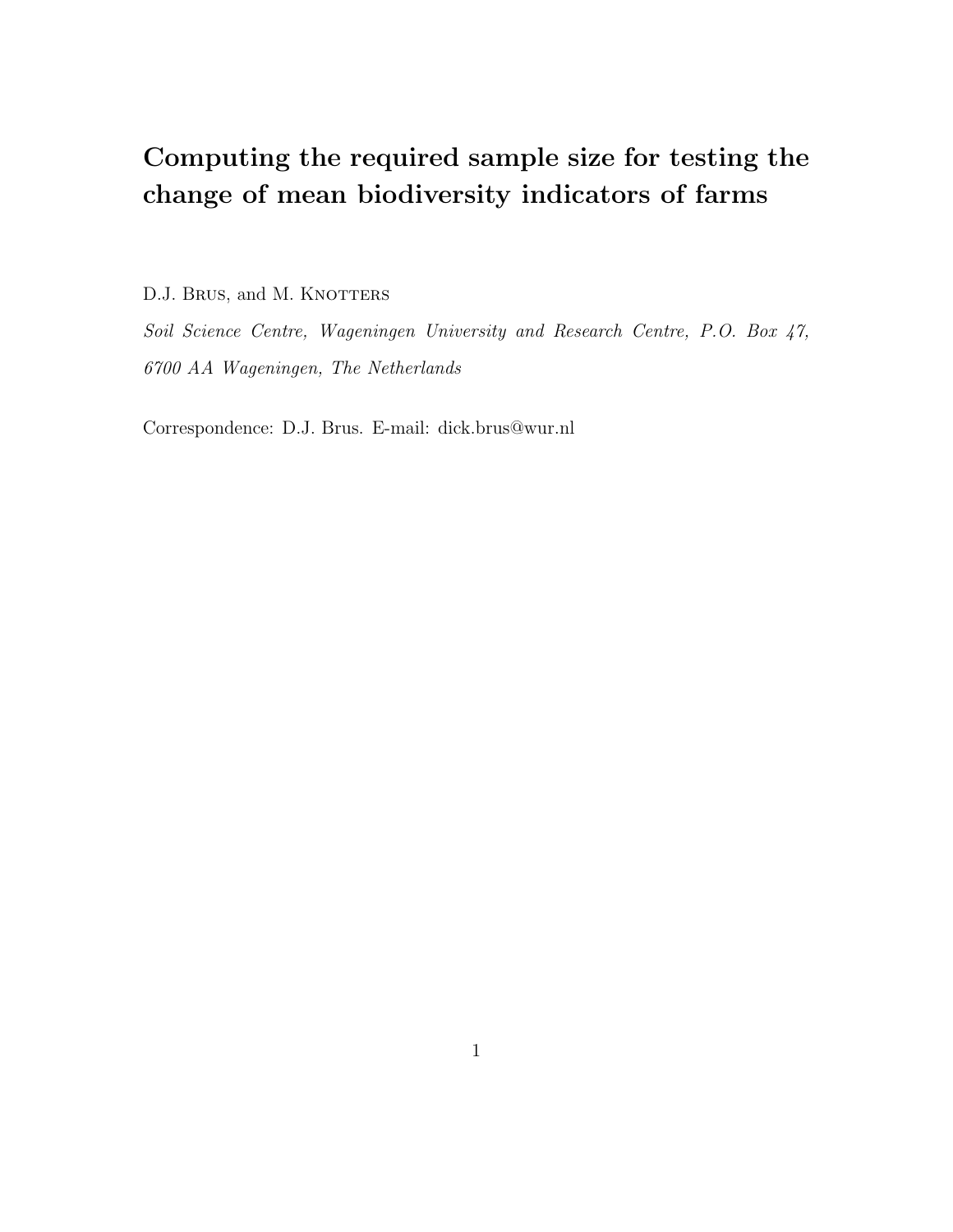# Theory

The sampling variance of the estimated change equals

$$
V_{2,1} = V_2 + V_1 - 2C_{1,2} \tag{1}
$$

The variances  $V_1$  and  $V_2$  and covariance  $C_{1,2}$  are sampling (co)variances of the estimated means. The accuracy of the estimated change of the mean can be maximized by maximizing this sampling covariance. This sampling covariance will be maximum when all sampling locations are revisited, leading to a so-called static-synchronous pattern. In independent synchronous the sampling sampling covariance is 0 by construction because the means are selected from independently selected samples. In space-time sampling with partial overlap between the spatial samples at the two times, as in supplemented and rotational panel designs, the two estimated means will be correlated, but the correlation will not be as strong as in static-synchronous sampling. Therefore, in estimating the change of the mean, space-time designs with partial overlap will perform not as poor as independent-synchronous, but not as good as static-synchronous designs.

For simple random sampling (with replacement) we have

$$
V_1 = \frac{S_1^2}{n_1} \,,\tag{2}
$$

with  $S_1^2$  the population variance (variance between farms in the population) at time 1 and  $n_1$  the number of farms in the sample at time 1. In practice farms will not be selected with replacement, but without replacement. This would imply that the sampling variance must be multiplied by a finite population correction factor equal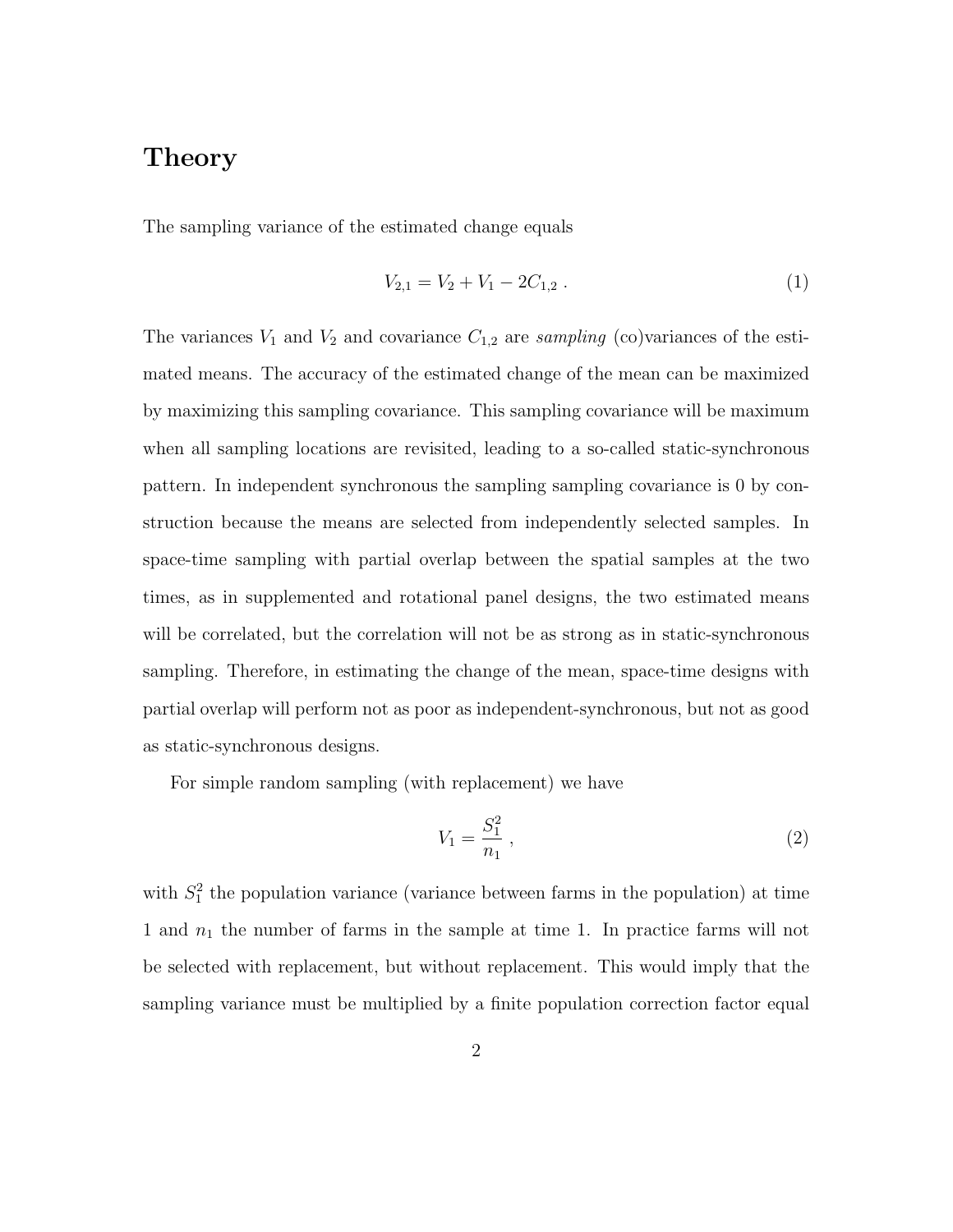to  $1-\frac{n}{N}$  $\frac{n}{N}$ . However, N is very large compared to n, so that we can ignore this correction factor. When all farms observed at time 1 are revisited at time 2, i.e. with a static-synchronous space–time design (pure panel) the sampling covariance can be written as

$$
C_{1,2} = \frac{S_{1,2}^2}{n} = \frac{r_{1,2} S_1 S_2}{n} = r_{1,2} \sqrt{V_1} \sqrt{V_2}, \qquad (3)
$$

with  $S_{1,2}^2$  the population covariance of the indicator at time 1 and 2, and  $r_{1,2}$  the correlation of the indicator observed at time 1 and 2 (at the same farm). If we assume that the population variances at time 1 and 2 are equal, than for a static-synchronous design the sampling variance of the estimated change equals

$$
V_{2,1} = (2 - 2 r_{1,2}) V_1 . \tag{4}
$$

When only a part of the farms at time 1 are revisited at time 2, the sampling covariance  $C_{1,2}$  term becomes smaller:

$$
C_{1,2} = \frac{S_{1,2}^2 p}{n} = r_{1,2} p \sqrt{V_1} \sqrt{V_2}, \qquad (5)
$$

with  $p$  the fraction of farms in the sample that is revisited at time 2, so that with equal population variances at time 1 and 2 the sampling variance of the estimated chnage becomes

$$
V_{2,1} = (2 - 2 r_{1,2} p) V_1 . \tag{6}
$$

# Analysis of required sample size

The analysis of the required sample size started with the following assumptions: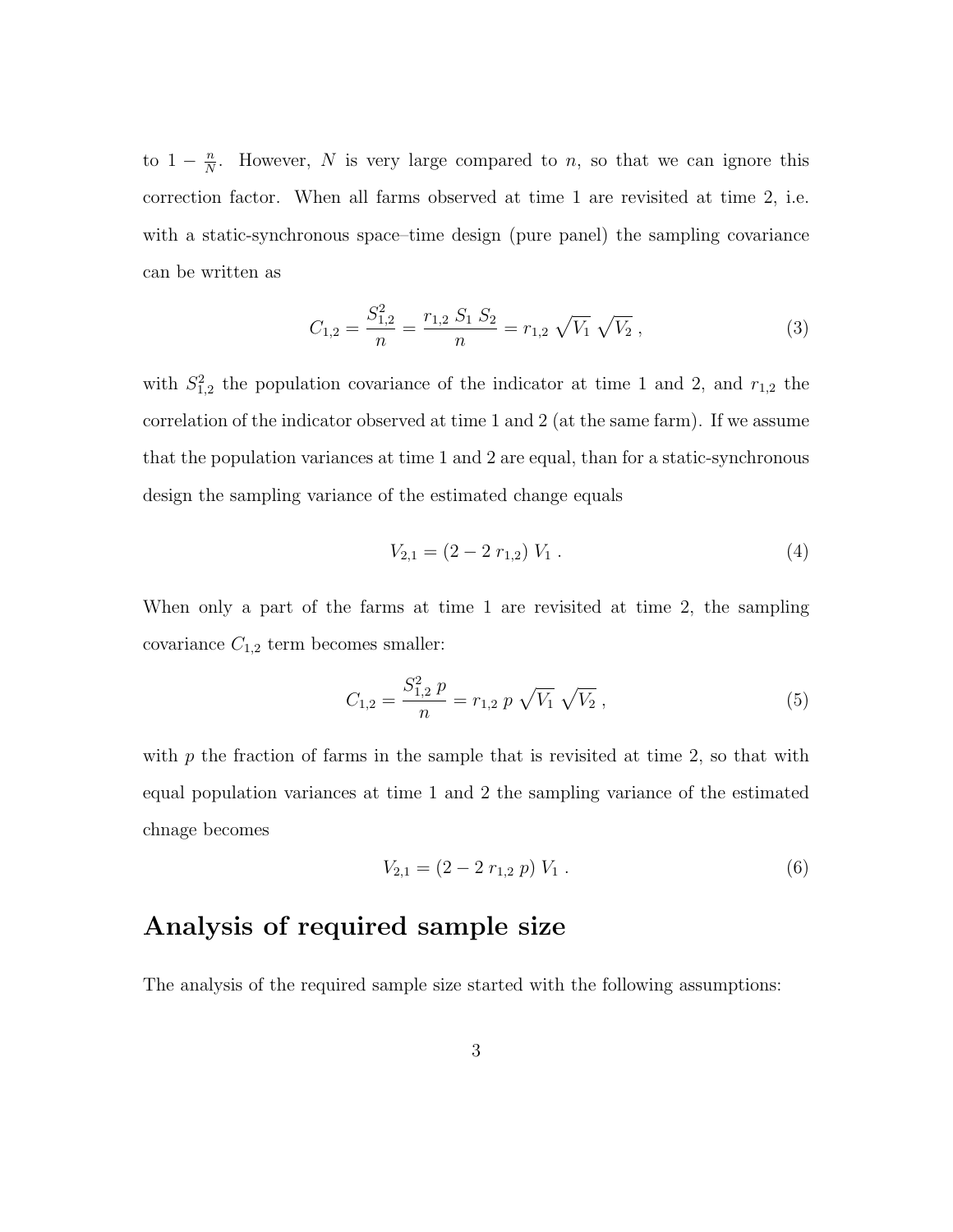- A change in average number of species per farm of at least 10% is relevant to be detected.
- The probability of wrongly concluding that the average number of species changed (probability of type I error,  $\alpha$ ) should not be larger than 0.1.
- The probability of wrongly concluding that the average number of species did not change (probability of type II error,  $\beta$ ) should not be larger than 0.1 for changes in the mean number of species of 10% (i.e. the power,  $(1-\beta)$ ,  $\geq 90\%$ ).

Of course these assumptions can be discussed and replaced by more realistic ones.

Prior data on numbers of species per farm are available for four groups of species, observed at farms in 12 European case study regions (CS). Thus the total number of combinations of CS and species groups is 48. The four species groups are plants, earthworms, spiders and bees. The file with prior data is BioBio Data at farm scale.xls.

In this first analysis no distinction has been made between organic and conventional farming systems.

The required sample size depends on the coefficient of variation (population standard deviation relative to the population mean). The required sample size for a specific CS is determined by the species group having the highest coefficient of variation. Table 1 gives the coefficients of variation for all 48 combinations of CS and species groups, estimated from the prior data.

The analysis is focused on the species groups with the highest coefficient of variation in each CS (bold in Table 1), because these determine the required sample size. The following situations are considered: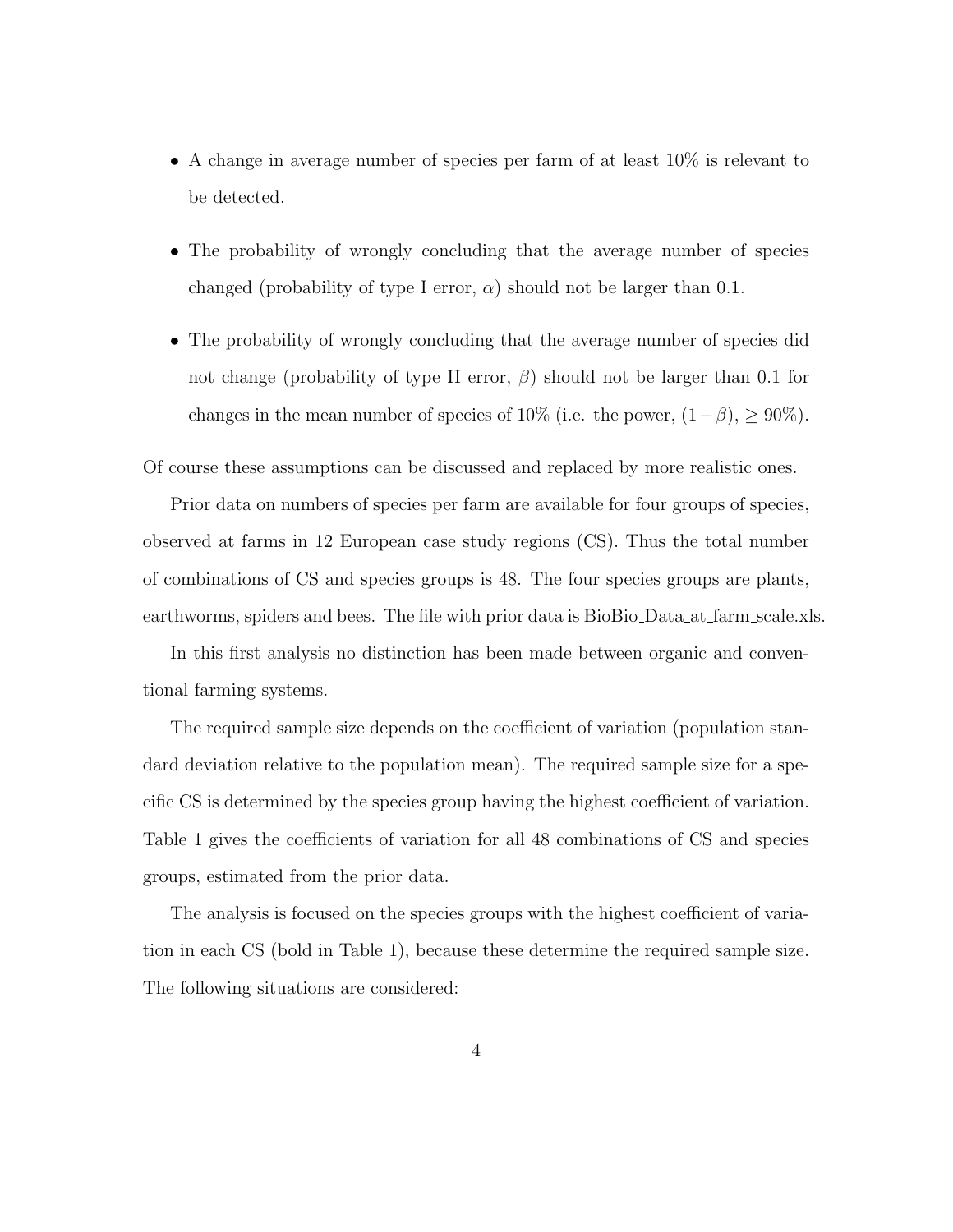| CS              | $n_{\rm p}$ |        | Species group |           |           |  |
|-----------------|-------------|--------|---------------|-----------|-----------|--|
|                 |             | plants | earthworms    | spiders   | bees      |  |
| Austria         | 16          | 0.3147 | 0.3185        | 0.3742    | 0.7620    |  |
| Bulgaria        | 16          | 0.3045 | 0.3882        | 0.2735    | 0.4803    |  |
| Switzerland     | 19          | 0.3163 | 0.1442        | 0.3557    | 0.4020    |  |
| Germany         | 16          | 0.2251 | 0.1494        | 0.2309    | 0.7703    |  |
| Spain (Dehesa)  | 10          | 0.1975 | 0.3841        | 0.2462    | 0.2834    |  |
| Spain (olives)  | 20          | 0.5367 | 0.5322        | 0.4799    | 0.5887    |  |
| France          | 16          | 0.2698 | 0.1441        | 0.1622    | 0.4361    |  |
| Hungary         | 18          | 0.2688 | 0.6869        | 0.5800    | 0.5418    |  |
| Italy           | 18          | 0.2312 | 0.4799        | 0.4097    | 0.5035    |  |
| The Netherlands | 14(8)       | 0.2291 | $0.4181*$     | $0.5174*$ | $0.3993*$ |  |
| Norway          | 12          | 0.1947 | 0.1911        | 0.2344    | 0.2224    |  |
| Wales           | 20(16)      | 0.2022 | $0.1517*$     | $0.2264*$ | 0.2161    |  |

Table 1: Coefficients of variation of numbers of species per farm, for 12 European case study regions (CS) and for four species groups, estimated from the prior data. An asterisk indicates that there were missing data. The highest coefficient of variation for each CS has been printed bold.  $n<sub>p</sub>$  is the number of prior data.

- The second sample overlaps the first sample for 0, 50 or 100%;
- The temporal correlation between number of species at a farm is 0.1, 0.5 or 0.9.

An overlap of 50% means that 50% of the farms sampled at a given time is resampled at the subsequent time. Combining the three overlaps with the three correlations leads to nine situations.

# Results

Graphs showing the relation between sample size and power for the nine combinations of overlap and correlation are given in Figures 1 to 12. Note that without overlap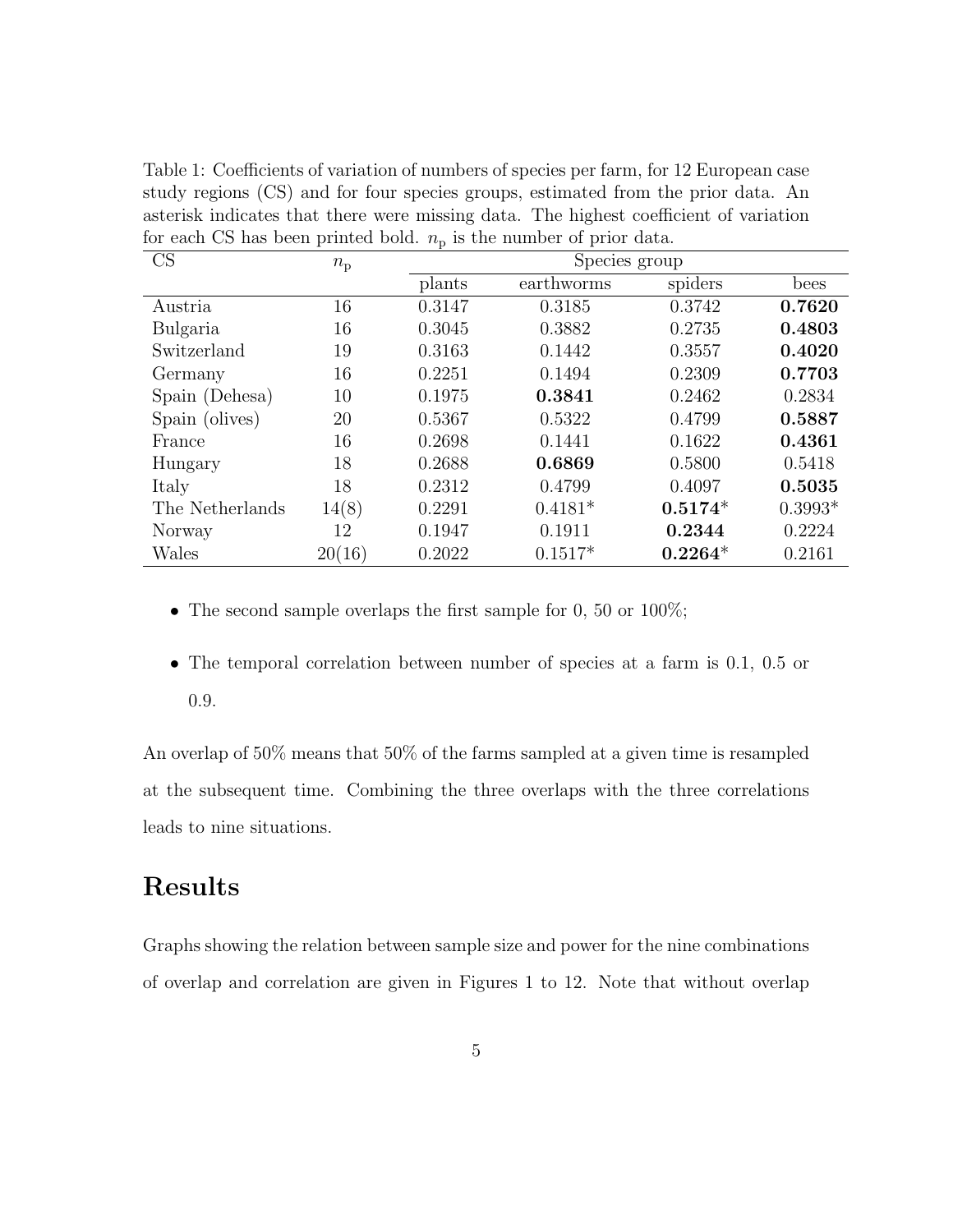(overlap 0%) the three curves coincide. Without overlap the power is independent of the temporal correlation. These figures indicate that a power of 90% can only be achieved against realistic sample sizes (say  $n < 100$ ) if a temporal correlation of 0.9 can be assumed and the second sample completely overlaps the first sample.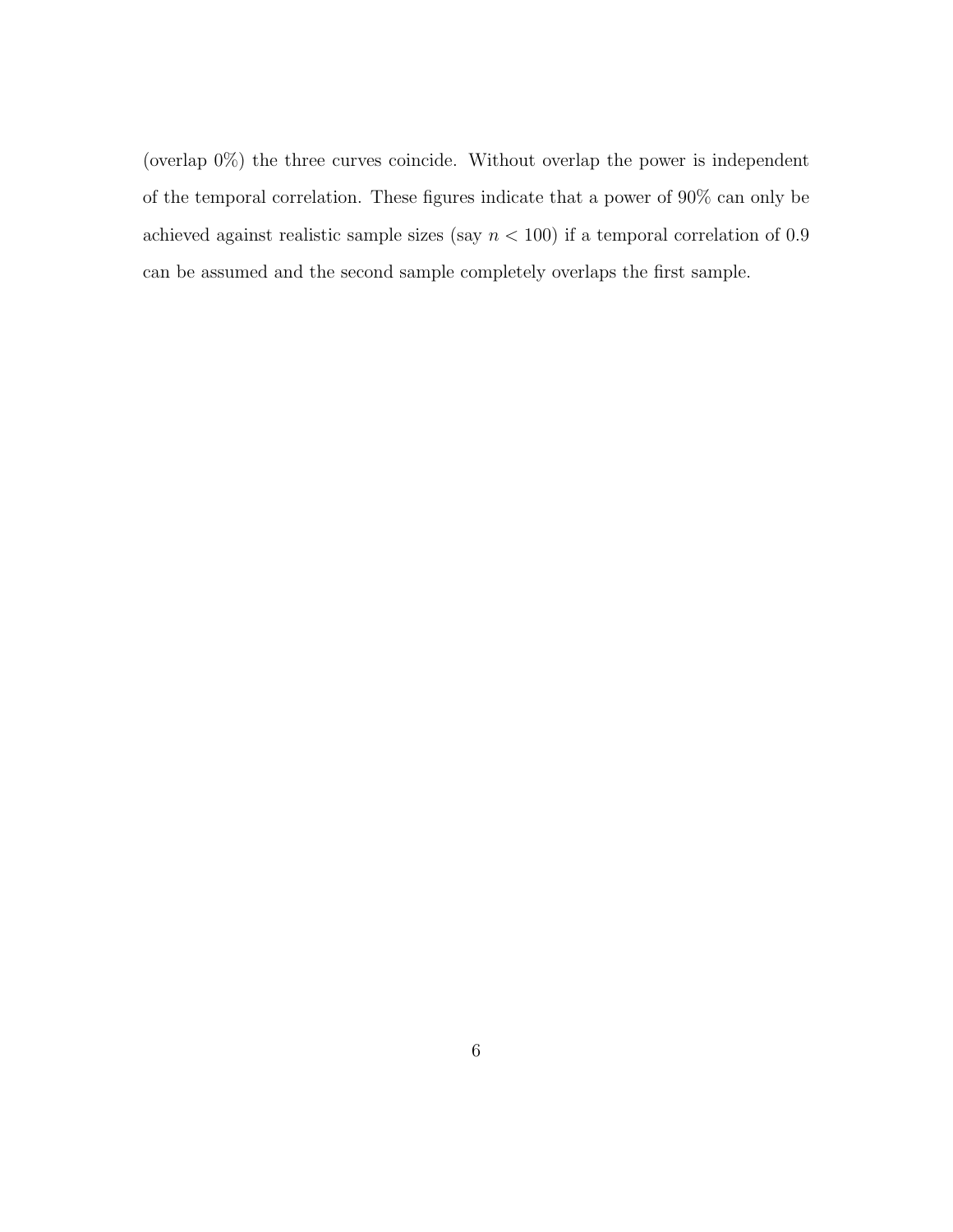

Figure 1: Relation between power and sample size for three possible fractions of overlap between the first and second sample (0, 0.5 and 1) and for three possible temporal correlations in number of species at a farm (0.1, 0.5 and 0.9). Case study region: Austria, species group: bees.  $\alpha = 0.1$ , least relevant temporal change is 10% of the mean number of species per farm.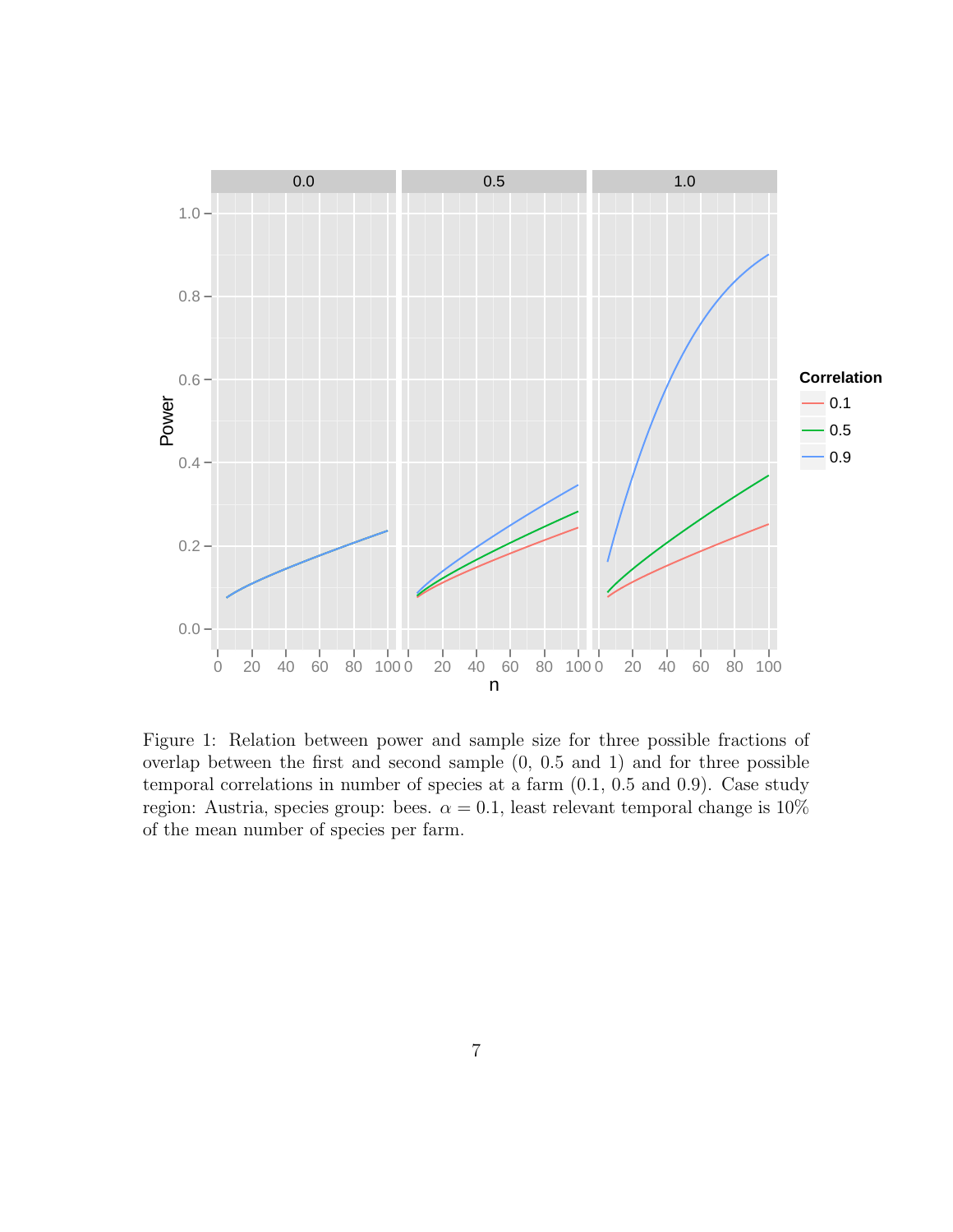

Figure 2: Relation between power and sample size for three possible fractions of overlap between the first and second sample (0, 0.5 and 1) and for three possible temporal correlations in number of species at a farm (0.1, 0.5 and 0.9). Case study region: Bulgaria, species group: bees.  $\alpha = 0.1$ , least relevant temporal change is 10% of the mean number of species per farm.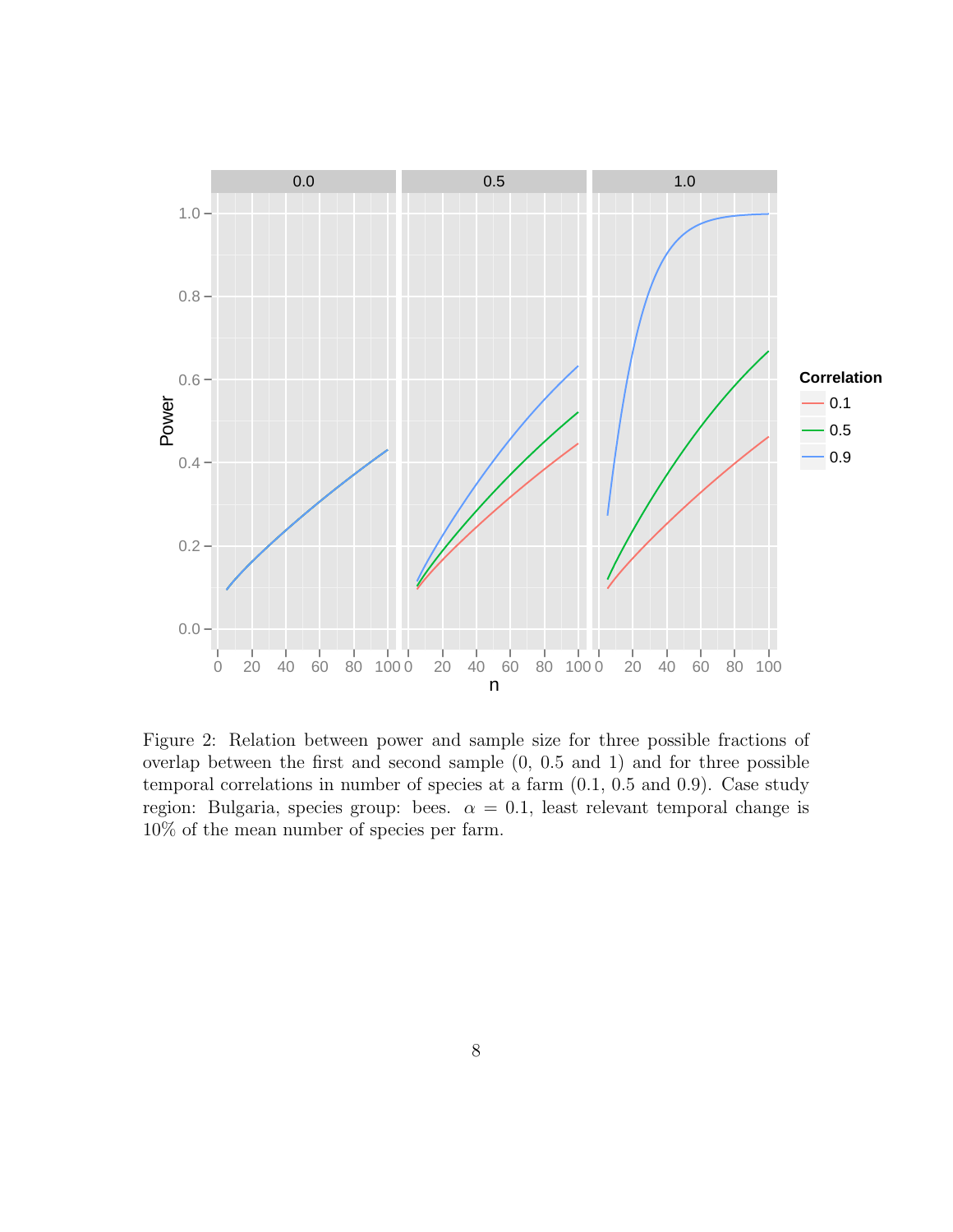

Figure 3: Relation between power and sample size for three possible fractions of overlap between the first and second sample (0, 0.5 and 1) and for three possible temporal correlations in number of species at a farm (0.1, 0.5 and 0.9). Case study region: Switzerland, species group: bees.  $\alpha = 0.1$ , least relevant temporal change is 10% of the mean number of species per farm.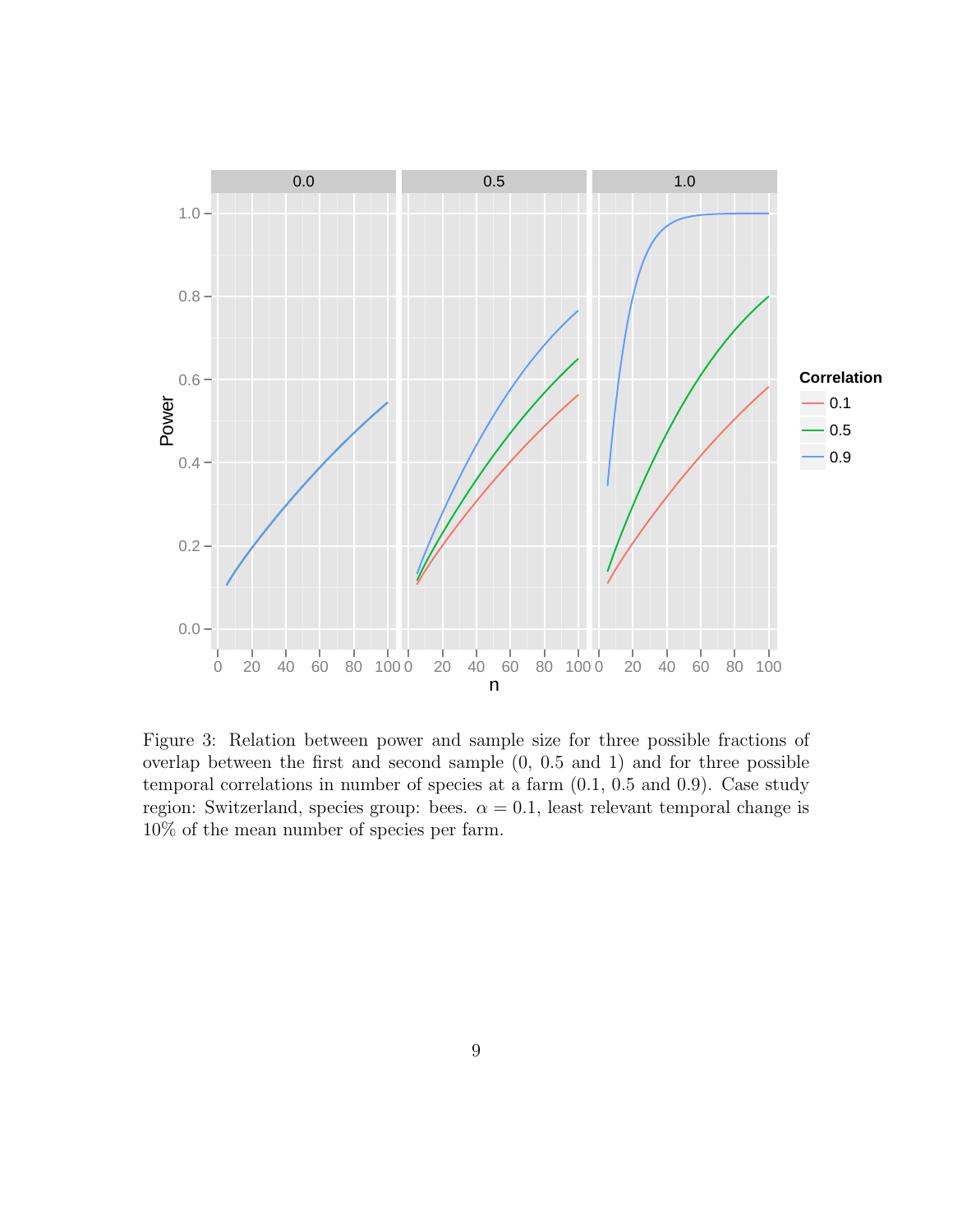

Figure 4: Relation between power and sample size for three possible fractions of overlap between the first and second sample (0, 0.5 and 1) and for three possible temporal correlations in number of species at a farm (0.1, 0.5 and 0.9). Case study region: Germany, species group: bees.  $\alpha = 0.1$ , least relevant temporal change is 10% of the mean number of species per farm.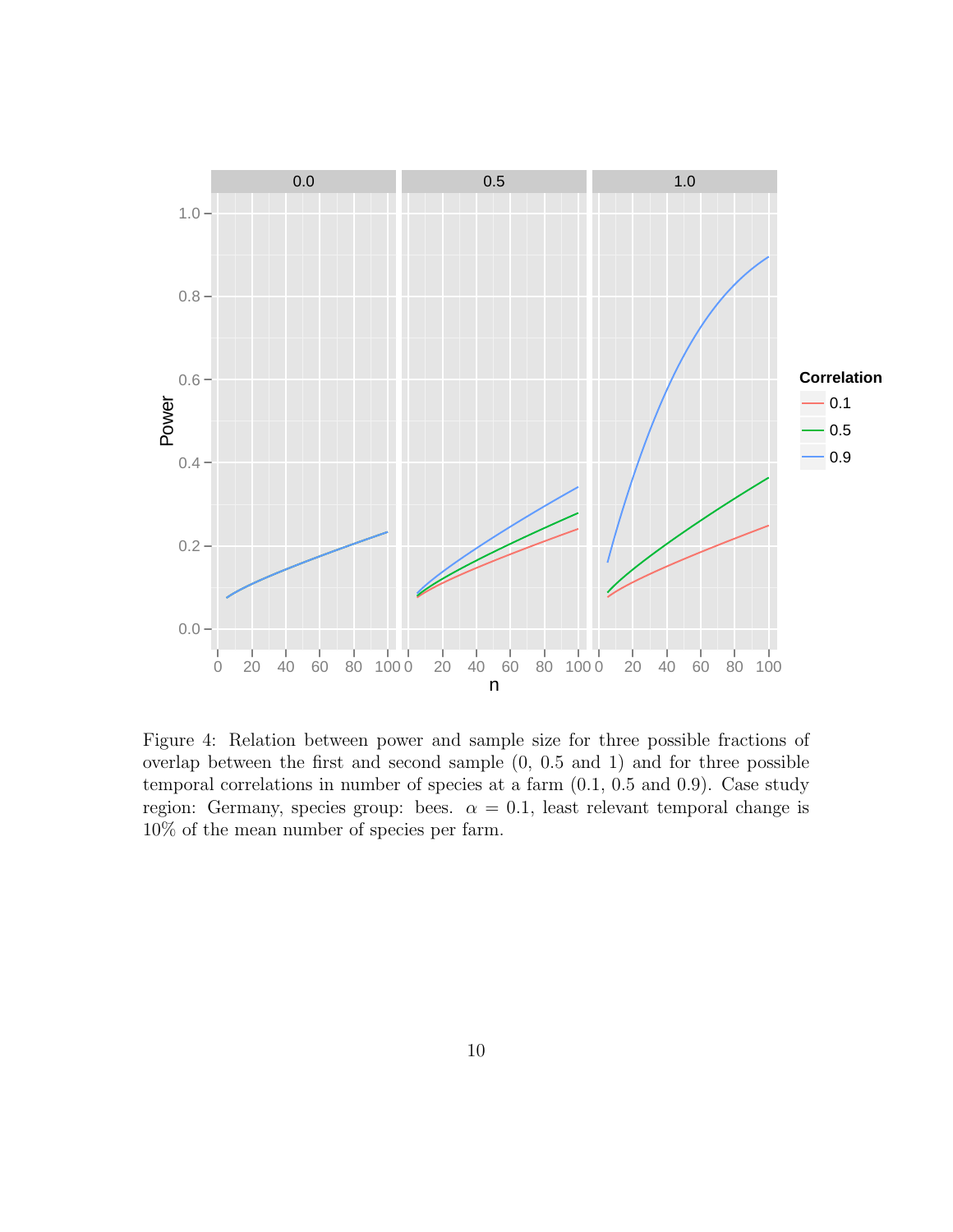

Figure 5: Relation between power and sample size for three possible fractions of overlap between the first and second sample (0, 0.5 and 1) and for three possible temporal correlations in number of species at a farm (0.1, 0.5 and 0.9). Case study region: Spain (Dehesa), species group: earthworms.  $\alpha = 0.1$ , least relevant temporal change is 10% of the mean number of species per farm.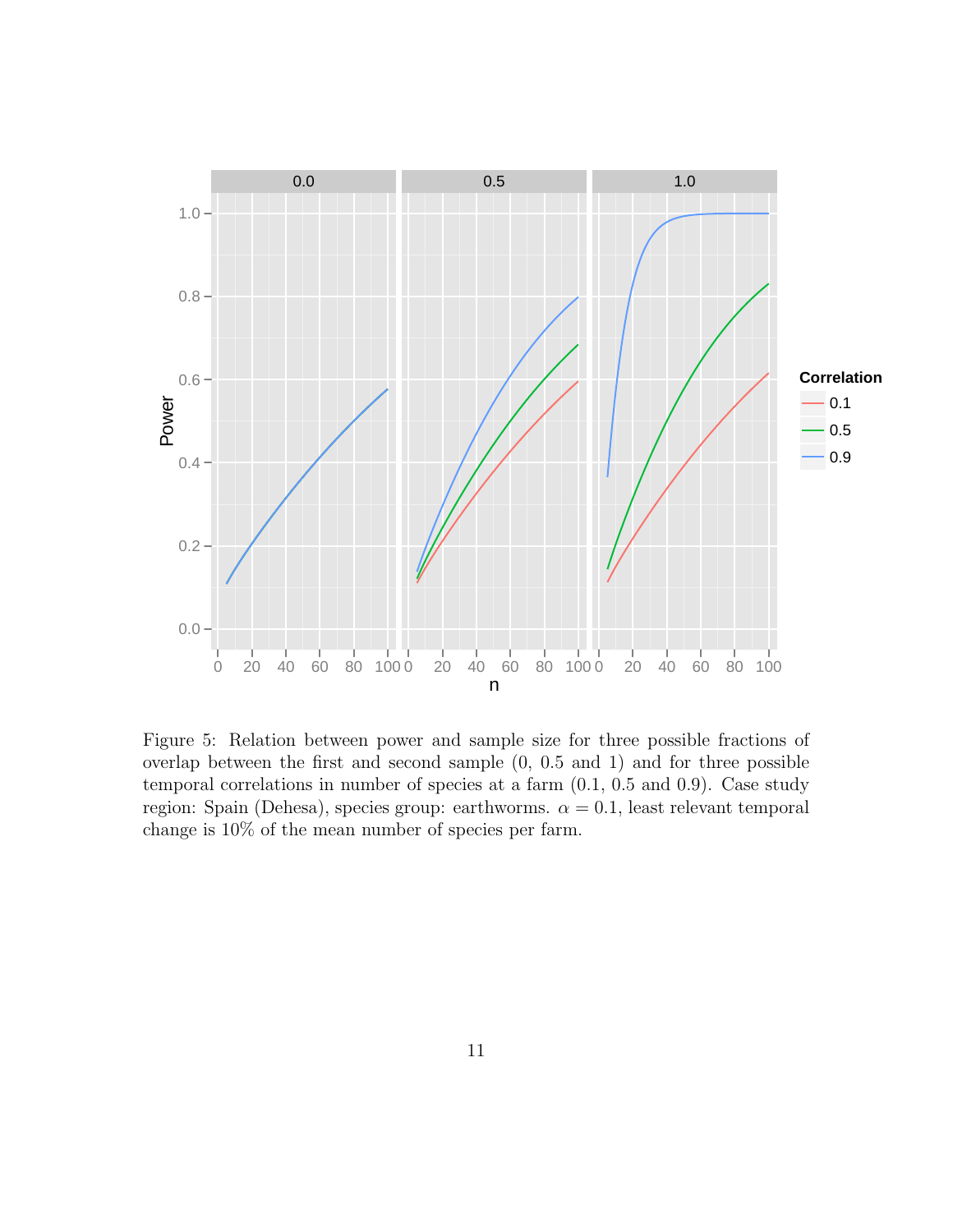

Figure 6: Relation between power and sample size for three possible fractions of overlap between the first and second sample (0, 0.5 and 1) and for three possible temporal correlations in number of species at a farm (0.1, 0.5 and 0.9). Case study region: Spain (olives), species group: bees.  $\alpha = 0.1$ , least relevant temporal change is 10% of the mean number of species per farm.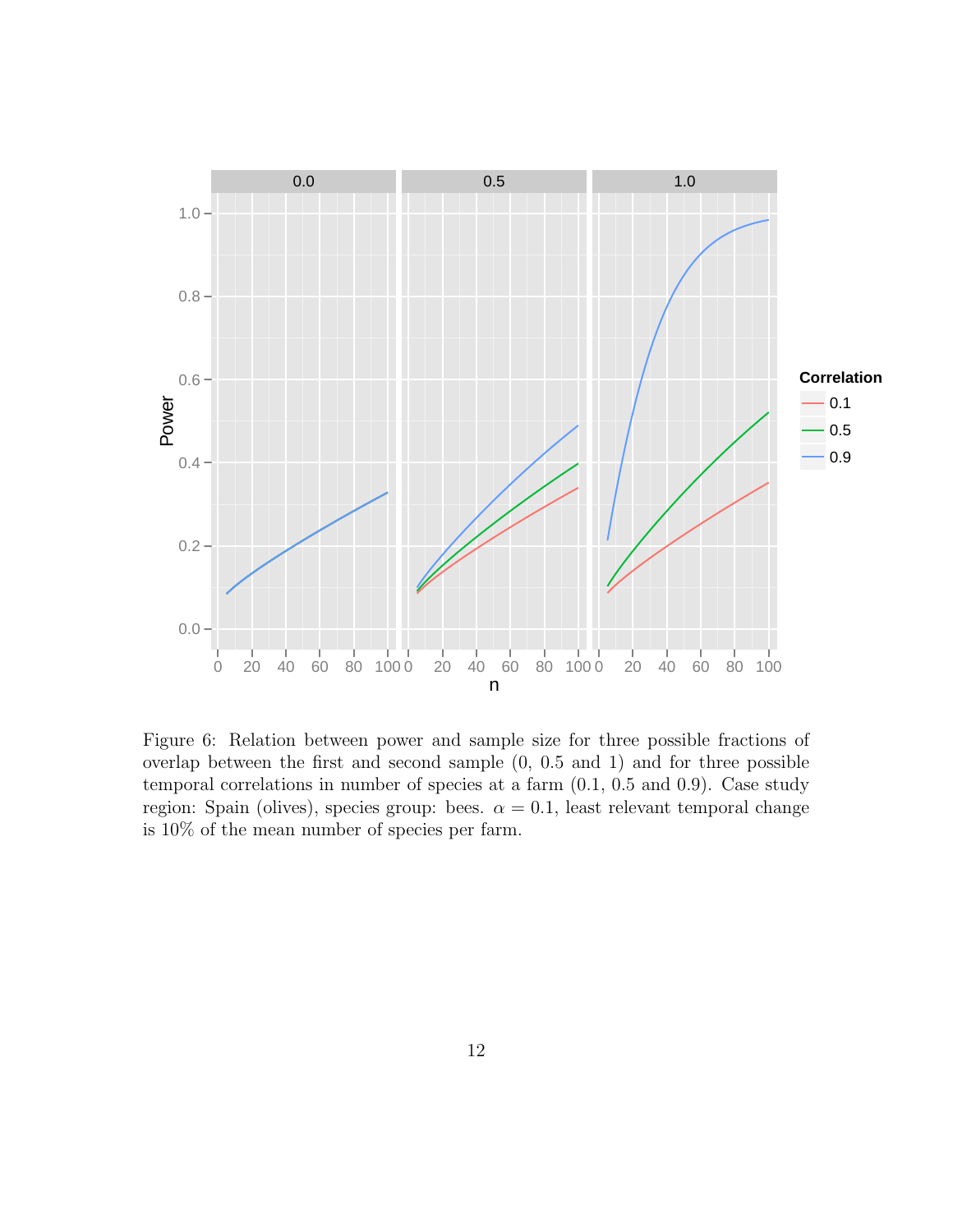

Figure 7: Relation between power and sample size for three possible fractions of overlap between the first and second sample (0, 0.5 and 1) and for three possible temporal correlations in number of species at a farm (0.1, 0.5 and 0.9). Case study region: France, species group: bees.  $\alpha = 0.1$ , least relevant temporal change is 10% of the mean number of species per farm.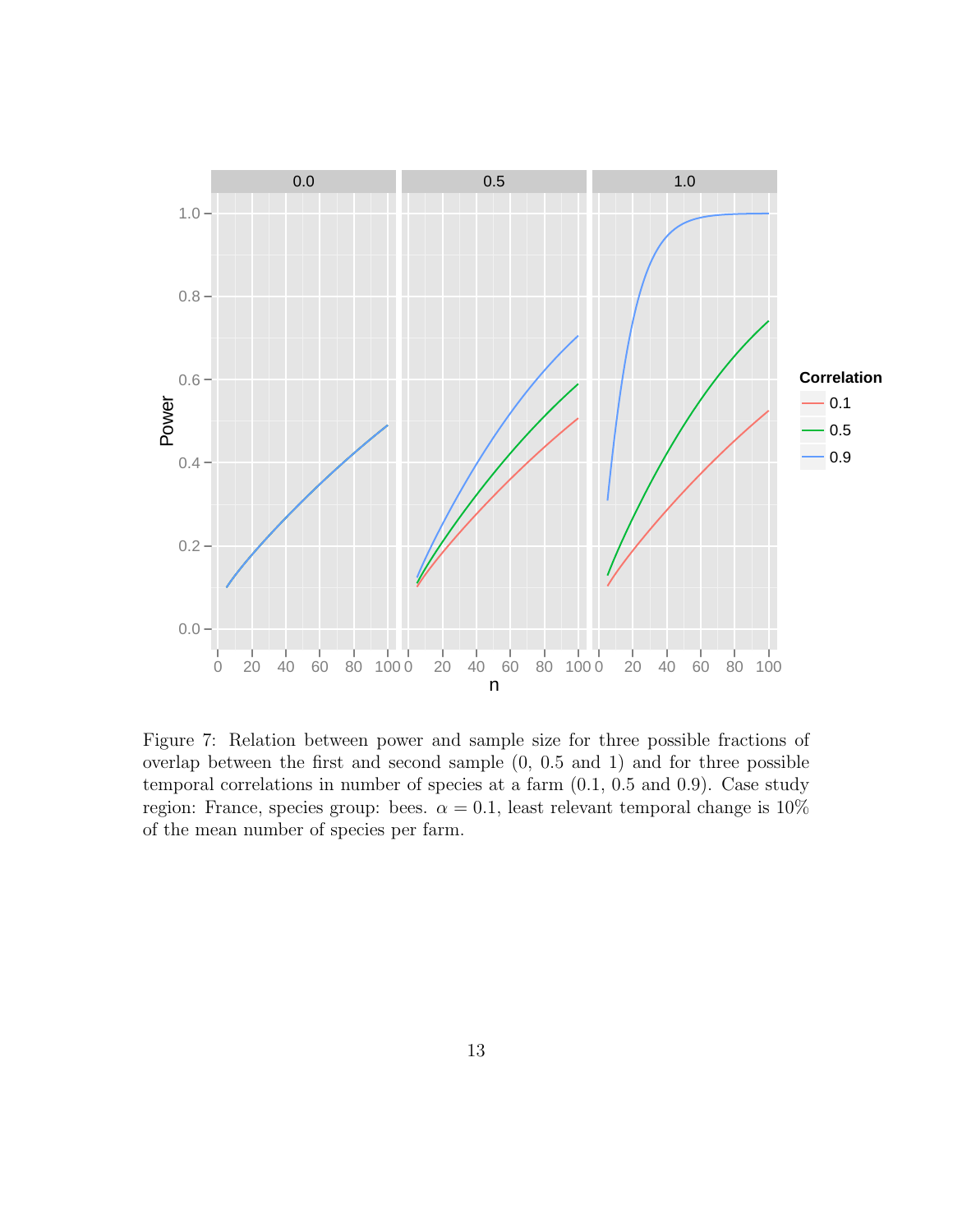

Figure 8: Relation between power and sample size for three possible fractions of overlap between the first and second sample (0, 0.5 and 1) and for three possible temporal correlations in number of species at a farm (0.1, 0.5 and 0.9). Case study region: Hungary, species group: earthworms.  $\alpha = 0.1$ , least relevant temporal change is 10% of the mean number of species per farm.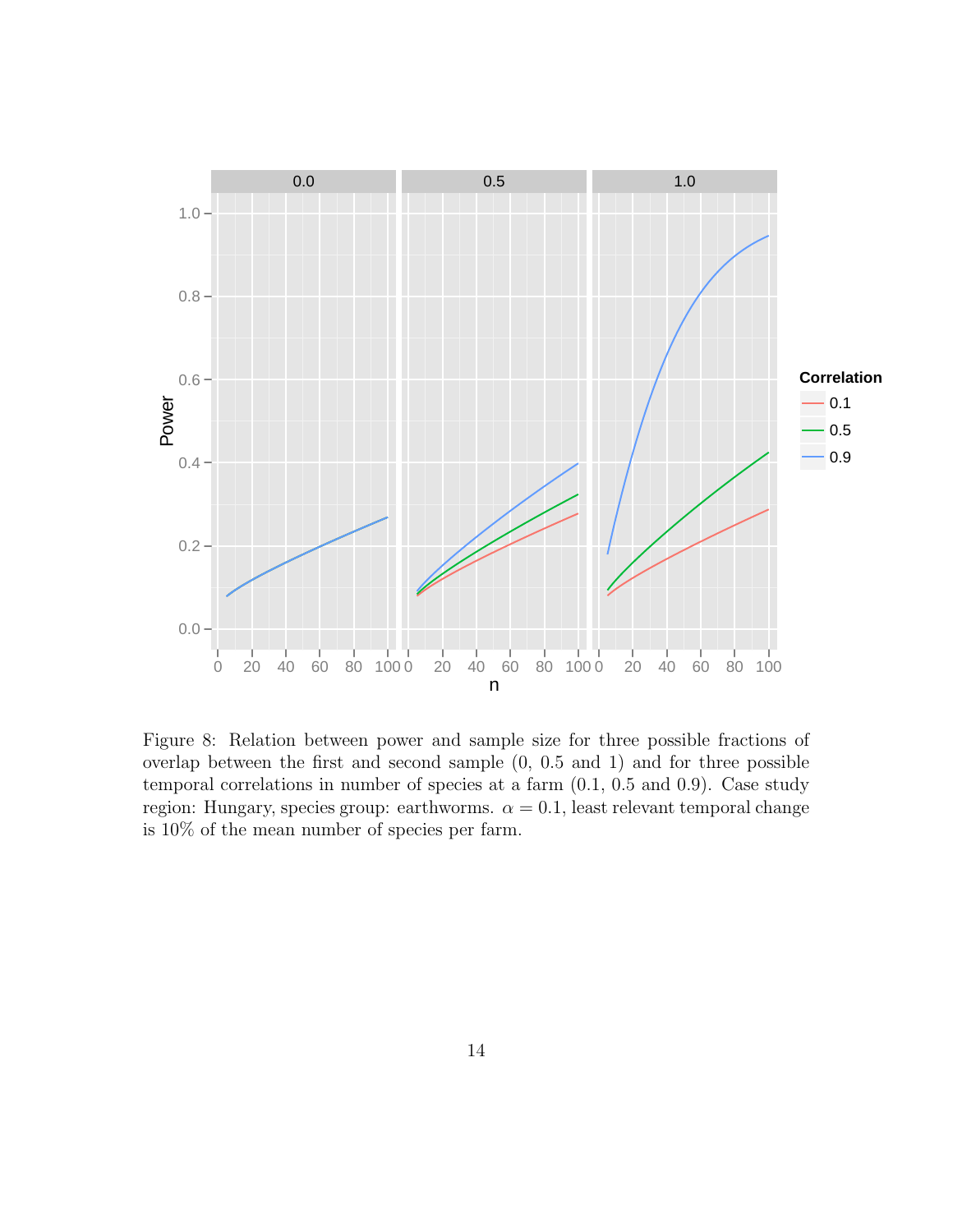![](_page_48_Figure_0.jpeg)

Figure 9: Relation between power and sample size for three possible fractions of overlap between the first and second sample (0, 0.5 and 1) and for three possible temporal correlations in number of species at a farm (0.1, 0.5 and 0.9). Case study region: Italy, species group: bees.  $\alpha = 0.1$ , least relevant temporal change is 10% of the mean number of species per farm.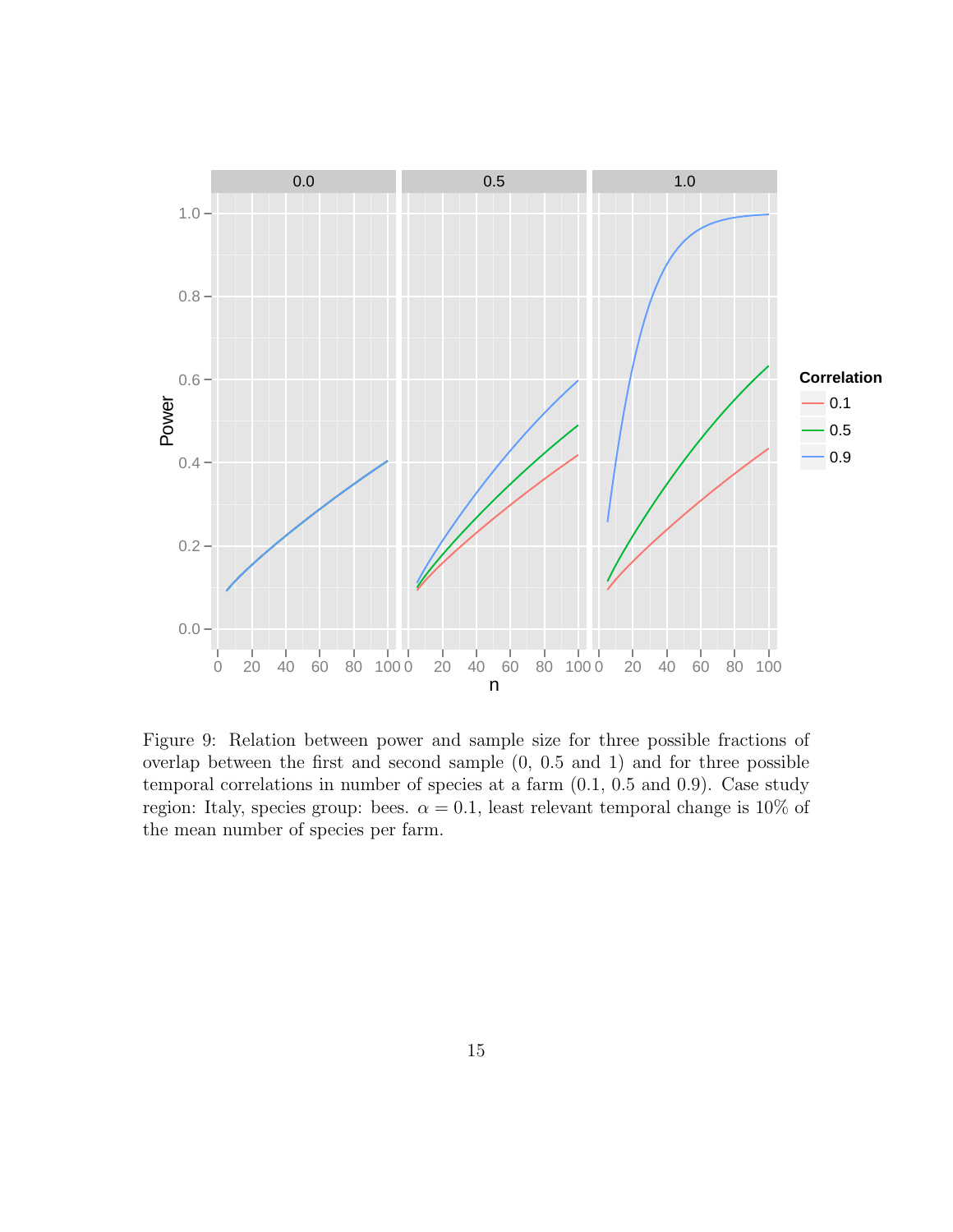![](_page_49_Figure_0.jpeg)

Figure 10: Relation between power and sample size for three possible fractions of overlap between the first and second sample (0, 0.5 and 1) and for three possible temporal correlations in number of species at a farm (0.1, 0.5 and 0.9). Case study region: the Netherlands, species group: spiders.  $\alpha = 0.1$ , least relevant temporal change is 10% of the mean number of species per farm.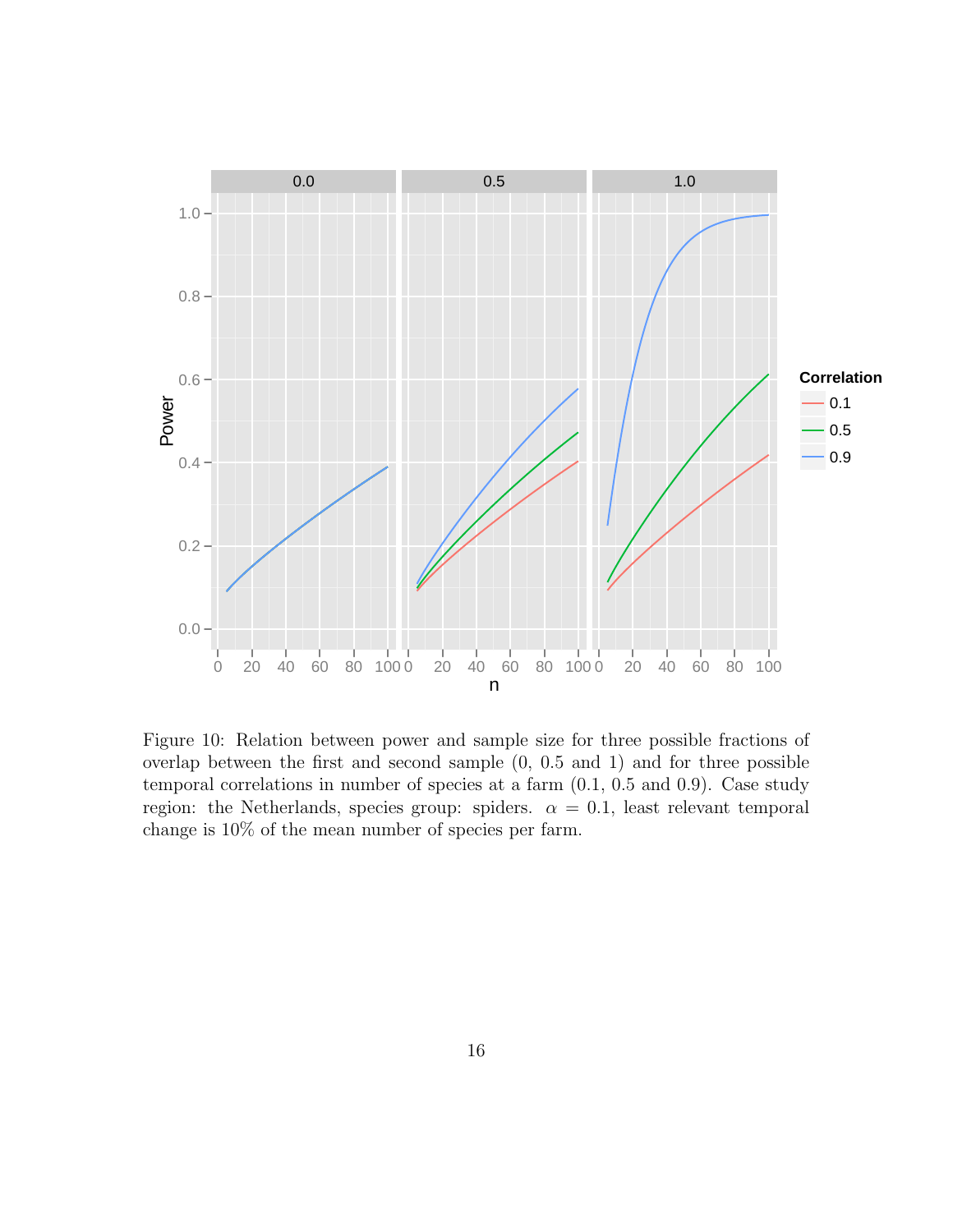![](_page_50_Figure_0.jpeg)

Figure 11: Relation between power and sample size for three possible fractions of overlap between the first and second sample (0, 0.5 and 1) and for three possible temporal correlations in number of species at a farm (0.1, 0.5 and 0.9). Case study region: Norway, species group: spiders.  $\alpha = 0.1$ , least relevant temporal change is 10% of the mean number of species per farm.